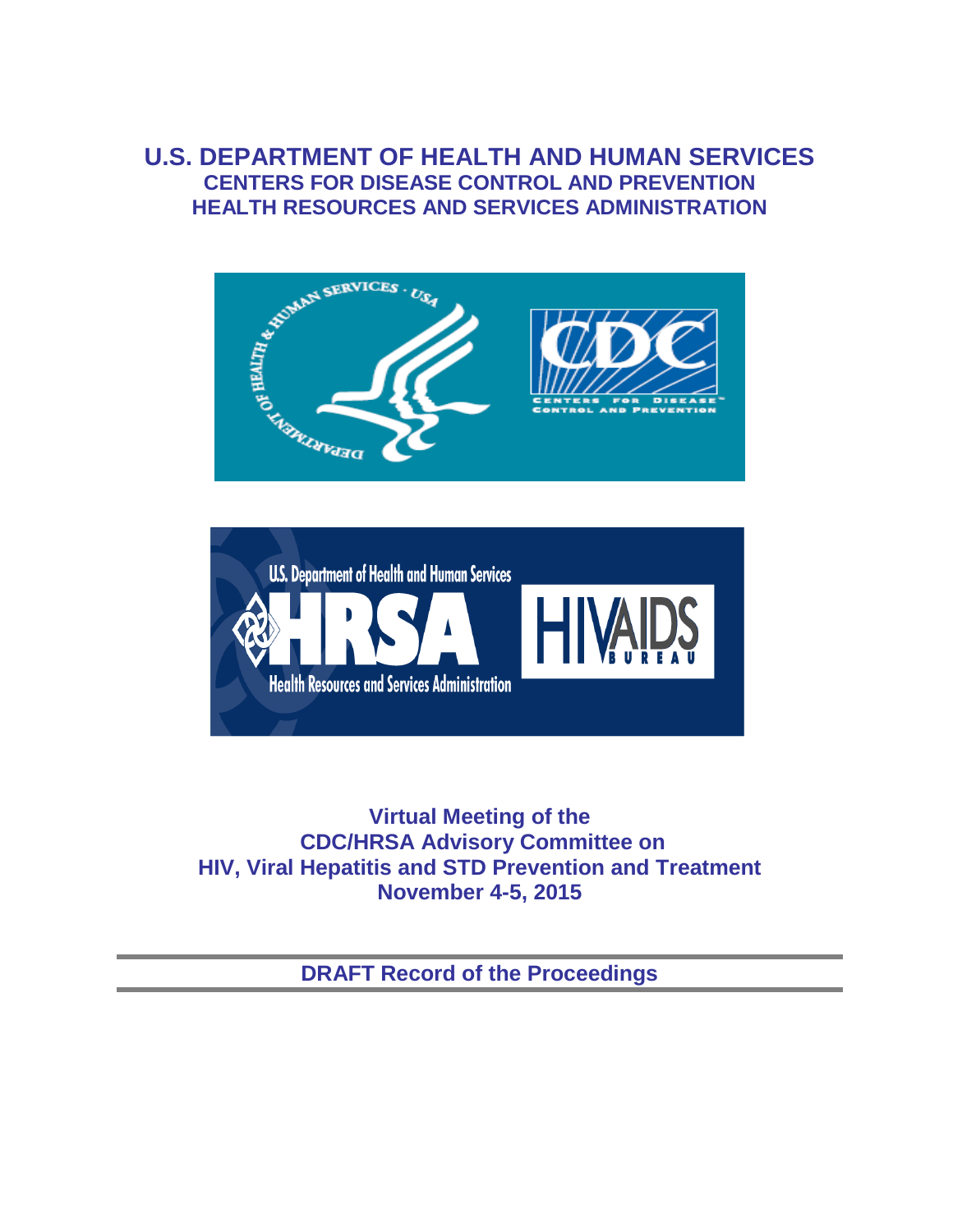# **TABLE OF CONTENTS**

## Minutes of the Meeting **November 4, 2015**  Opening Session: November 4, 2015 .................................................................................... 1 CDC/NCHHSTP Director's Report......................................................................................... 4 Update by the HRSA Acting Administrator ............................................................................ 9 HRSA/HAB Associate Administrator's Report......................................................................11 Overview of the HRSA HIV Clinical Workforce Study ..........................................................15 PANEL PRESENTATION: HRSA ASSESSMENTS OF THE RYAN WHITE HIV/AIDS PROGRAM AND AFFORDABLE CARE ACT.............................................19 Overview of the Affordable Care Act Implementation Study ...........................................19 Preliminary Analysis of HAB's 2014 Ryan White Services Report Data.........................23 Implications of the Affordable Care Act on STD Programs.............................................26 Public Comment Session ....................................................................................................30

| <b>November 5, 2015</b> |  |
|-------------------------|--|
|                         |  |
|                         |  |
|                         |  |
|                         |  |
|                         |  |
|                         |  |
|                         |  |
|                         |  |
|                         |  |

#### Page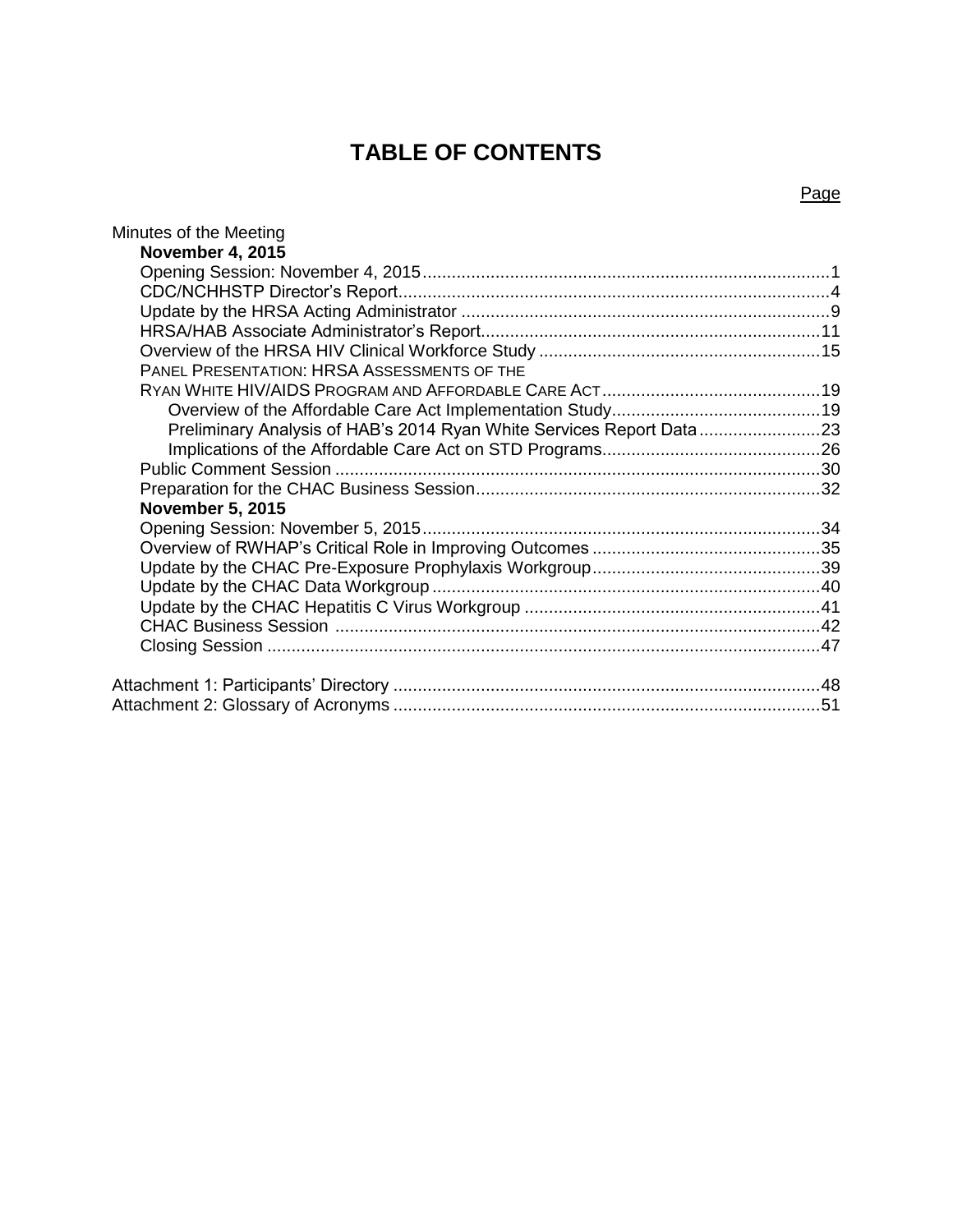



# **U.S. DEPARTMENT OF HEALTH AND HUMAN SERVICES CENTERS FOR DISEASE CONTROL AND PREVENTION HEALTH RESOURCES AND SERVICES ADMINISTRATION**

# **CDC/HRSA ADVISORY COMMITTEE ON HIV, VIRAL HEPATITIS AND STD PREVENTION AND TREATMENT November 4-5, 2015**

# **DRAFT Minutes of the Virtual Meeting**

The U.S. Department of Health and Human Services (HHS), the Centers for Disease Control and Prevention (CDC) National Center for HIV/AIDS, Viral Hepatitis, STD and TB Prevention (NCHHSTP), and the Health Resources and Services Administration (HRSA) HIV/AIDS Bureau (HAB) convened a virtual meeting of the CDC/HRSA Advisory Committee on HIV, Viral Hepatitis and STD Prevention and Treatment (CHAC) on November 4-5, 2015.

CHAC is a Federal Advisory Committee that is chartered to advise the Secretary of HHS, Director of CDC, and Administrator of HRSA on objectives, strategies, policies and priorities for HIV, viral hepatitis, and STD prevention and treatment efforts for the nation.

Information for the public to attend the virtual CHAC meeting via webinar or teleconference was published in the *Federal Register* in accordance with Federal Advisory Committee Act regulations. All sessions of the meeting were open to the public (*Attachment 1: Participants' Directory*).

## **Opening Session: November 4, 2015**

**Laura Cheever, MD, ScM**  Associate Administrator, HIV/AIDS Bureau Health Resources and Services Administration CHAC Designated Federal Officer, HRSA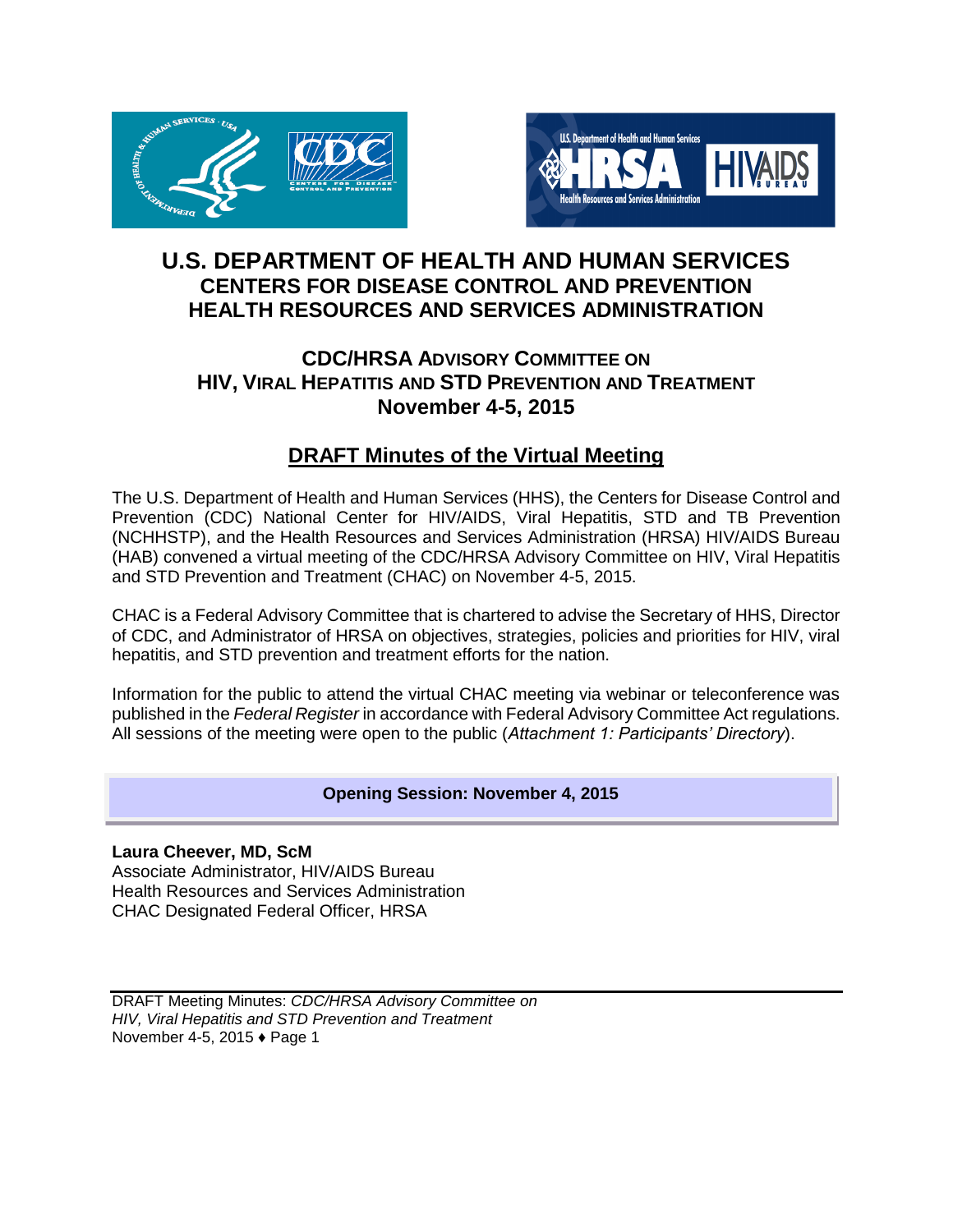Dr. Cheever conducted a roll call to determine the CHAC voting members, *ex-officio* members and liaison representatives who were in attendance. She announced that CHAC meetings are open to the public and all comments made during the proceedings are a matter of public record. She reminded the CHAC voting members of their responsibility to disclose any potential individual and/or institutional conflicts of interest for the public record and recuse themselves from voting or participating in these matters.

| <b>CONFLICT OF INTEREST DISCLOSURES</b>                                                               |                                                                                                                                                                                                                                                                                                                            |
|-------------------------------------------------------------------------------------------------------|----------------------------------------------------------------------------------------------------------------------------------------------------------------------------------------------------------------------------------------------------------------------------------------------------------------------------|
| <b>CHAC Voting Member</b><br>(Institution/Organization)                                               | <b>Potential Conflict of Interest</b>                                                                                                                                                                                                                                                                                      |
| Bruce Agins, MD, MPH<br>(New York State Department of Health)                                         | Recipient of CDC and HRSA grants                                                                                                                                                                                                                                                                                           |
| Peter Byrd<br>(Peer Educator and Advocate)                                                            | No conflicts disclosed                                                                                                                                                                                                                                                                                                     |
| Virginia Caine, MD<br>(Marion County, Indianapolis<br><b>Public Health Department)</b>                | No conflicts disclosed                                                                                                                                                                                                                                                                                                     |
| Guillermo Chacon<br>(Latino Commission on AIDS)                                                       | Recipient of federal funding from CDC; member of<br>HIV advisory committees for Gilead Sciences,<br>Janssen Pharmaceuticals, Merck and ViiV<br>Healthcare; member of the New York State AIDS<br>Advisory Council; member of or advisor to multiple<br>community-based organizations and special<br>programs (e.g., AIDSVu) |
| Kathleen Clanon, MD<br>(Alameda County, Oakland Medical Center)                                       | No conflicts disclosed                                                                                                                                                                                                                                                                                                     |
| Angelique Croasdale, MA<br>(City of Hartford, Connecticut<br>Department of Health and Human Services) | No conflicts disclosed                                                                                                                                                                                                                                                                                                     |
| Dawn Fukuda, ScM<br>(Massachusetts Department of Public<br>Health)                                    | Recipient of federal funding from CDC and HRSA                                                                                                                                                                                                                                                                             |
| Debra Hauser, MPH<br>(Advocates for Youth)                                                            | Recipient of federal funding from the HHS Office<br>of Adolescent Health and CDC; member of the<br>Trojan Sexual Health Advisory Council                                                                                                                                                                                   |
| Marjorie Hill, PhD<br>(Joseph Addabbo Family Health Center)                                           | No conflicts disclosed                                                                                                                                                                                                                                                                                                     |
| Jennifer Kates, PhD<br>(Kaiser Family Foundation)                                                     | No conflicts disclosed                                                                                                                                                                                                                                                                                                     |
| Amy Leonard, MPH<br>(Legacy Community Health Services)                                                | No conflicts disclosed                                                                                                                                                                                                                                                                                                     |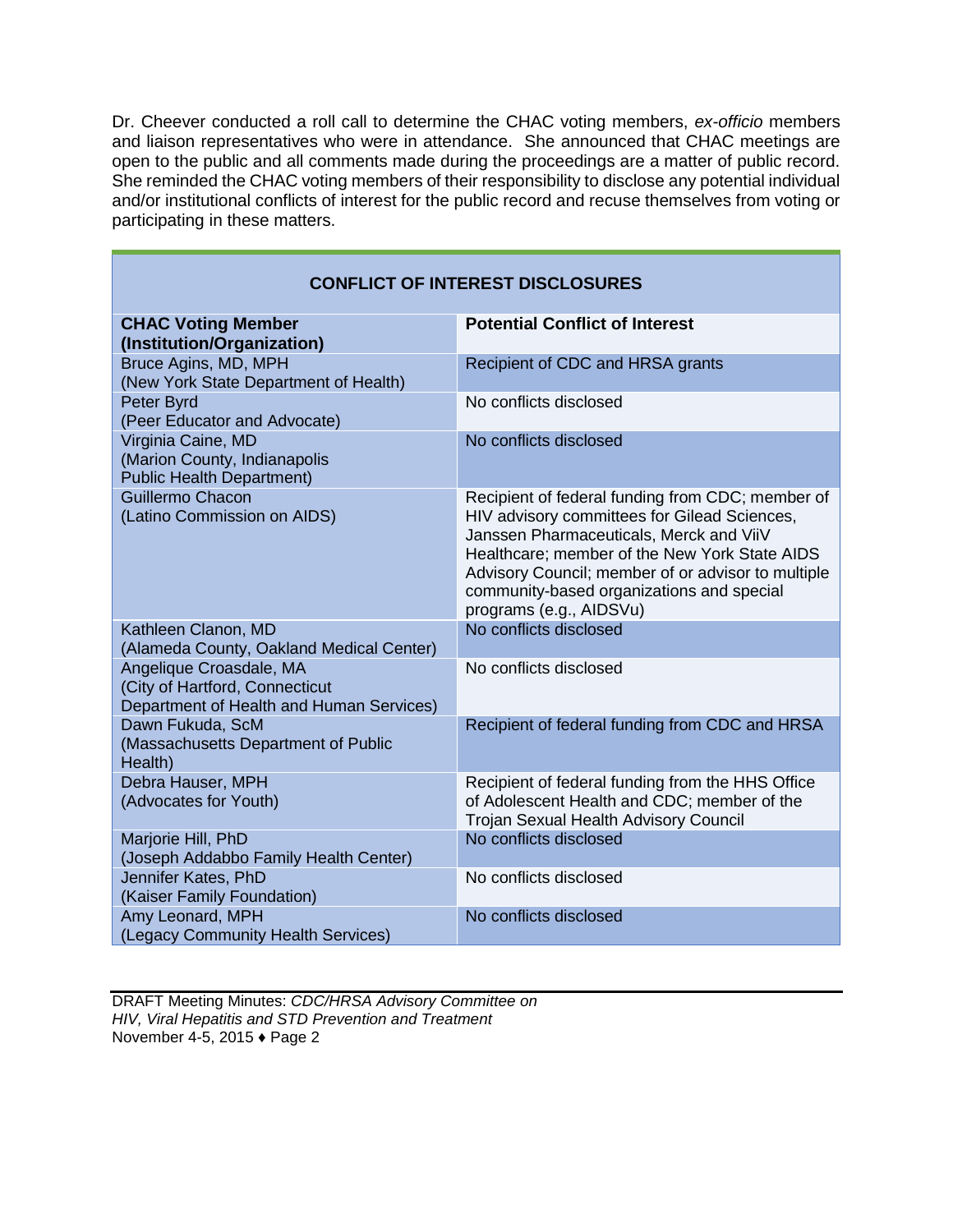Dr. Cheever confirmed that the 20 voting members and *ex-officio* members (or their alternates) in attendance constituted a quorum for CHAC to conduct its business on November 4, 2015. She called the proceedings to order at 10:07 a.m. and welcomed the participants to the 25<sup>th</sup> biannual CHAC meeting.

Dr. Cheever highlighted the permanent and temporary changes to CHAC's membership in terms of HRSA appointees.

- Drs. Kathleen Clanon, Steven Johnson and Britt Rios-Ellis are attending their last CHAC meetings due to the expiration of their terms.
- Mr. Peter Byrd is a newly-appointed member who is attending his first CHAC meeting. He is a peer educator and advocate based out of Douglasville, Georgia.
- Dr. Melinda Campopiano is the new CHAC *ex-officio* member for the Substance Abuse and Mental Health Services Administration (SAMHSA). She is Branch Chief of the Division of Pharmacologic Therapies in the SAMHSA Center for Substance Abuse Treatment.
- Dr. Madeleine Shea (Deputy Director of the Centers for Medicare & Medicaid Services (CMS) Office of Minority Health) and Mr. Brandon Wilson (Center for Medicare & Medicaid Innovation) are serving as alternate *ex-officio* members for CMS in the absence of Dr. Stephen Cha.
- Ms. Caroline Talev is serving as the alternate *ex-officio* member for the HHS Office of HIV/AIDS and Infectious Disease Policy in the absence of Ms. Kaye Hayes.

The participants joined Dr. Cheever in welcoming the new CHAC member, *ex-officio* member and alternates to the meeting.

## **Jonathan Mermin, MD, MPH**

Director, National Center for HIV/AIDS, Viral Hepatitis, STD and TB Prevention Centers for Disease Control and Prevention CHAC Designated Federal Officer, CDC

Dr. Mermin also welcomed the participants to the meeting. He highlighted the changes to CHAC's membership in terms of CDC appointees.

- Dr. Marjorie Hill is attending her last meeting as a CHAC member due to the expiration of her term.
- Dr. Camilla Graham was a newly-appointed member who attended her first meeting in May 2015. However, she recently resigned from CHAC due to changes in her work schedule and potential conflicts of interest.
- NCHHSTP submitted a final nomination package to the CDC Committee Management Office on October 19, 2015 to replace Drs. Hill and Graham.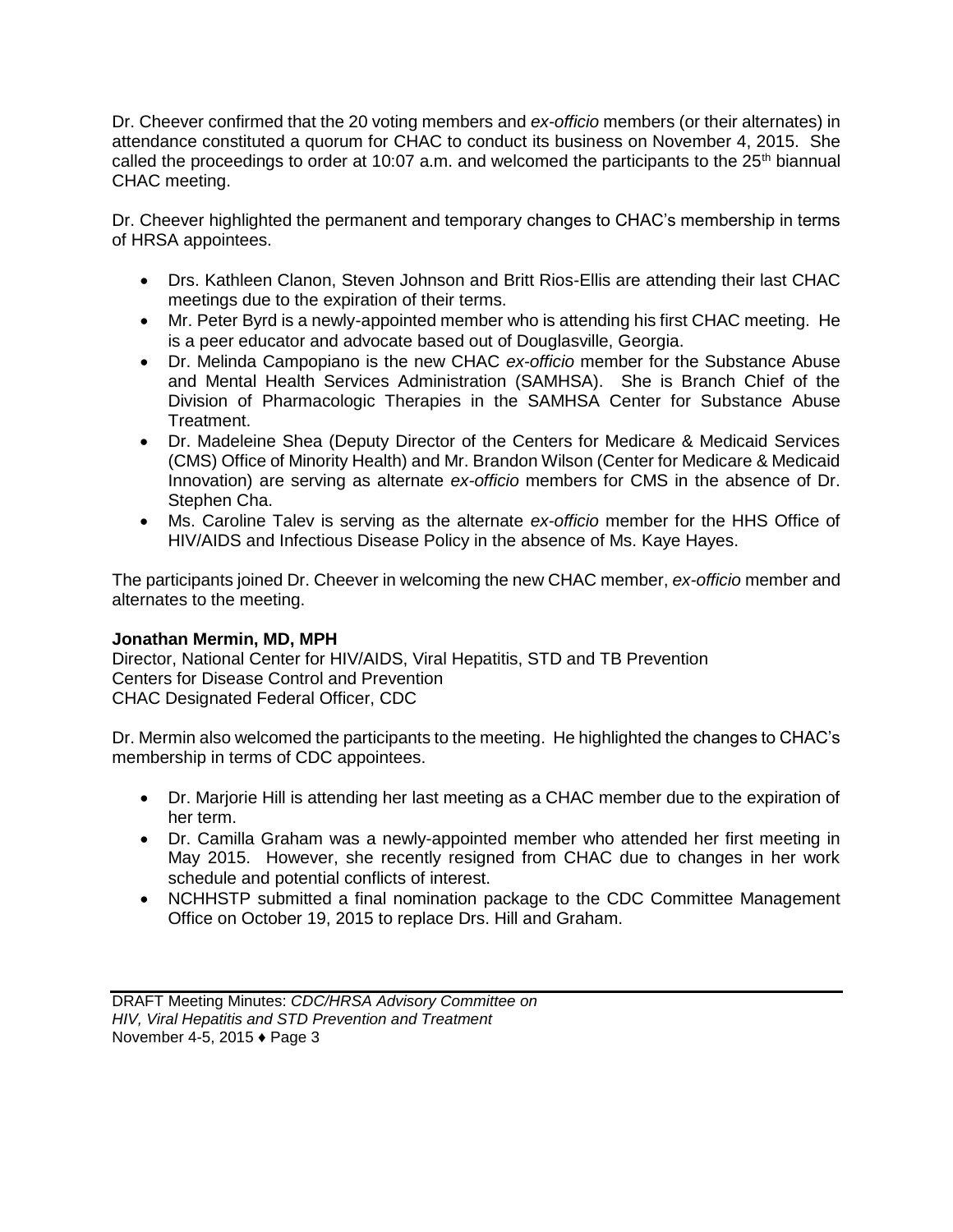The participants joined Dr. Mermin in thanking Dr. Graham for the valuable input she provided during the May 2015 meeting to improve the hepatitis C virus (HCV) Care Continuum for patients. The participants also joined Dr. Mermin in commending Dr. Hill for her tremendous contributions and outstanding service to CHAC during her tenure.

## **Kathleen Clanon, MD, CHAC Co-Chair**

Medical Director Alameda County Health Care Services Agency

Dr. Clanon also extended her welcome to the participants. She reminded CHAC that during the interim teleconference meeting on July 28, 2015, Ms. Antigone Dempsey, Director of the HAB Division of Policy and Data, presented an overview of CHAC's roles and responsibilities. CHAC was informed of two major processes to advise the federal agencies.

First, individual members can provide immediate feedback during meetings in real time in response to the agencies' presentations and requests for input on specific topics. Second, the full CHAC membership can draft and formally vote to approve resolutions/recommendations to be submitted to the HHS Secretary, CDC Director and/or HRSA Administrator for action. Dr. Clanon thanked CHAC for continuing to provide HHS, CDC and HRSA with excellent guidance to improve the health of the nation, particularly in the context of HIV, viral hepatitis and STD prevention, treatment and care.

## **Dawn Fukuda, ScM, CHAC Co-Chair**

Director, Office of HIV/AIDS Massachusetts Department of Public Health

Ms. Fukuda joined her colleagues in welcoming the participants to the meeting. She was pleased to note that the agenda directly reflected CHAC's requests to CDC and HRSA on specific presentations and updates. She concluded the opening session by reviewing the updates, panel presentation, CHAC workgroup reports and other topics that would be presented during the meeting.

## **CDC/NCHHSTP Director's Report**

## **Jonathan Mermin, MD, MPH**

Director, National Center for HIV/AIDS, Viral Hepatitis, STD and TB Prevention Centers for Disease Control and Prevention CHAC Designated Federal Officer, CDC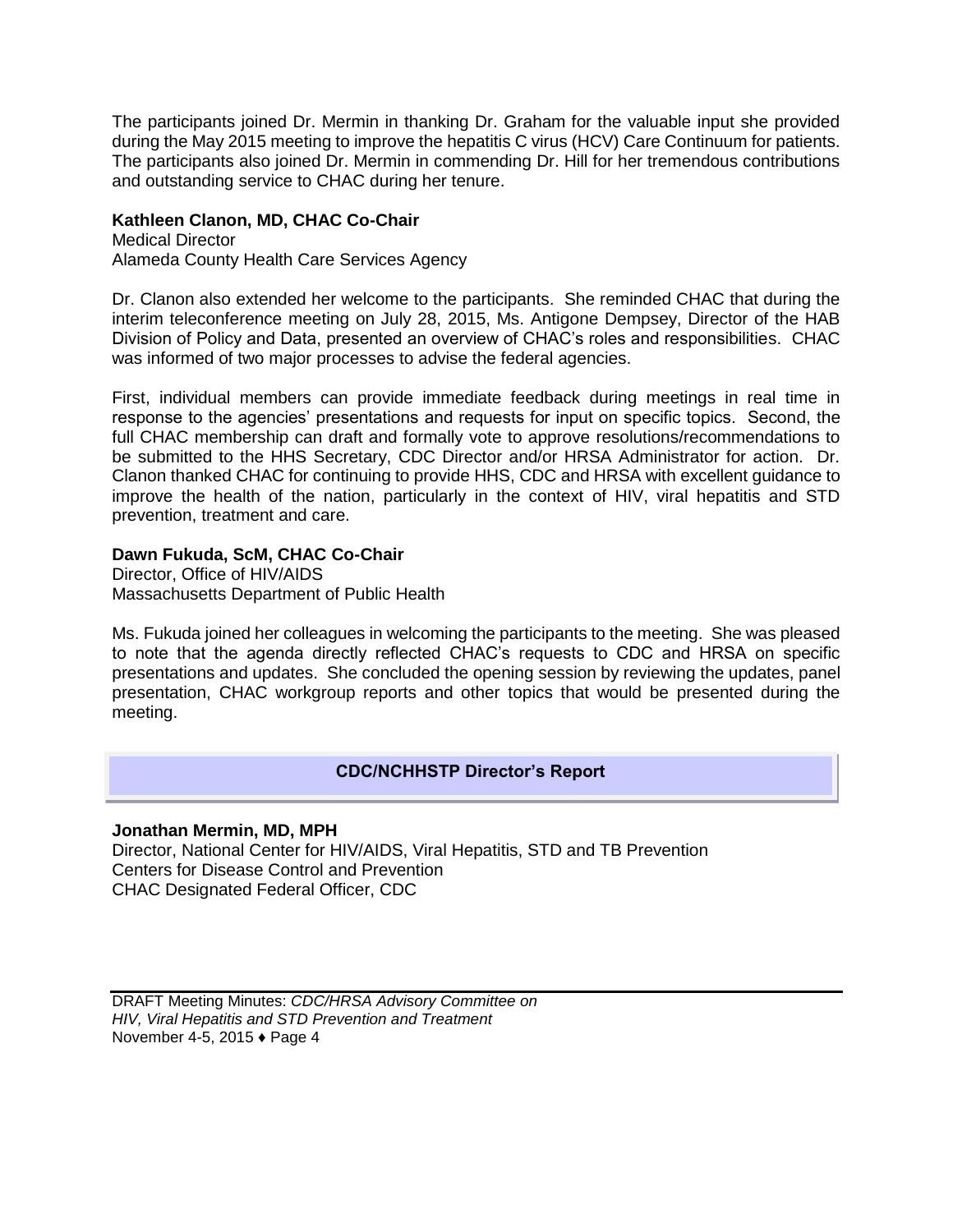Dr. Mermin covered the following topics in his Director's report to CHAC. At the agency level, CDC is operating under a short-term continuing resolution through December 11, 2015. Of CDC's total request of \$7 billion in the FY2016 President's budget, the NCHHSTP budget request is ~\$1.2 billion and reflects \$44 million above the FY2015 enacted level.

At the National Center level, NCHHSTP will allocate funds to its programmatic areas in the following amounts if the FY2016 budget request of ~\$1.2 billion is approved: domestic HIV/ AIDS prevention and research for both adult and adolescent populations (\$799 million), STDs (\$157 million), tuberculosis (TB) (\$142 million), and viral hepatitis (\$63 million).

NCHHSTP is continuing its joint investigation with the Indiana State Department of Health in response to the HIV/HCV outbreak that occurred among persons who inject drugs (PWID) in a small, rural community in the southeastern part of the state. Of the total population of 4,200 persons, >180 had HIV. Of the HIV-infected cohort, >90% were co-infected with HCV. The investigation found that the HCV infections were associated with oxymorphone injections and consumption of oral opioids. Phylogenetic analyses and the testing of specimens determined that virtually all of the HIV infections were recently acquired in the past six months. The presence of multiple clusters of HCV infections indicated that the virus had been introduced to the community over the past several years.

Several activities were conducted to address the HIV/HCV outbreak in Indiana. The Adams study was published in the *New England Journal of Medicine* in October 2015 to document the full "diagnosis/epidemic" curve of the HIV outbreak in Indiana from November 16, 2014 to July 16, 2015. NCHHSTP established a temporary emergency operations center (EOC) at National Center, state and community levels to streamline communications, coordinate logistics, and rapidly assign tasks to 90 staff throughout CDC and disease intervention specialists (DISs) in the field.

The temporary EOC infrastructure enabled a rapid and cohesive response to the outbreak and allowed NCHHSTP and its partners to launch a number of important activities: perform contract tracing of persons with exposure to HIV- and/or HCV-infected individuals in the community; develop a data management system to collect and process epidemiologic data; provide technical assistance (TA) on testing and treatment; and conduct research on specific factors that contributed to the outbreak. NCHHSTP closed the EOC in June 2015, but is continuing to provide TA and expertise to Indiana on an ad hoc basis.

NCHHSTP's preliminary research showed that the population of adult PWID in Indiana was extremely high and accounted for 8%-15% of the small community of only 4,200 persons. Moreover, injection drug use (IDU) was reported across multiple generations in a single family. Several factors were found to contribute to the rapid spread of HIV in the community:

a poor, isolated community with closed networks and limited ability to travel;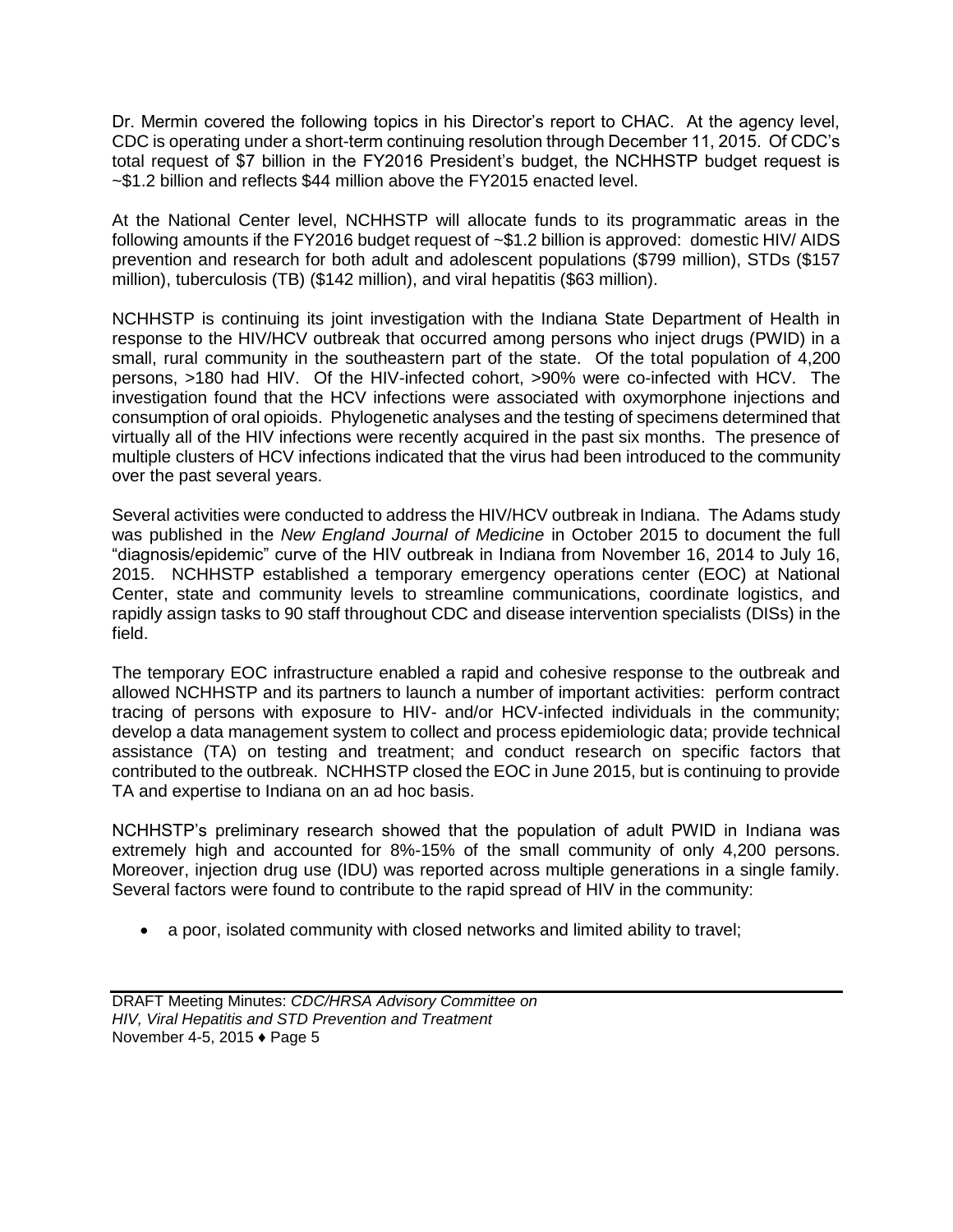- no access to sterile injection equipment;
- oxymorphone injections of up to 10 times per day per individual due to the short half-life of the drug;
- minimal knowledge and understanding of the potential to transmit infectious agents during IDU; and
- one of the lowest levels of economic prosperity and other health indicators compared to other counties in the state.

The state health department implemented several new initiatives in the community as a result of the outbreak, such as ongoing treatment for HIV/HCV, medication-assisted and other drug treatment therapies, and access to sterile injection equipment through syringe service programs.

NCHHSTP updated its Atlas [\(http://www.cdc.gov/nchhstp/atlas/index.htm\)](http://www.cdc.gov/nchhstp/atlas/index.htm) with 2013 data for HIV, STD and TB; county-level and origin of birth data for TB; county-level data for all infections except HCV; and an advanced query option to conduct more in-depth searches of the data and perform more complex statistical analyses. The new advanced query will allow users to generate customized tables and produce data for multiple states, counties, years and subpopulations.

NCHHSTP will release the *National HIV Prevention Progress Report, 2015* and the *State HIV Prevention Progress Report, 2010-2013* on December 6, 2015. The reports are based on existing HIV indicators, but will be aligned with the 2020 National HIV/AIDS Strategy (NHAS). The National HIV Progress Report documents both progress and persistent challenges. For example, improved knowledge of serostatus and linkage to care were highlighted as major successes. Condom-less sex with HIV-discordant partners among men who have sex with men (MSM) was noted as an ongoing challenge.

The State HIV Progress Report demonstrates that national HIV prevention goals can be achieved, particularly since one or more states met the 2015 targets. Moreover, five states already have met the 2020 NHAS goal of  $\geq 90\%$  of persons living with HIV (PLWH) knowing their status. However, progress in other areas is inequitable across states. While >50% of states reported improvements in six of the 11 indicators, large disparities persist in various populations. For example, 24 states do not have complete CD4 count and viral load laboratory reporting.

NCHHSTP recognizes that the lack of laboratory data reporting limits the ability in the field to monitor success in the HIV Care Continuum and effectively use surveillance data to reengage individuals in beneficial services. The data also showed that residence in a particular state versus another can increase the likelihood of an individual dying from HIV infection by >2-fold. During the May 2016 meeting, briefings and other events with stakeholders, NCHHSTP intends to solicit guidance from CHAC regarding strategies to address challenges described in the National and State HIV Progress Reports.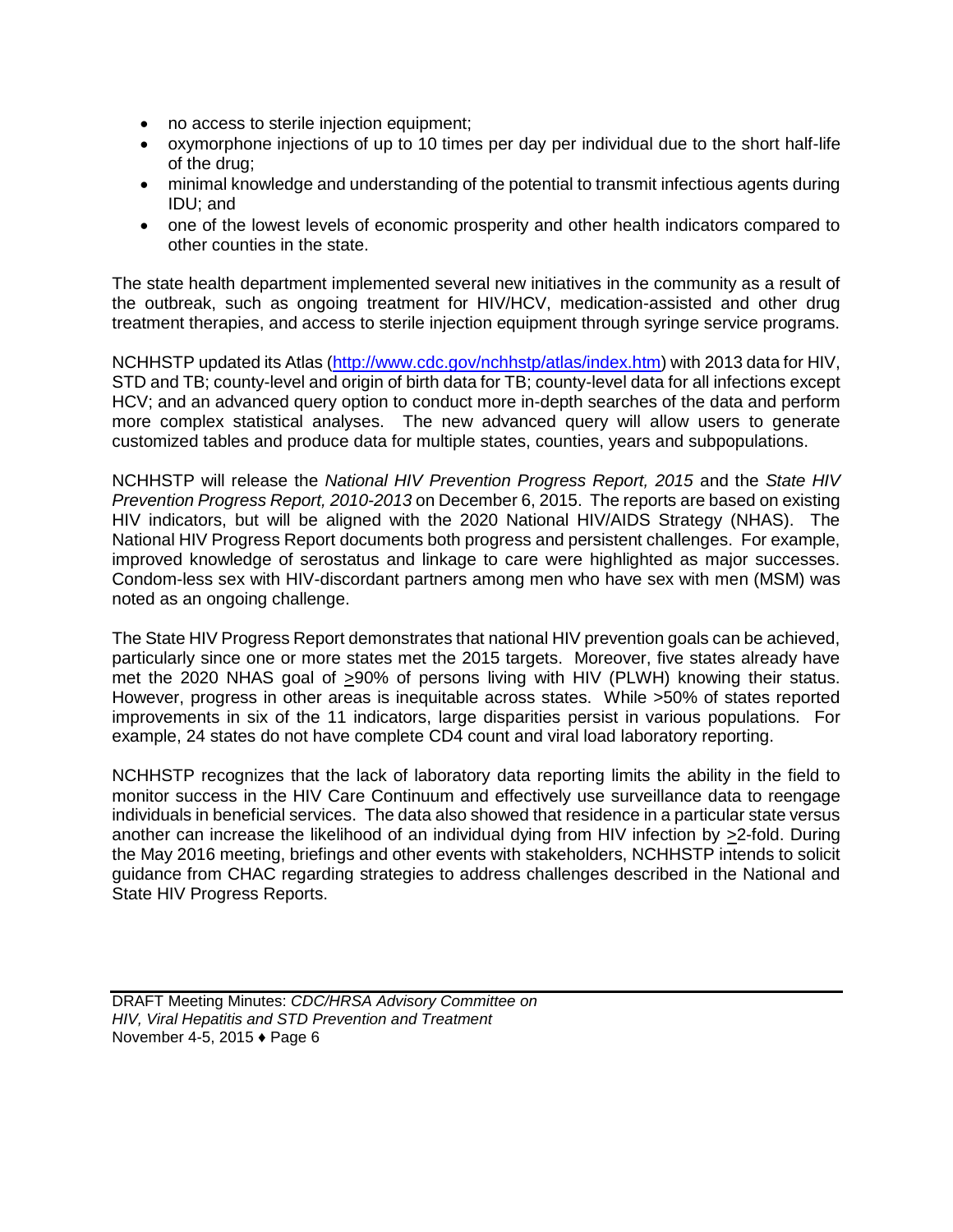NCHHSTP will convene the National HIV Prevention Conference on December 6-9, 2015 in Atlanta. The theme of the conference will be "*Accelerating Progress*. Prevent Infections. Strengthen Care. Reduce Disparities." A VitalSigns™ report on pre-exposure prophylaxis (PrEP) will be published in recognition of World AIDS Day on December 1, 2015. An STD surveillance report will be released in the near future.

At the division level, the Division of HIV/AIDS Prevention (DHAP) awarded a \$216 million cooperative agreement (CoAg) to 90 community-based organizations (CBOs) across the country. Over the five-year project period, the CBOs will deliver high-impact HIV prevention strategies to four key populations: persons of color, MSM, transgender individuals and PWID. The CBOs will design a new generation of medical and behavioral interventions to prevent new cases in the HIVnegative subgroup and reduce the transmission of infection and increase viral load suppression rates in the HIV-positive subgroup.

DHAP published a report, *Behavioral and Clinical Characteristics of Persons Receiving Medical Care for HIV Infection*, that highlighted key findings of the Medical Monitoring Project (MMP). MMP is a nationally representative survey of clinical and behavioral characters of HIV-positive persons in medical care. The report includes 2012 data collected from 23 project areas and estimated that 94% of HIV patients who are enrolled in care are taking antiretroviral therapy (ART) at this time.

DHAP launched the "Every Dose Every Day" online toolkit and application to improve medication adherence. The toolkit includes training and other resources for nurses, clinical social workers, HIV case managers, health educators, patient navigators and peers to assess, manage and support medication adherence of their patients. The mobile application helps patients to track adherence, monitor their viral load and CD4 counts, remember dosage amounts and appointments, and rapidly access helpful health tips. The toolkit is available on the CDC.gov website:

[https://effectiveinterventions.cdc.gov/HighImpactPrevention/BiomedicalInterventions/Medication](https://effectiveinterventions.cdc.gov/HighImpactPrevention/BiomedicalInterventions/MedicationAdherence.aspx) [Adherence.aspx.](https://effectiveinterventions.cdc.gov/HighImpactPrevention/BiomedicalInterventions/MedicationAdherence.aspx)

The Division of Adolescent and School Health (DASH) presented a CDC Public Health Grand Rounds on Adolescence, "Preparing for Lifelong Health and Wellness." The webcast of the grand rounds is available for viewing [\(http://www.cdc.gov/cdcgrandrounds\)](http://www.cdc.gov/cdcgrandrounds). DASH also launched the mobile-friendly "Healthy Youth" website and released a fact sheet, *Bullying and Absenteeism: Information for State and Local Education Agencies*. The fact sheet emphasized that 16% of bullied students missed one or more days of school in the past 30 days due to safety concerns.

The Division of Viral Hepatitis (DVH) and the Viral Hepatitis Action Coalition co-hosted the "Stopping the Hepatitis C Virus Epidemic Among Young Persons Who Inject Drugs" Summit in Atlanta [\(www.viralhepatitisaction.org\)](http://www.viralhepatitisaction.org/). A panel of experts from DVH, other federal agencies, state/local health departments and academia identified priority surveillance, research and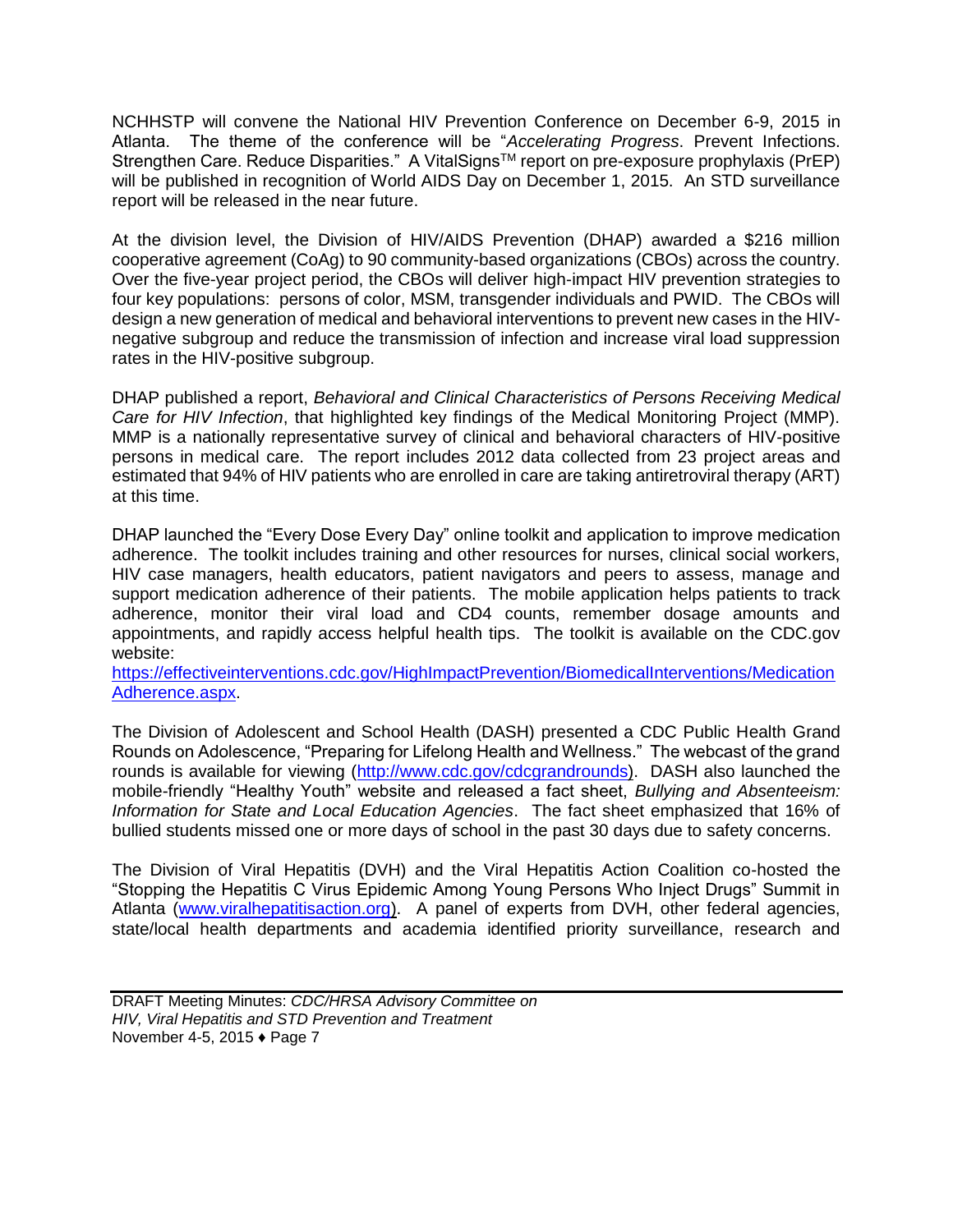prevention strategies. The video and presentations of the summit that are available online highlighted potential opportunities to reach young PWID through modeling exercises, described challenges in diagnosing HCV in this population, and proposed approaches to increase access to care and a cure.

DVH participated in an event in October 2015 that launched activities in Oklahoma to eliminate HCV in the Cherokee Nation. The event served as the first initiative to explicitly focus on eliminating HCV in all persons in a U.S. community. DVH provided technical support to the country of Georgia for an external Hepatitis Technical Advisory Group on November 3-4, 2015. The overarching purpose of this effort is to identify key HCV prevention and control strategies and elimination goals due to the disproportionate impact of HCV in the country of Georgia.

DVH and the HHS Office of Minority Health commissioned the Institute of Medicine (IOM) to determine the feasibility of achieving hepatitis B virus (HBV) and HCV elimination goals in the United States. The IOM will examine scientific and policy issues related to the prevention, detection, control and management of HBV and HCV. DVH co-authored publications that presented updated estimates of the number of persons living with viral hepatitis in the United States, maps to illustrate states with Medicaid restrictions for HCV treatment, and data on HCV mortality trends.

The Division of STD Prevention (DSTDP) published the 2015 *Sexually Transmitted Diseases Treatment Guidelines*. The guidelines are the most widely used reference source of the treatment and management of STDs in the United States. The guidelines cover new diagnostic, treatment and prevention recommendations, including alternative treatment regimens for gonorrhea. This resource includes an updated pocket guide, wall chart and Apple version of the guidelines that can be downloaded.

DSTDP, the Public Health Accreditation Board, National Association of County and City Health Officials (NACCHO) and National Coalition of STD Directors (NCSD) co-hosted a webinar on the DIS Certification Project [\(www.cdc.gov/std/training/webinars.htm\)](http://www.cdc.gov/std/training/webinars.htm). This CDC-funded project supports DIS activities by considering various certification model options and the administration and management of a national DIS certification program.

DSTDP published "Notes from the Field" on October 15, 2015 related to 15 ocular syphilis cases that were reported by California and Washington in 2014-2015. After the publication of the advisory, other states reported their ongoing investigations of >150 ocular syphilis cases. HIVpositive MSM accounted for the vast majority of cases, but other cases have been reported in HIV-negative heterosexual men and women. Some of the cases have resulted in permanent blindness and other serious sequelae.

The Division of Tuberculosis Elimination (DTBE) released *Reported Tuberculosis in the United States, 2014* [\(www.cdc.gov/tb/statistics/reports/2014/default.htm\)](http://www.cdc.gov/tb/statistics/reports/2014/default.htm). Although the 9,421 TB cases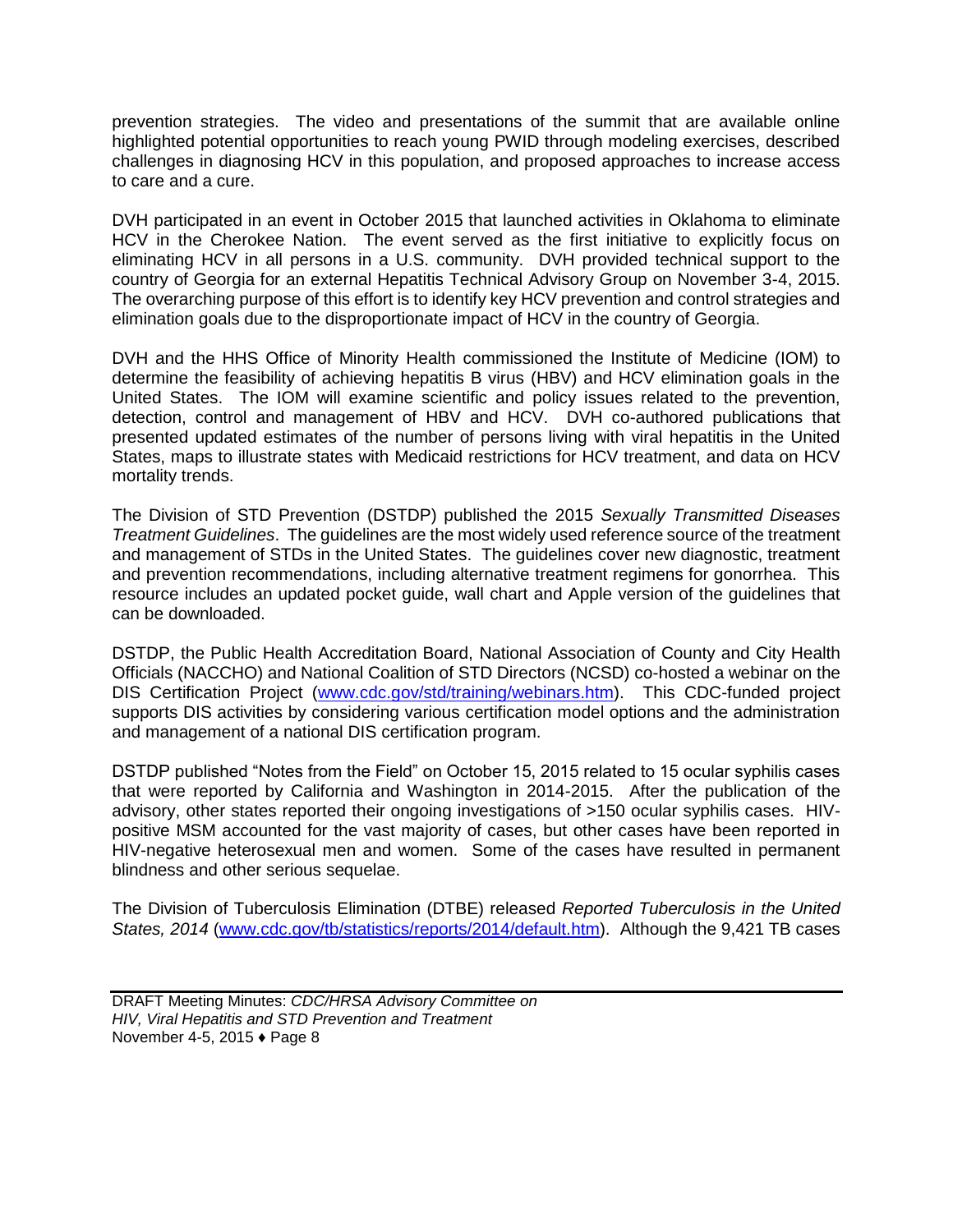reported to CDC in 2014 represented a 1.5% decrease from 2013, the decline was the smallest in more than 10 years. The 6% of HIV-positive persons with TB in 2014 represented a 7% decrease from 2011 and a 48% decrease since 1993. DTBE released a new online course, *Interactive Core Curriculum on Tuberculosis: What the Clinician Should Know* [\(www.cdc.gov/tb/webcourses/Course/mainmenu/index.html\)](http://www.cdc.gov/tb/webcourses/Course/mainmenu/index.html).

## **Update by the HRSA Acting Administrator**

**James Macrae, MA, MPP** 

Acting Administrator Health Resources and Services Administration

Mr. Macrae noted that the  $25<sup>th</sup>$  anniversary of the Ryan White Comprehensive AIDS Resources Emergency (CARE) Act provided HRSA with an opportunity to reflect on the significant accomplishments and progress of the Ryan White HIV/AIDS Program (RWHAP) and identify new directions for the future. Most notably, other parts of HRSA outside of HAB are being urged to be more extensively engaged in RWHAP activities.

Mr. Macrae announced that HRSA's updated Strategic Plan is available on the HRSA.gov website and highlights five priority goals for the agency.

- 1. *Increase access to quality health care.* HRSA established goal 1 to enroll more persons in care, ensure the delivery of high-quality care, and improve the health status of all persons who receive care. HRSA has made tremendous progress in goal 1 over time. Recent HAB data show that RWHAP serves ~56% of persons who are diagnosed with HIV, retains ~81% of clients in HIV care, and has contributed to 78% of clients achieving viral load suppression. Other data from the Bureau of Primary Health Care show that 77% of persons who are diagnosed with HIV return to Health Centers to enroll in care within 90 days. HRSA is exploring a number of strategies to make further progress on goal 1. The number of persons who receive HIV testing and screening services in Health Centers will be increased. Surveillance data and reports will be better utilized to proactively target HRSA's resources and efforts to underserved communities prior to an event, such as the recent outbreak of HCV/HIV co-infection among PWID in a rural Indiana community. The latest evidence-based practices will be applied to improve HIV, viral hepatitis and STD prevention, treatment and health outcomes of persons. Interagency efforts with CDC will be enhanced to increase PrEP uptake in Ryan White clinics and other HRSA-funded care programs.
- 2. *Strengthen the healthcare workforce.* HRSA established goal 2 to strengthen the focus on the delivery of primary care to underserved communities and vulnerable populations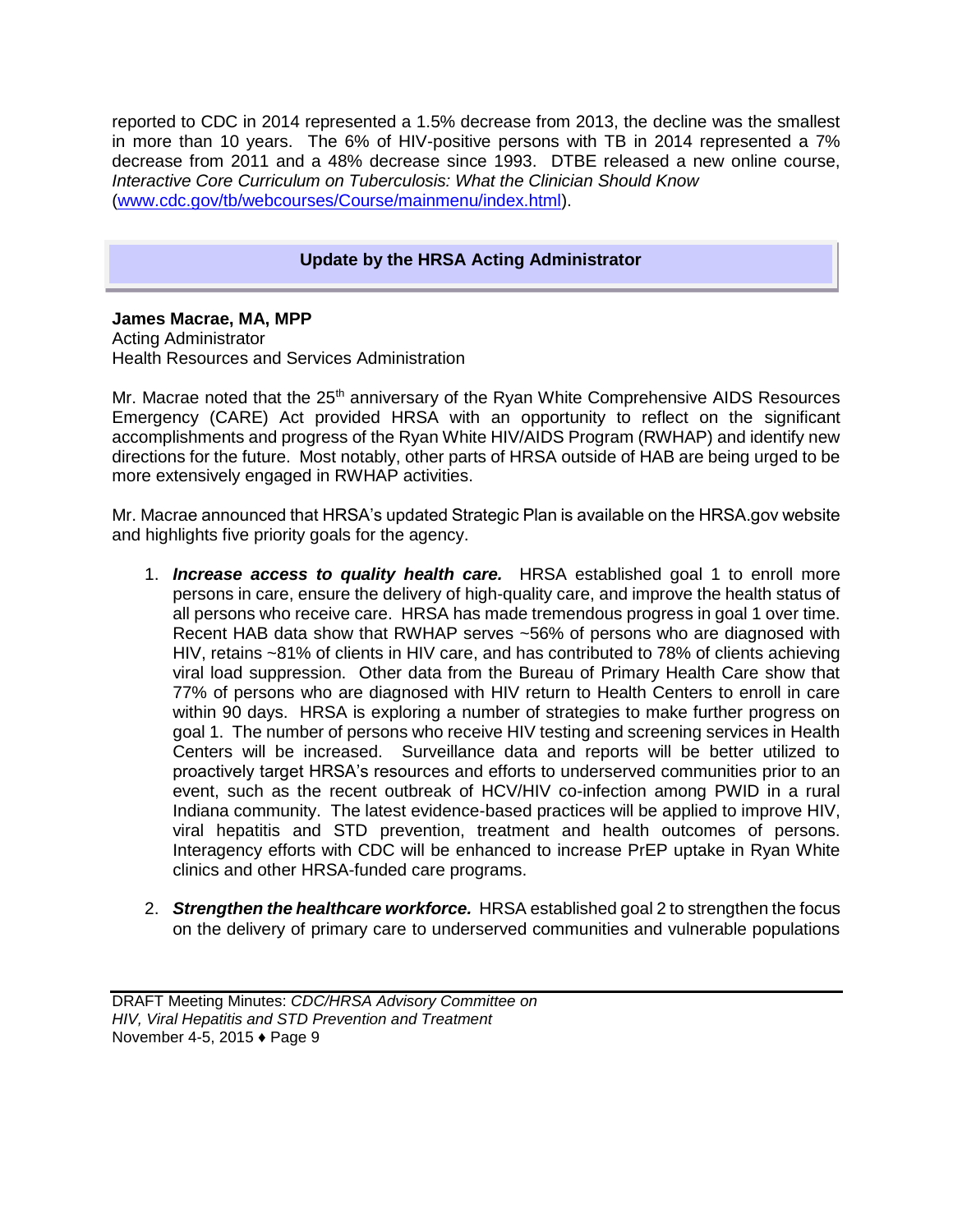through incentives. HRSA will continue to use its National Health Service Corps to provide training and workforce development, but more emphasis will be placed on teambased and integrated care as well as the dissemination of training information.

- 3. *Build healthy communities.* HRSA established goal 3 to foster rigorous data collection to demonstrate impact and conduct quality improvement initiatives. HRSA has made significant progress over time in gathering client-level data, but more emphasis will be placed on collecting population-level data for the broader community. HRSA will leverage CDC's expertise to expand client-level clinical data to address population health and effectively apply population health data in its funded clinical settings.
- 4. *Reduce health disparities.* HRSA established goal 4 to expand the focus on racial/ ethnic disparities in HIV, viral hepatitis and STDs to include geographic, income, cultural and language disparities. HRSA will target its disparities efforts to ensure that important subpopulations are not overlooked and gaps in health outcomes are narrowed.
- 5. *Strengthen internal operations and management.* HRSA established goal 5 to directly address stakeholder feedback that was submitted in response to a recent survey. Based on the survey results, HRSA will build on its existing successes, address areas of improvement, and shift to new or innovative approaches.

Mr. Macrae noted that internal and external partnerships to demonstrate impact are a crosscutting theme in all five agency-wide priority goals. In addition to implementing its updated Strategic Plan, HRSA also is responding to a request by the HHS Secretary to obtain input on the impact of the Affordable Care Act (ACA) on HIV, hepatitis and STD programs in the field. Most notably, extensive outreach to ensure that eligible persons are enrolled in ACA to meet their healthcare needs continues to be a high priority for the HHS Secretary.

HRSA is interested in obtaining feedback from CHAC in two areas to inform its response to the HHS Secretary. First, ACA will be used as a mechanism to change the healthcare delivery system by shifting from a "volume-based" approach in terms of the number of clinical visits to a "teambased approach" that emphasizes quality, value and population health. Second, health information technology (HIT) will play a key role in broader dissemination of data to providers and patients to have a more significant impact on care.

Mr. Macrae concluded his update by thanking CHAC in advance for providing advice to the HHS Secretary on the impact of ACA. He also thanked the members for continuing to contribute their expertise to improve HRSA's treatment and care programs and strengthen its partnership with CDC in prevention efforts. He confirmed that HRSA will continue to consider and incorporate CHAC's guidance into its programmatic decision-making.

DRAFT Meeting Minutes: *CDC/HRSA Advisory Committee on HIV, Viral Hepatitis and STD Prevention and Treatment* November 4-5, 2015 ♦ Page 10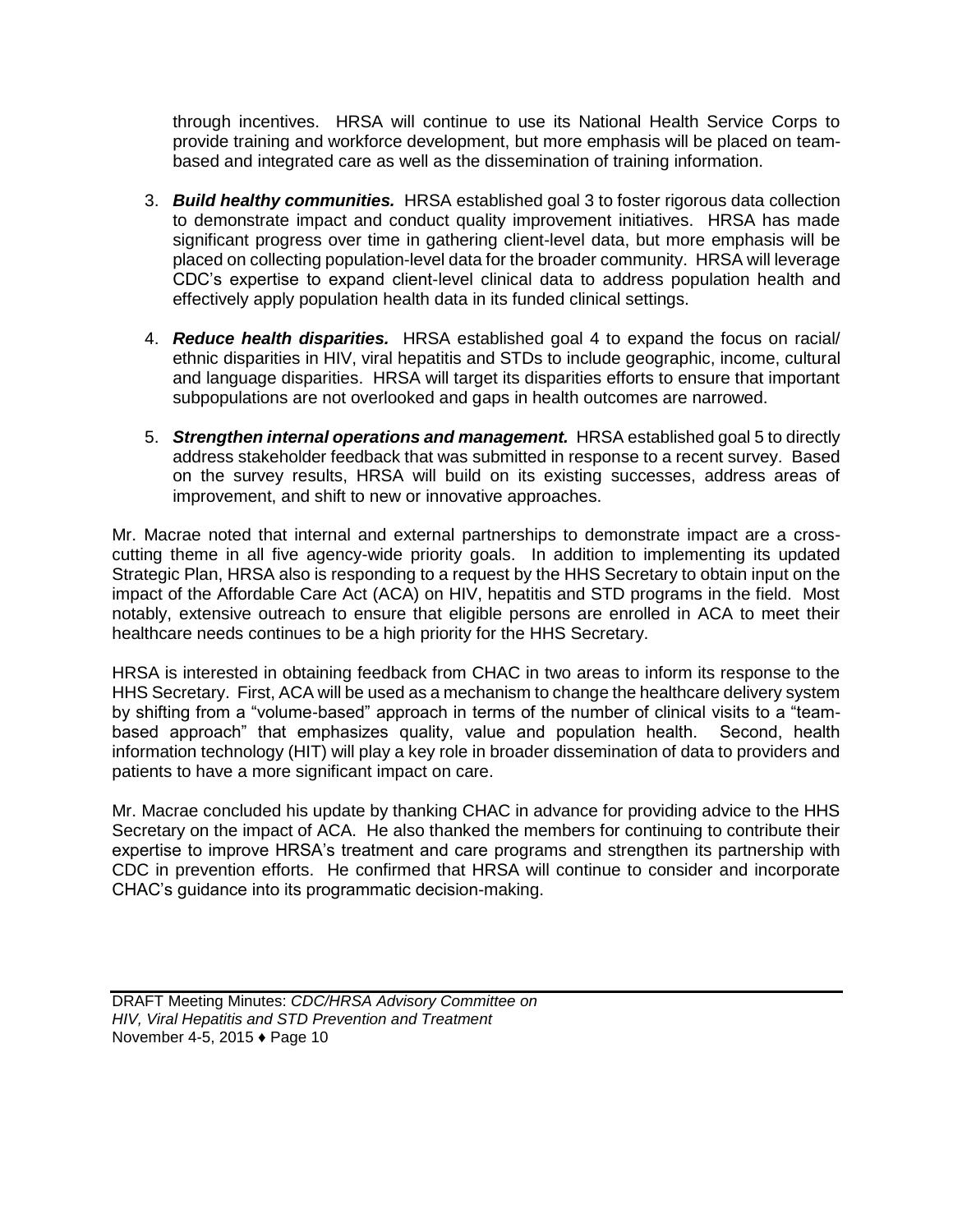## **HRSA/HAB Associate Administrator's Report**

#### **Laura Cheever, MD, ScM**

Associate Administrator, HIV/AIDS Bureau Health Resources and Services Administration CHAC Designated Federal Officer, HRSA

Dr. Cheever covered the following topics in her Associate Administrator's report to CHAC. Several events, initiatives and products were launched in August 2015 to commemorate the  $25<sup>th</sup>$ anniversary of the Ryan White CARE Act:

- A White House ceremony and letter from President Obama
- New webpage [\(http://hab.hrsa.gov/ryanwhite25\)](http://hab.hrsa.gov/ryanwhite25)
- New branding: "Moving Forward with CARE: Building on 25 Years of Passion, Purpose and Excellence"
- Infographic
- HHS press release
- Twitter chat and social media promotional events
- Videos featuring RWHAP grantees
- 4 blog posts from the White House and AIDS.gov
- Special 25<sup>th</sup> anniversary track during the U.S. Conference on AIDS

HAB recently released 2010-2014 Ryan White Services Report (RSR) data. The retention in care rate slightly decreased from 82.1% in 2010 to 80.4% in 2014. The viral load suppression rate dramatically increased from 69.5% in 2010 to 81.6% in 2014, but significant regional disparities need to be addressed. However, HAB acknowledges that the largest gains in RWHAP will be to increase the number of persons outside of HRSA clinical settings who are diagnosed, linked to care, and re-enrolled/newly enrolled in care.

The HAB website [\(http://hab.hrsa.gov/manageyourgrant/policiesletters.html\)](http://hab.hrsa.gov/manageyourgrant/policiesletters.html) is continually being updated with policy clarification notices to grantees on various topics:

- RWHAP and reconciliation of advance premium tax credits under ACA
- Treatment of costs under the 10% administrative cap for RWHAP Parts A, B, C and D
- Clinical quality management
- RWHAP and program income
- Utilization and reporting of pharmaceutical rebates
- Update on the provision of services for Armed Forces veterans
- Updated service definitions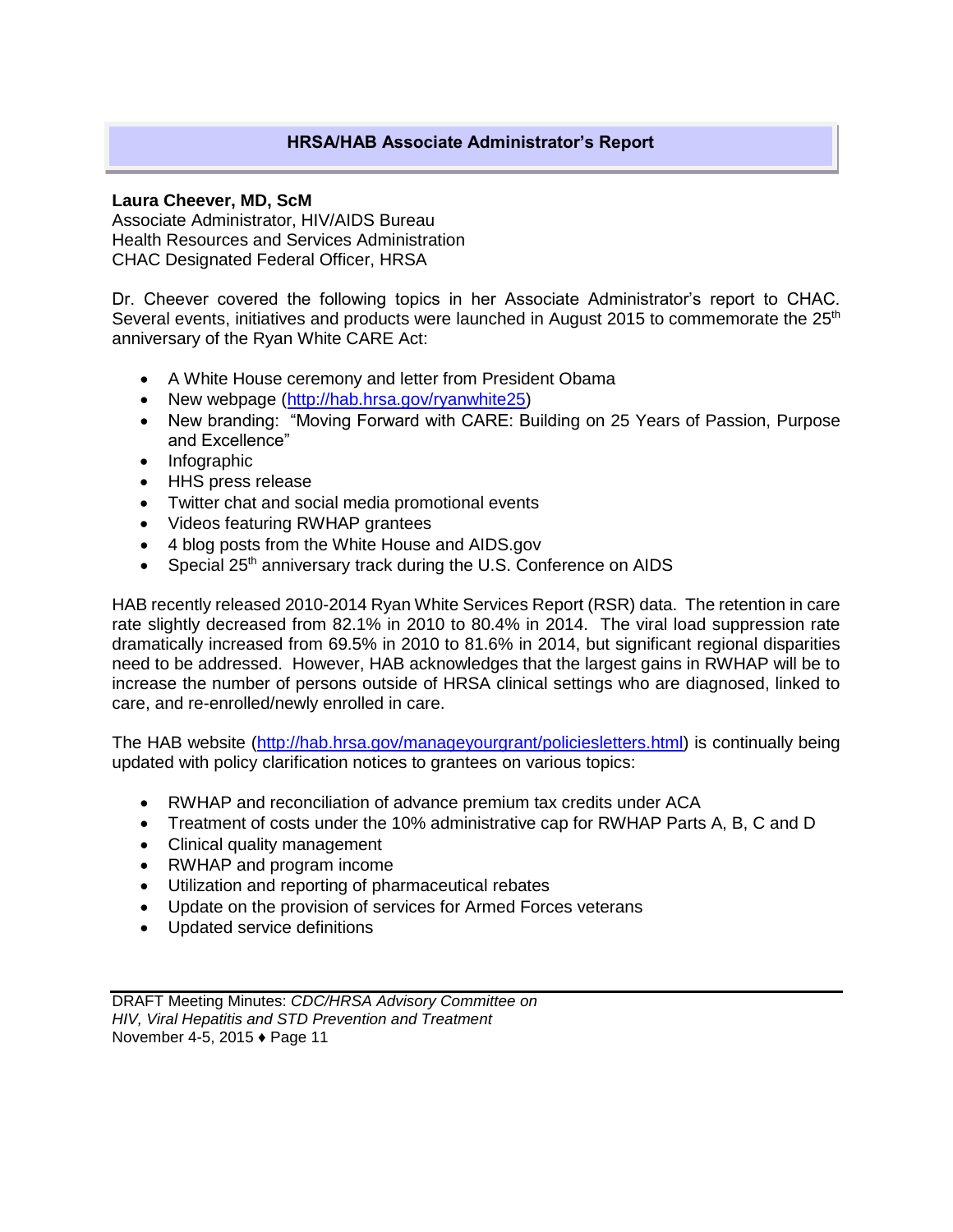HAB is addressing its FY2016 priorities at this time. HRSA and other federal agencies will operate under a continuing resolution until December 11, 2015. RWHAP will continue to be integrated into the new healthcare landscape. The 2020 NHAS will be implemented with a focus on the greatest health disparities and the HIV Care Continuum. The White House will release the NHAS Action Plan on World AIDS Day.

New partnerships will be established (e.g., U.S. Social Security Administration) and existing collaborations will be enhanced (e.g., CDC, CMS and SAMHSA) to expand the reach of RWHAP. Advancements will be made in data utilization to improve health outcomes. HRSA's national and international leadership will be strengthened to promote RWHAP's important public health role in care and treatment to improve population health. HAB's internal operations will be improved with a stronger focus on customer service, including its routine interactions with CDC grantees to ensure a seamless transition across HIV prevention and care. For example, HAB and CDC recently released integrated planning documents for its grantees.

HAB is proud to announce that its former Deputy Associate Administrator, Dr. Sylvia Trent Adams, was sworn in as the Deputy Surgeon General of the U.S. Public Health Service (USPHS) in October 2015. Dr. Letitia Robinson is serving as HAB's Acting Deputy Associate Administrator and Ms. Ruth Roman is serving as HAB's Senior Advisor. Other changes in HAB's leadership include new division and branch appointments: Midwestern and Northeastern Branch Chiefs (Ms. Mindy Golatt and LCDR Shaun Chapman); Senior Advisor of the Division of Policy and Data (Ms. Tanchica Terry); Data Management Branch Chief (Mr. Vimal Rao); and HIV Education Branch Chief (Ms. Sherrillyn Crooks).

The HAB Division of HIV/AIDS Training and Capacity Development was reorganized as a new office with two divisions and four branches to enhance programmatic capacity and expand global activities. The Division of Global Programs houses the Data, Quality and Evaluation Branch and the Health Systems Strengthening Branch. The Division of Domestic Program houses the HIV Education Branch and Demonstrations Branch. HRSA staff will relocate to new offices at 5600 Fishers Lane in Rockville, Maryland at the end of November 2015.

HAB convened a staff retreat to specifically discuss the 11 steps and 37 actions in the 2020 NHAS that focus on key populations, priority areas and practices. HAB staff devoted a considerable amount of time during the retreat on the 2020 NHAS goal that emphasizes the availability of PrEP. To achieve this goal, HRSA will lead an agency-wide effort to explore strategies for its programs to build capacity in increasing PrEP utilization in the United States. HRSA also will collaborate with CDC on broadcasting informational PrEP webcasts to its providers.

HAB acknowledges that RWHAP funds are mandated for the care and treatment of HIV-positive persons and cannot be used to directly pay for PrEP prevention services for HIV-negative persons. However, RWHAP's existing expertise and systems can be leveraged to support PrEP uptake, including the AIDS Drug Assistance Program (ADAP) infrastructure, a "Clinician's PrEP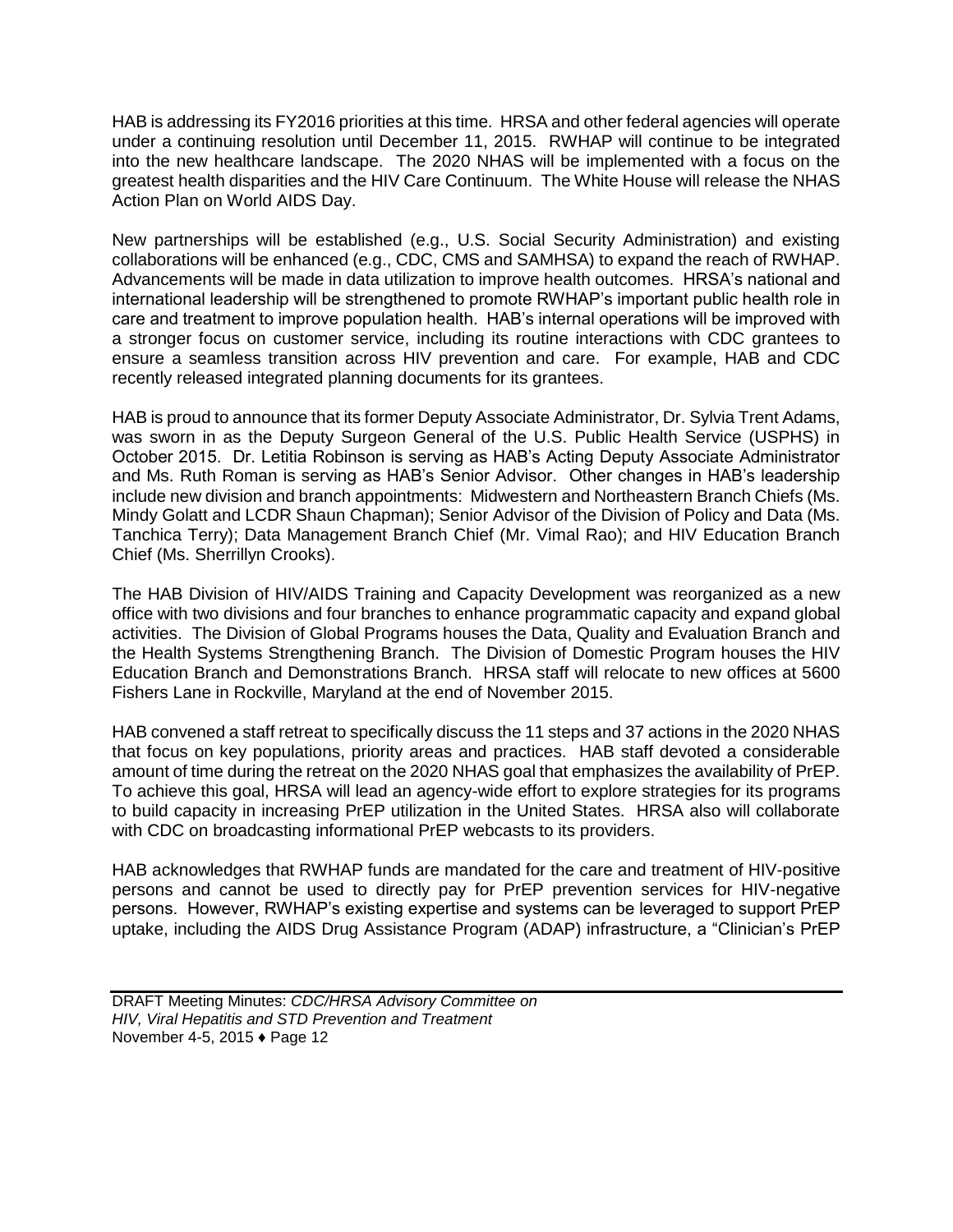Line" for clinical training, AIDS Education and Training Centers (AETCs) for TA, and provider expertise in HIV antiviral treatment.

The 15<sup>th</sup> Ryan White HIV/AIDS AETC Program Clinical Care Conference will be held in New Orleans, Louisiana on December 15-17, 2015. The conference will include presentations on the latest state-of-the-art research, care and treatment and also will serve as a unique opportunity for RWHAP providers to interact with their peers. The AETC Program will convene the next clinical conference in December 2016.

HAB launched several initiatives for all RWHAP stakeholders to achieve specific goals and priorities. HAB requested feedback on two questions to ensure success in these areas: (1) What strategies can HAB better implement to support RWHAP recipients in their efforts to achieve viral load suppression of PLWH? (2) What actions can HAB take to better align finite resources with these goals? HAB is aware that increasing the role of community health workers in the field and promoting the leadership of PLWH in terms of planning RWHAP activities will be critical for stakeholders to accomplish these goals.

HAB recently convened technical expert panels to address trauma and HIV care, improved care for youth living with HIV, and improved care for women living with HIV. Reports by the panels currently are undergoing the HRSA clearance process and should be released in the near future. HAB's recent publication of a report on HIV in youth is available on its website. HAB funded two new Special Projects of National Significance (SPNS) in 2015: (1) *Use of Social Media to Improve Engagement, Retention and Health Outcomes Along the HIV Care Continuum* and (2) *Dissemination of Evidence-Informed Interventions to Improve Health Outcomes Along the HIV Care Continuum*.

HAB funded two new studies to determine the impact of ACA on RWHAP. *Emerging Issues Related to Affordable Care Act Implementation-The Future of Ryan White Services: A Snapshot of Outpatient Ambulatory Care* was completed in September 2015 and will be presented to CHAC during the meeting. *Ryan White HIV/AIDS Program Outcomes Within the Context of the Affordable Care Act* will be completed in September 2017.

HAB contracted Leonard Resource Group to convene the 2016 RWHAP All-Grantee meeting to continue to provide TA and peer-to-peer training. Planning efforts were initiated in October 2015. Up-to-date information will be available at [http://ryanwhite2016.org.](http://ryanwhite2016.org/)

#### *CHAC DISCUSSION: CDC AND HRSA UPDATES*

CHAC requested additional details on the following topics during the question/answer session with Dr. Cheever, Mr. Macrae and Dr. Mermin.

CDC's plans to address states that do not report chronic and/or acute HCV cases.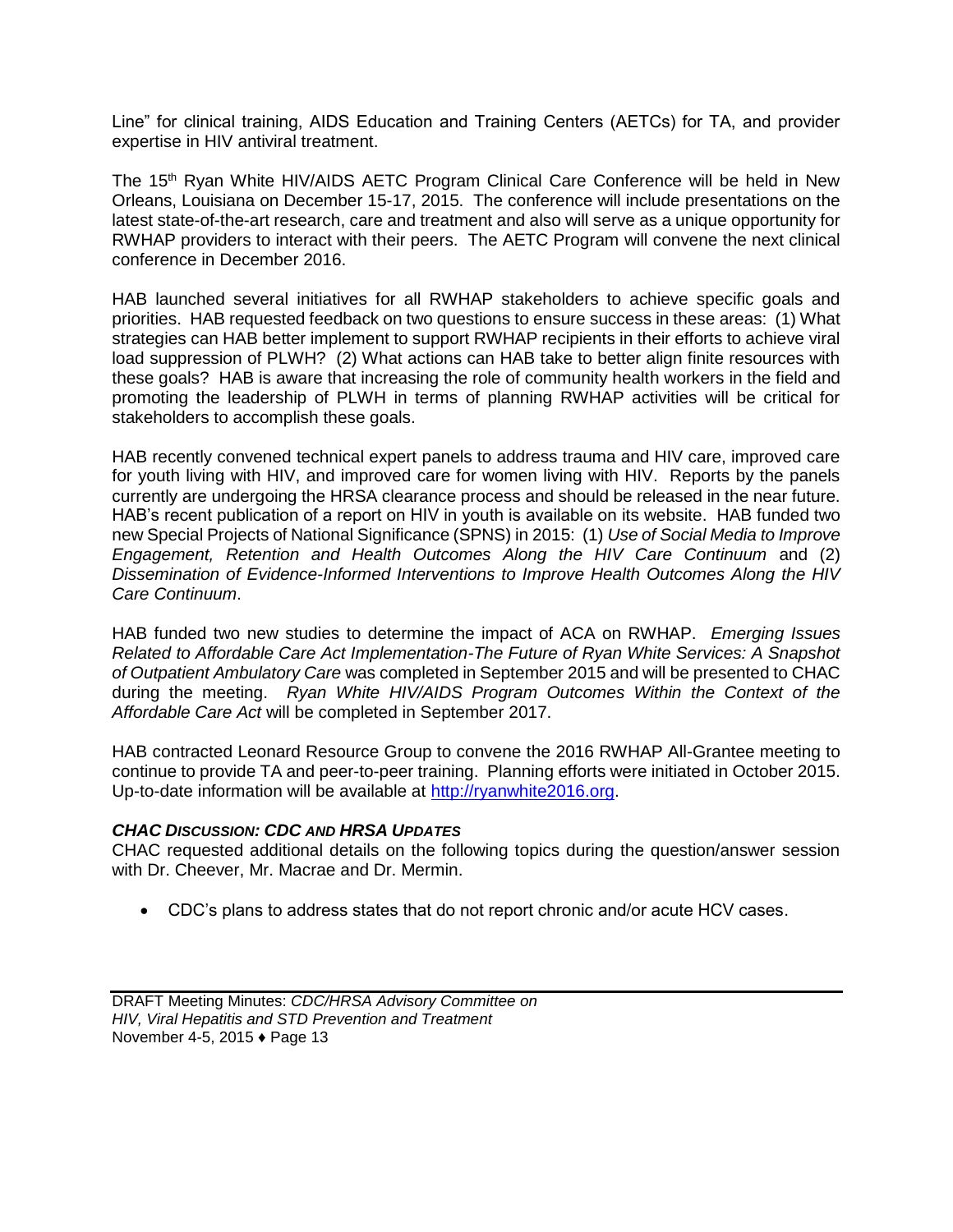- HRSA's new initiatives, studies and other strategies to reach and engage persons who are at high risk for HIV, but are outside of the healthcare delivery system (e.g., youth, young IDUs and black MSM (BMSM)).
- HRSA's stronger focus on customer service, utilization of a team-based approach, and tailored strategies in HIV clinical settings to increase the retention rate of clients from 80% to 90%, particularly in youth populations.
- HRSA's efforts to collect follow-up data to determine whether the 20% of RWHAP clients who are not retained in care receive ART from other sources (e.g., comprehensive HIV care from other jurisdictions, private providers or correctional institutions).
- Plans by CDC and HRSA to target additional funding to epidemiologists, surveillance staff and other data collection experts to achieve engagement and retention in HIV care goals.

Ms. Fukuda announced that she and Dr. Clanon received a response to CHAC's letter to CDC and HRSA leadership regarding the need for enhanced data collection processes for young persons who are vulnerable to infectious diseases. The letter was distributed to CHAC for review.

Ms. Fukuda highlighted key points from the CDC and HRSA updates for CHAC to consider formalizing as additional recommendations to the agencies.

- HRSA's priority goal to shift from a narrow clinical client-level approach to a broader population health approach that will allow states and local jurisdictions to better utilize federal data to improve prevention, treatment and care.
- HRSA's stronger emphasis on ACA to improve clinical interactions with both insured and uninsured clients.
- The critical need for CDC and HRSA to promote PrEP as a treatment as prevention strategy.
- HRSA's approaches to improve health outcomes along the HIV Care Continuum, including engagement and retention in care and viral load suppression of vulnerable populations.
- New opportunities to further maximize synergies between CDC and HRSA in terms of prevention, care and treatment of HIV, viral hepatitis and STDs.

CHAC commended CDC and HRSA for the extraordinary number of activities and studies that have been conducted in a short period of time to further advance the prevention and treatment of HIV, viral hepatitis and STDs. Several members noted that epidemiology and surveillance staff in HRSA-funded health departments typically are viewed as administrative staff rather than personnel with a direct role in public health interventions and services. CHAC advised HRSA to reclassify funded personnel that directly interact with DIS, epidemiology and surveillance staff to acknowledge their key role in advancing service models in jurisdictions.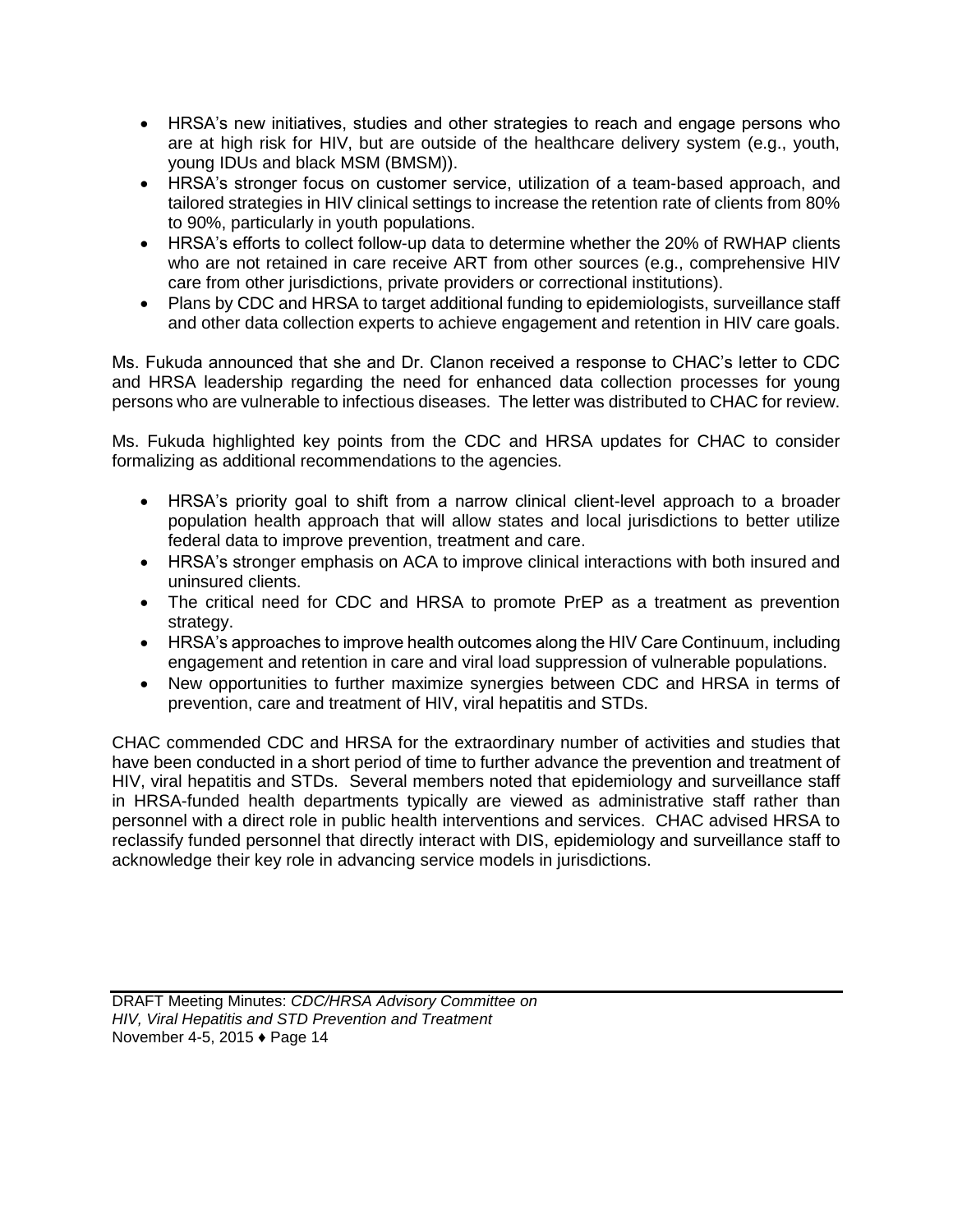#### **CAPT Letitia Robinson, PhD, RN**

Acting Deputy Associate Administrator, HIV/AIDS Bureau Health Resources and Services Administration

#### **Advice Requested from CHAC by HAB:**

1. What is CHAC's feedback in three key areas: (1) overall input on findings of the HIV Clinical Workforce Study; (2) recommendations for further research; and (3) guidance to develop policy and program responses to ensure that PLWH continue to access quality care?

Dr. Robinson presented an overview of the HRSA HIV Clinical Workforce Study. HRSA contracted Mathematica Policy Research to conduct the study from 2010-2013. The objectives of the study were two-fold: (1) estimate the number of clinicians who provide HIV-related medical services in the United States and (2) forecast the magnitude of the expected HIV clinician shortage. The study was designed to answer five key research questions.

- 1. What is the number of clinicians who provided HIV care in RWHAP and non-RWHAP settings?
- 2. What is the demographic and professional characteristics of these clinicians?
- 3. What is the market demand and need for HIV-related medical services?
- 4. Does the supply of and demand for HIV clinicians vary by region?
- 5. What factors influence the supply of HIV clinicians as well as the demand and need for HIV-related medical services?

A workforce survey was developed to assess and project the supply of HIV clinicians at sites based on specific parameters, such as the number of hours worked per week, the proportion of time spent on HIV care, and the number of HIV visits conducted within one hour. The findings of the study were based on an estimate of the number of services demanded, treatment patterns, and HIV prevalence as reported by CDC, state and local surveillance data.

HRSA acknowledged several limitations of the study. The supply projections were based on highvolume HIV providers, defined as those who treated >10 HIV patients, who were identified in medical claims in 2010. Claims data were based on electronic transmissions of pharmacy and medical claims and did not necessarily capture HIV clinicians who treated uninsured or indigent patients and undocumented immigrants.

Clinicians who treated <10 patients and providers who did not bill for their services (e.g., physician assistants/nurse practitioners (PAs/NPs)) were excluded from the dataset. The market-based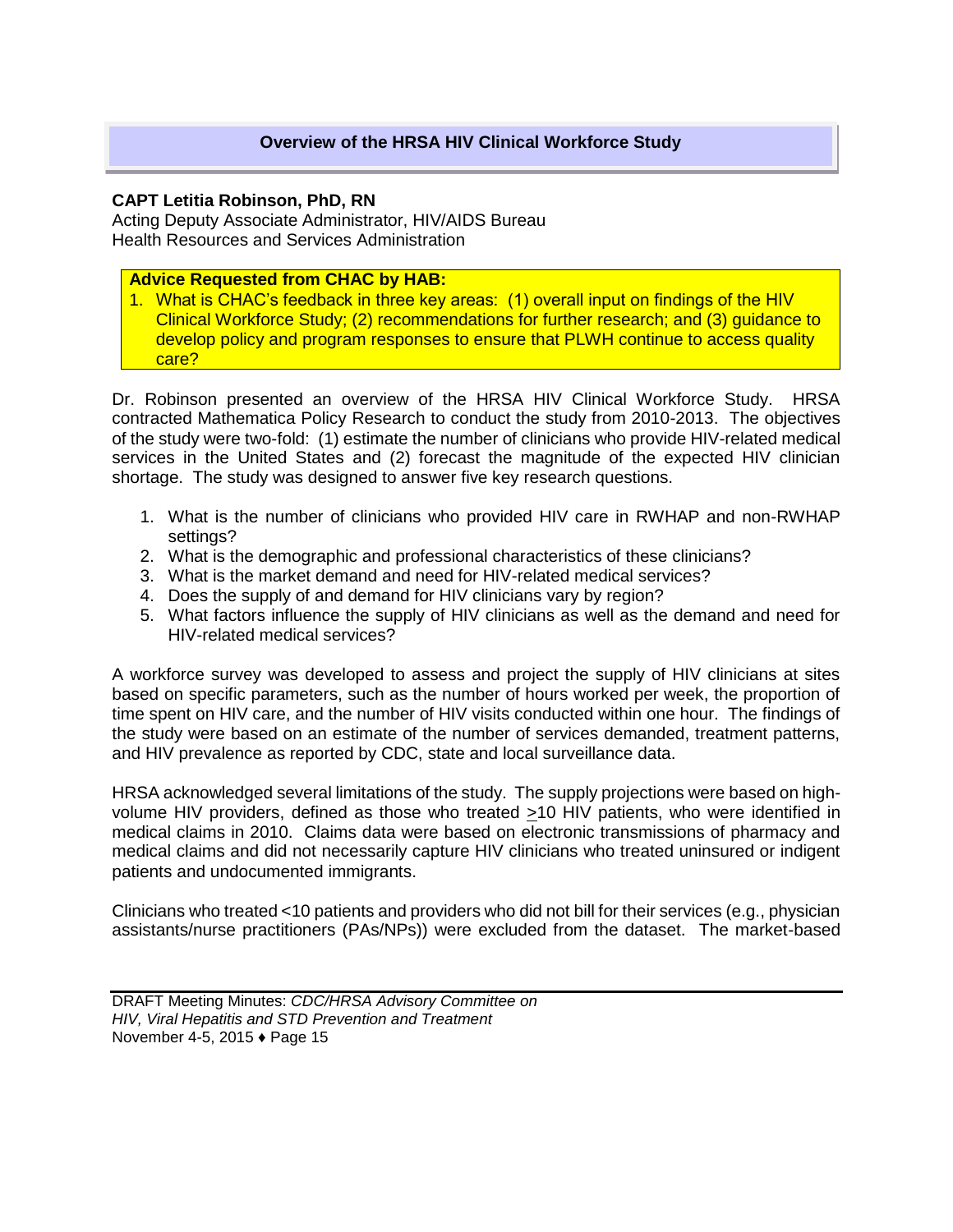demand projections did not account for changes in market conditions, such as ACA, changes in treatment patterns or unmet needs (e.g., persons with no HIV diagnosis and HIV-diagnosed persons who were not in care or did not receive optimal care).

The study was designed to determine the number of clinician visits based on the observed total number of medical visits that were provided under prevailing market conditions. The analysis only captured HIV-related medical visits with an HIV-related diagnosis code, including HIV as a secondary diagnosis; HIV testing and counseling visits were excluded. The number of visits included the overall number of persons diagnosed with HIV and the number of HIV-related visits per each diagnosed individual. The analysis captured both ambulatory and in-patient hospital visits. Ambulatory surveys included uninsured patients who were excluded from the medical claims dataset.

Of all ambulatory visits, 82% were identified based on a primary HIV diagnosis. A primary HIV diagnosis for in-patient visits was assumed to have been made during at least one daily visit from an HIV specialist. A secondary HIV diagnosis was assumed to have been made during at least one visit per hospitalization or discharge. Of ~56,000 primary care physicians/providers (PCPs), 5,000 were identified as infectious disease (ID) specialists who submitted at least one HIV-related claim in 2010. Of these providers, ~12% submitted HIV-related claims for >10 patients. Of patients with HIV-related claims that were submitted by PCPs, ~75% were treated by providers with >10 HIV-positive patients.

ID specialists were more likely to fall into a high-volume HIV category than PCPs. Of 5,000 ID specialists with at least one HIV-related claim, 53% submitted a claim for >10 patients. Of ~5,000 high-volume HIV clinicians who treated >10 patients and were included in the study, 55% were PCPs, 37% were ID specialists, and 8% were PAs/NPs. Although the management of HIV care in the United States is shared by multiple medical specialties and allied health professionals in the clinical workforce, a significant number of providers identified in the claims analysis who treated >10 HIV patients did not consider themselves as "HIV clinicians." These providers, particularly PCPs, reported spending <50% of direct patient care time on treating HIV.

Data were collected on the demographics of ~5,000 high-volume HIV clinicians who were included in the study: male (66%), >65 years of age (16%), white non-Hispanic (68%), and service provision in the South (~40%). The total number of HIV-related visits provided in 2010 by highvolume HIV clinicians was estimated at 5.1 million. Of these visits, PCPs accounted for ~45%, ID specialists accounted for ~40%, and PAs/NPs accounted for ~15%. PCPs and ID specialists had more HIV patient visits than PAs/NPs, but PAs/NPs reported spending more time on providing clinical care and treating HIV patients than their physician counterparts.

By age, the proportion of all HIV-related visits demanded in 2008 was persons 35-54 years of age (63%) and persons >55 years of age (15%). By gender, the proportion of all HIV-related visits demanded was males (67%) and females (33%). By race/ethnicity, the proportion of all HIV-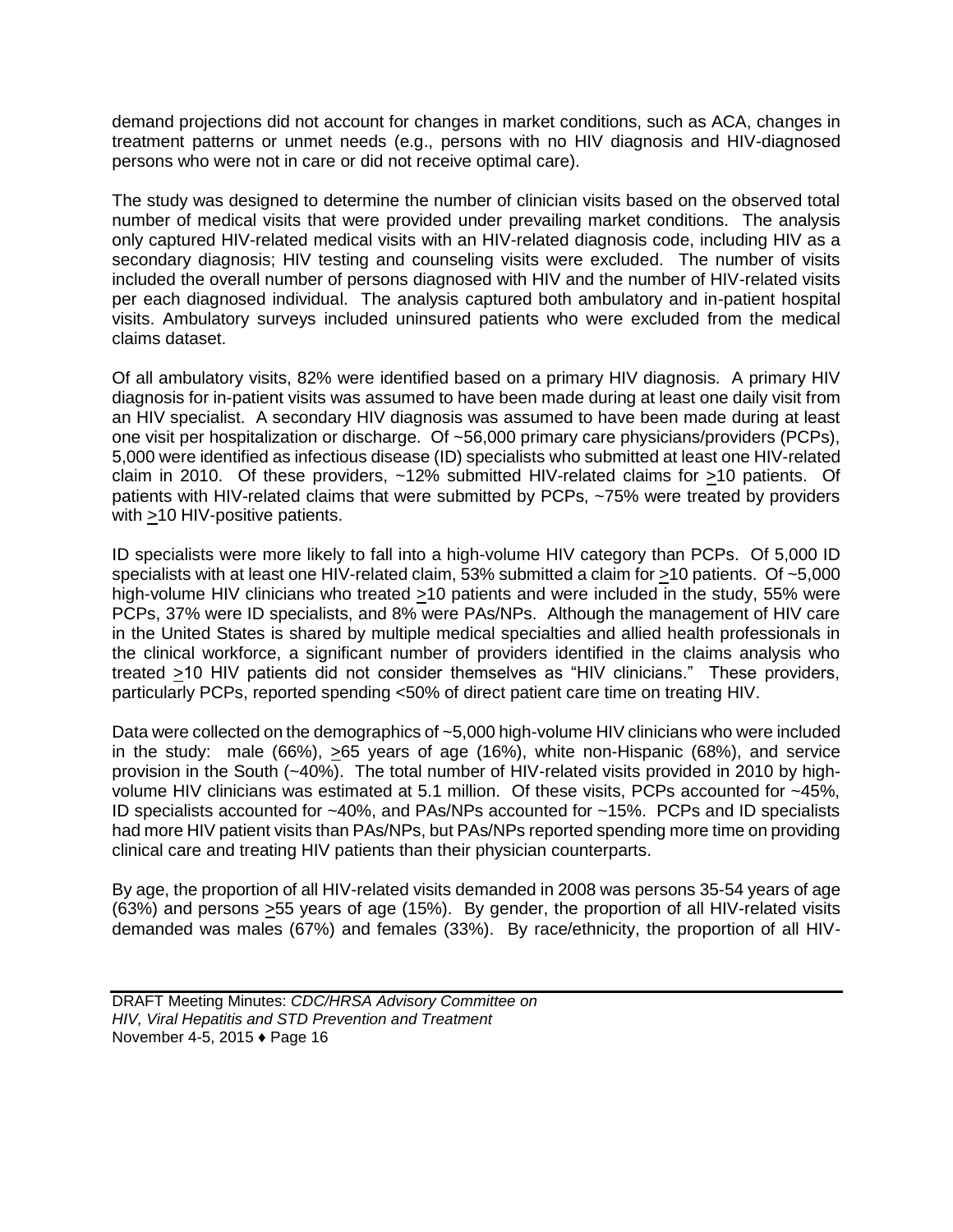related visits demanded was black non-Hispanics (45%), white non-Hispanics (34%), and Hispanics (~18%). By geographic region, the proportion of all HIV-related visits demanded was the South (42%) and Northeast (28%).

Several assumptions and factors influenced projections of the number of HIV clinicians. Supply site factors included entry and attrition among clinicians and the demographic distribution of the HIV workforce due to entry, attrition and aging. Demand site factors included changing demographics, utilization patterns and medical services among PLWH. The incidence and mortality rates of PLWH as well as HIV service utilization rates per age group and gender were assumed to remain constant. However, the influencing factor of age might change the projections over time. For example, the rate of HIV visits might increase as the HIV patient population ages or might decrease as more young persons are diagnosed.

The study reported that ~150 new high-volume HIV clinicians entered the HIV workforce each year from 2005-2010. By specialty, ~38% were PCPs, 37% were ID specialists, and 25% were PAs/NPs. By gender, 57.3% were women. By age, 76% were <45 years of age. By race/ ethnicity, >54.7% were white non-Hispanics, 11.3% were black non-Hispanics, and 9.3% were Hispanics.

Projections of the supply and demand of HIV visits are summarized as follows. The number of clinicians who manage HIV care was projected to decline by ~400 PCPs and ~200 ID specialists by 2015. The number of PAs/NPs who provide HIV care was projected to increase from 408 in 2010 to 511 in 2015. The total number of HIV visits supplied was projected to decrease from 5.1 million in 2010 to 4.8 million in 2015 (or a 6% reduction). PAs/NPs were projected to provide an increasing share of services for HIV care.

By attrition, the decrease in HIV visits primarily was attributed to the gap between a smaller number of new clinicians who are entering the workforce and a larger number of experienced clinicians who are leaving the workforce due to retirement, death or other factors. By gender, the shift to a larger population of women in the HIV clinical workforce was identified as a contributing factor to the decrease in HIV visits. The workforce survey showed that female clinicians in HIV medicine work 11% fewer hours than their male counterparts on average. By age, ID specialists were found to enter the field of HIV care at an older age than PCPs.

From 2010-2015, the number of new HIV cases was projected to increase by 140,000 and the total number of visits demanded was projected to increase by 14%. The growth in the number of visits demanded primarily was due to the steady increase in the number of newly diagnosed HIV infections and the low mortality rate among the current population of PLWH. The increase in the demand for visits largely was attributed to aging of the current HIV diagnosed population. Persons 45-54 years of age accounted for the vast majority of HIV-related visits.

DRAFT Meeting Minutes: *CDC/HRSA Advisory Committee on HIV, Viral Hepatitis and STD Prevention and Treatment* November 4-5, 2015 ♦ Page 17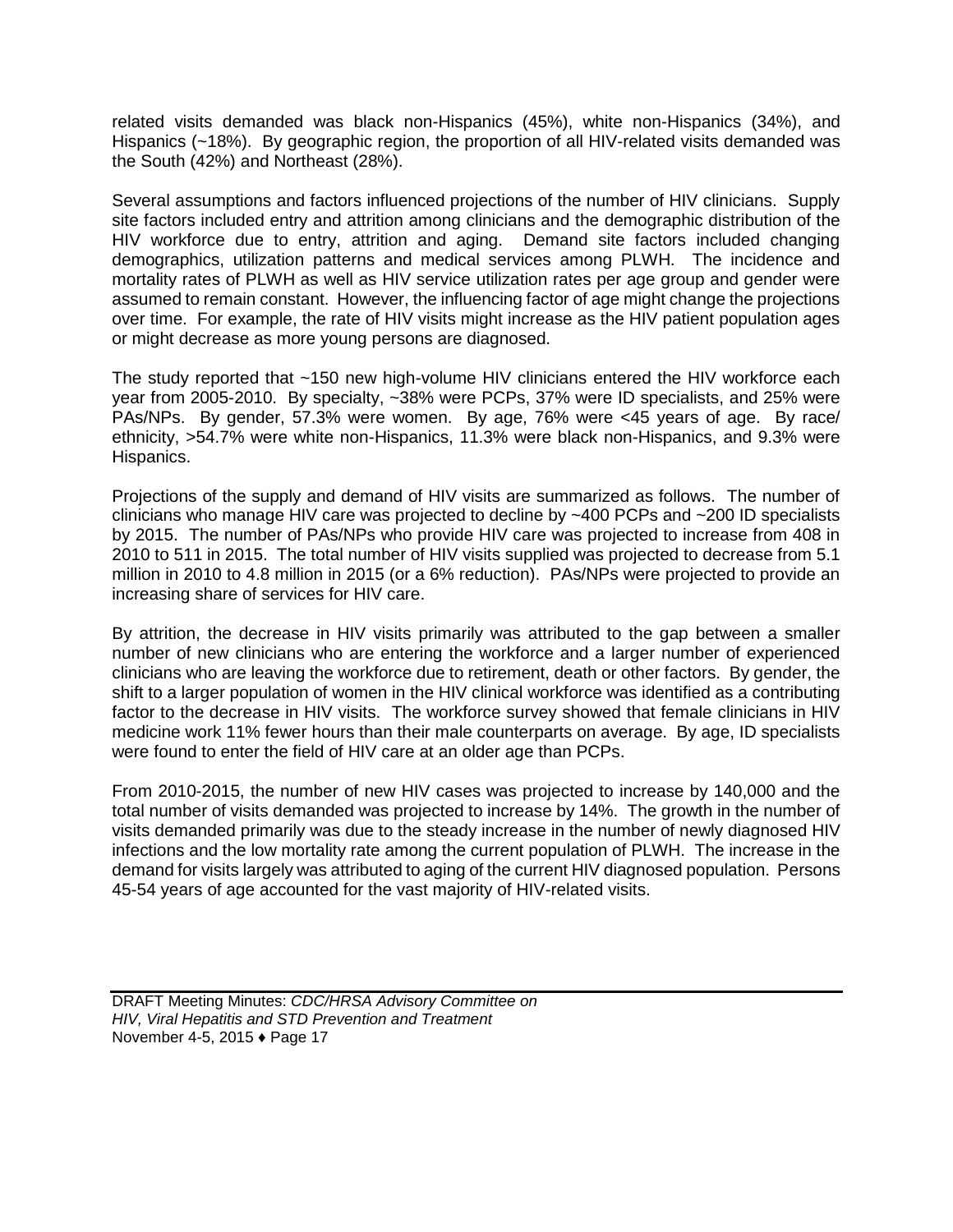The study projected that the total number of HIV clinicians supplied in the United States would decrease from ~1,800 in 2010 to ~1,700 in 2015 (or a reduction of ~5.5%). The total number of HIV clinicians demanded in the United States was projected to increase from 1,945 in 2010 to  $-2,200$  in 2015 (or an increase of  $-14\%$ ). The shortage of  $-133$  HIV clinicians in the base year was projected to increase to a shortage of 500 clinicians in 2015. Low-volume PCPs should be considered as a source to expand the supply of HIV clinicians, particularly to reach patients who are new to or disengaged from care.

## *CHAC DISCUSSION: HIV CLINICAL WORKFORCE STUDY*

CHAC commended HRSA for conducting a rich and robust study that will be extremely useful to national, state and local training programs in planning for and addressing important issues in the HIV clinical workforce. The members urged HRSA to contribute to the scientific literature by publishing the study in a peer-reviewed journal.

CHAC made several comments and suggestions in response to Dr. Robinson's request for input on the study findings and recommendations for further research.

- HRSA should expand the workforce study to analyze the role and efficacy of emerging comanagement models, supportive structures and other innovative strategies that have been designed to fill gaps in clinical expertise. For example, Project Extension for Community Healthcare Outcomes (ECHO), warm-lines and tele-medicine initiatives are increasingly being used to address clinical challenges when experts are not immediately available.
- HRSA should conduct a follow-up study to model other factors that also play a critical role in the HIV clinical workforce, such as the health outcomes of patients and the impact of ACA.
- HRSA should broadly promote the pairing of experienced ID specialists with PCPs who are new to the field to narrow the gap in the HIV clinical workforce.
- HRSA should review the study data to determine the extent to which HIV care delivered by ID specialists, PCPs or ancillary members of a care team can be reimbursed in the context of both quality and volume of visits.
- HRSA should expand the study to determine the implications of gaps in the HIV clinical workforce on the broader public health workforce, particularly in ID specialties. For example, traditional HIV clinicians increasingly are expanding the provision of care and treatment to include HCV patients. Moreover, HIV clinicians typically are considered as experts in STD.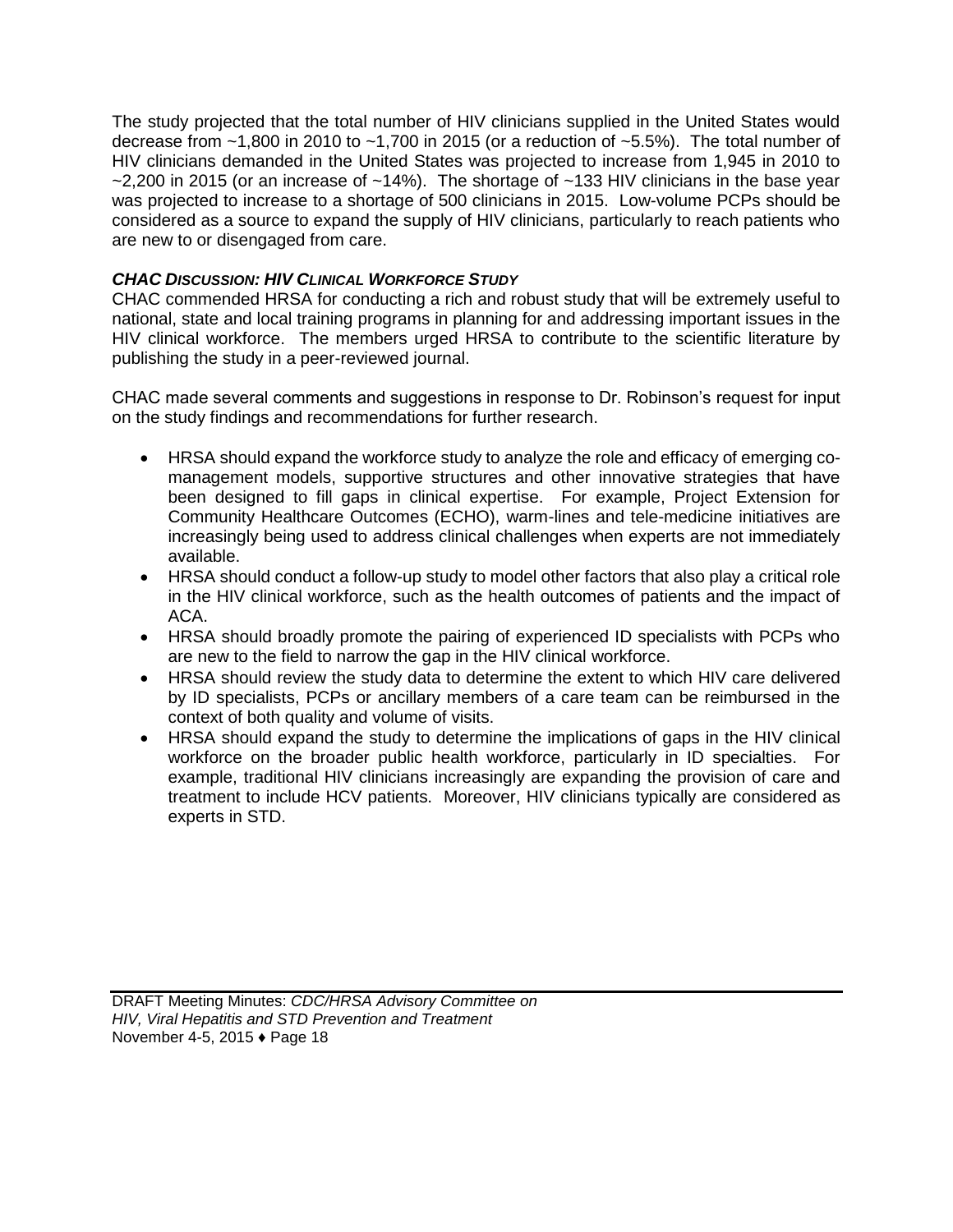## **PANEL PRESENTATION: HRSA ASSESSMENTS OF THE RYAN WHITE HIV/AIDS PROGRAM AND AFFORDABLE CARE ACT**

A panel of guest speakers and HAB staff presented key findings from a HRSA-funded study to identify emerging issues related to ACA implementation; summarized a preliminary analysis of 2014 RSR data to determine the impact of ACA on RWHAP clients, services and clinical outcomes; and described the implications of ACA on STD clinics. The overviews are presented below.

## **Overview of the Affordable Care Act Implementation Study**

#### **Michael Costa, MPH**  Senior Associate Abt Associates

## **Advice Requested from CHAC by HAB:**

1. What is CHAC's feedback in two key areas: (1) overall input on findings of the ACA Implementation Study and (2) recommendations to assist RWHAP providers in adapting to ACA implementation?

Mr. Costa presented an overview of the HRSA-funded special study, *Emerging Issues Related to Affordable Care Act Implementation-The Future of Ryan White Services: A Snapshot of Outpatient Ambulatory Medical Care* (OAMC). HRSA charged Abt Associates with designing the study to assess three key areas.

- The current status of RWHAP services during the early stage (January-June 2014) and the later stage (July-December 2014) of ACA implementation.
- The extent to which RWHAP is positioned to improve clinical outcomes throughout the HIV Care Continuum, including viral suppression, retention in care and linkage to care services.
- Efforts of RWHAP providers to adapt to ACA implementation.

The study design included data collection on service provision, quality of care, barriers, gaps and challenges related to ACA implementation in 2014. The mixed-method study design included both qualitative and quantitative analyses. The qualitative analyses were based on in-person interviews with 30 RWHAP sites in June-July 2014 and follow-up telephone interviews with the same sites in February-March 2015. Grant application narratives also were reviewed and information on qualified health plan (QHP) benchmarks and Medicaid alternative benefit plans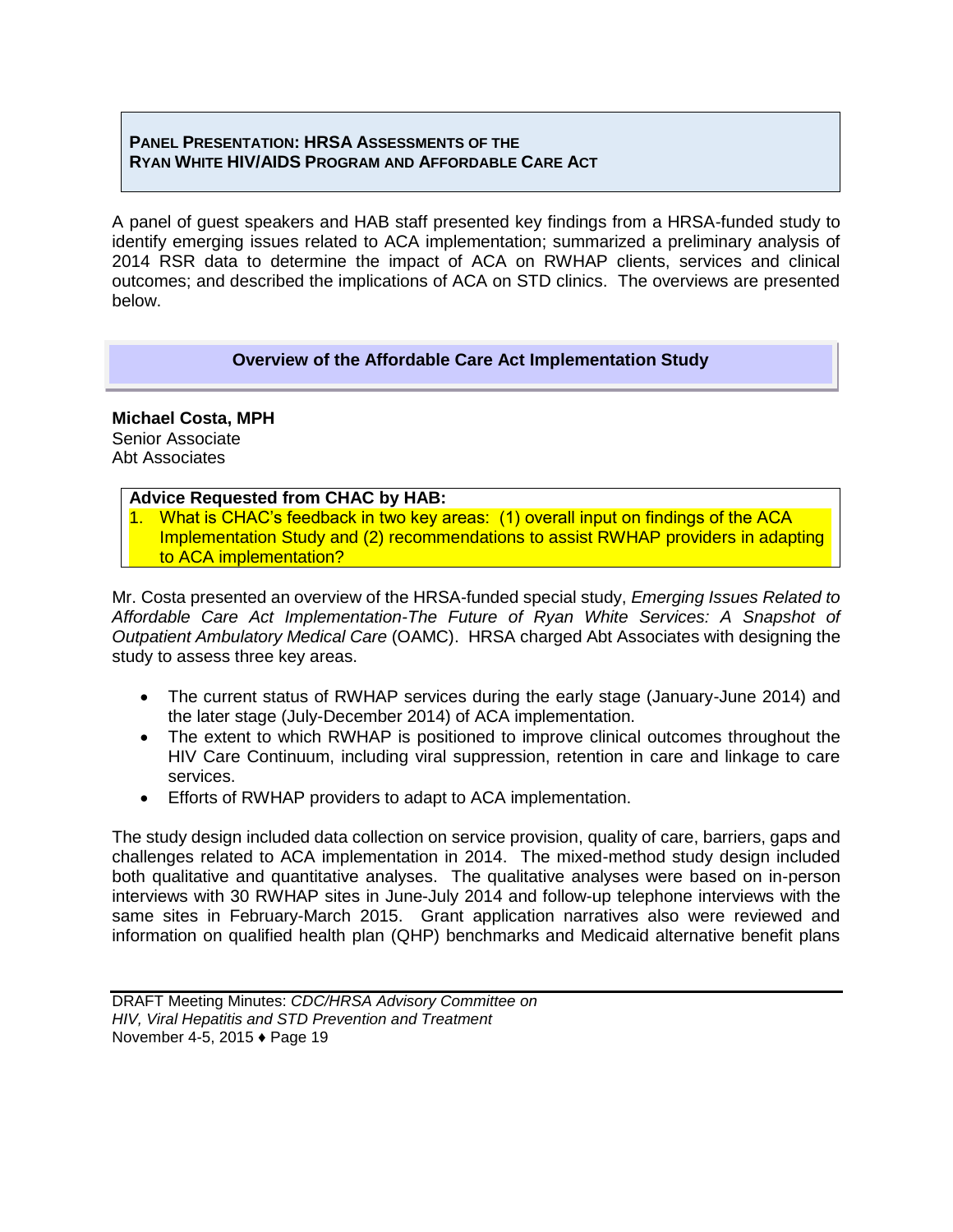were collected from state insurance departments, peer-reviewed publications and GRADE literature sources. The quantitative analyses were based on interview data as well as 2013 and preliminary 2014 RSR client-level data that accounted for ~44,000 HIV cases per year.

The sample was stratified to ensure the distribution of diverse types of RWHAP providers in the study.

| <b>Site Criteria</b>              | <b>Site Selection</b>                                                                                                                                                                                                                                          |
|-----------------------------------|----------------------------------------------------------------------------------------------------------------------------------------------------------------------------------------------------------------------------------------------------------------|
| Medicaid expansion                | • 18 sites in 10 Medicaid expansion states: Arizona,<br>Arkansas, Colorado, Illinois, Maryland, Michigan, New<br>Jersey, New Mexico, Oregon, Washington<br>• 12 sites in 5 non-Medicaid expansion states: Alabama,<br>Florida, Louisiana, New Hampshire, Texas |
| Prevalence                        | High-, mid- and low-prevalence sites (33%)<br>Includes 4 sites in the CDC-funded Enhanced Comprehensive<br>HIV Prevention Project (i.e., the "12 Cities Project")                                                                                              |
| Population density                | Metropolitan, micropolitan and rural sites                                                                                                                                                                                                                     |
| Service provision by site         | Number of RWHAP services (1 - 21)<br>Types of RWHAP services:<br>• Sites serving >50% of OAMC clients (23)<br>• Sites serving <50% of OAMC clients (7)                                                                                                         |
| Numbers of clients served by site | 116 - 4,286                                                                                                                                                                                                                                                    |
| <b>RWHAP</b> funding source       | Parts A and/or B funding (92%)<br>Parts C and/or D funding (33%)<br>Funding from both of the above categories (26%)                                                                                                                                            |

Key findings of the study are highlighted as follows. Some sites that successfully established billing agreements with managed care organizations (MCOs) and private insurers offering QHPs reported increased revenues. The increased revenues allowed these sites to expand staff and offer additional services by reprogramming the additional funds. Of all 30 study sites, three in Medicaid expansion (ME) states and one in the non-Medicaid expansion (NME) state of Texas noted that clients who gained insurance through MCOs and QHPs experienced increased access to both providers and services.

All sites noted that sustained RWHAP funding would be essential to maintaining the level and quality of care needed by RWHAP clients. RWHAP funding was credited at one site for being able to provide all services necessary to function as a patient-centered medical home for its HIVpositive clients. Sites with QHP-insured clients used RWHAP cost-sharing support services (e.g., ADAP and health insurance assistance) to support client premiums and deductibles. Clients at these sites would have been unable to maintain coverage without this support.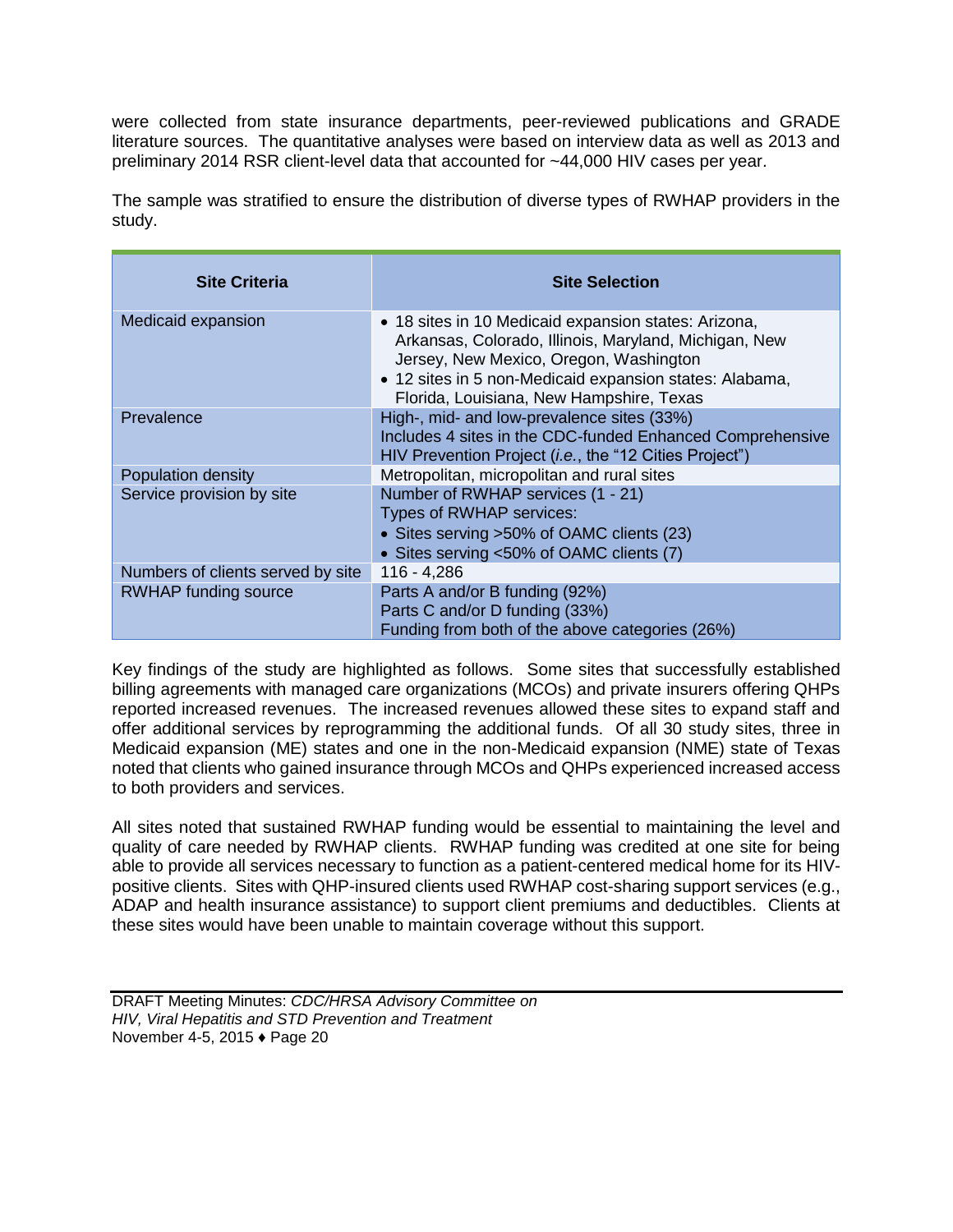Nearly all 30 study sites reported an ability to continue to provide all RWHAP services as needed to newly-insured clients regardless of their insurance status or ability to meet cost-sharing requirements. However, one site reported its inability to provide non-urgent care to insured RWHAP-eligible clients without co-pays. The majority of sites reported increasing staff with the following positions to assist with client enrollment and new insurer requirements: case managers, benefits counselors, resource specialists, certified application counselors and billing specialists. New staff also was hired to assist with early intervention services, patient navigation services and mental health services.

Sites in six states noted that some clients experienced a disruption in care due to the difficulty of providers in obtaining contracts with insurers. These challenges included no contracts with insurers or contracts that designated HIV providers as specialty care providers rather than PCPs. Some sites, but not all, were able to ameliorate the impact. The study sites listed the top eight services that should be packaged as an essential set of RWHAP services: primary medical care, mental health services, substance abuse services, medication, case management, medical case management, oral health and transportation. Of all 30 study sites in both ME and NME states, six core services were reported as always being offered to newly-insured clients through an RWHAP-funded approach: medical case management, oral health, mental health, case management, nutritional assistance and transportation.

The 8.0% decrease in OAMC services at sites in ME states was statistically significant. However, this finding was determined to be obscure due to HRSA's broad definition of "OAMC," various interpretations of OAMC across sites, and services in the OAMC category that extend beyond those provided in a routine primary care office visit. Minimal changes were observed in other core medical services and support services. By site, the length of clinic visits for a full range of services varied from 15 minutes to 4 hours. By client profile, the median times of client visits ranged from 41-145 minutes: 45-240 minutes for new clients; 15-160 minutes for stable, virally suppressed clients; 30-180 minutes for unsuppressed, non-adherent clients; and 30-240 minutes for clients with multiple co-morbidities.

The average length of time greatly varied between a typically funded primary care visit (15 minutes) and an OAMC visit (47 minutes) with a range of 20-30 minutes to 45-90 minutes across sites. Variability in the length of time was due to the number and type of activities reported by different sites as part of an OAMC visit. The activities most often associated with longer OAMC visits were primary care treatment and screening/patient education. Denials of certain drugs for HIV, HCV and other conditions as well as high cost-sharing challenges continued to be reported throughout the first year of ACA implementation.

Despite fluctuations within sites, no statistically significant changes in the number of RWHAP clients were reported from 2013-2014 in either ME or NME states. Of all 30 study sites in both ME and NME states, 22 (or 73%) reported a reduction in the proportion of uninsured RWHAP clients and 17 (or 57%) reported an increase in Medicaid recipients. The 7% increase in the viral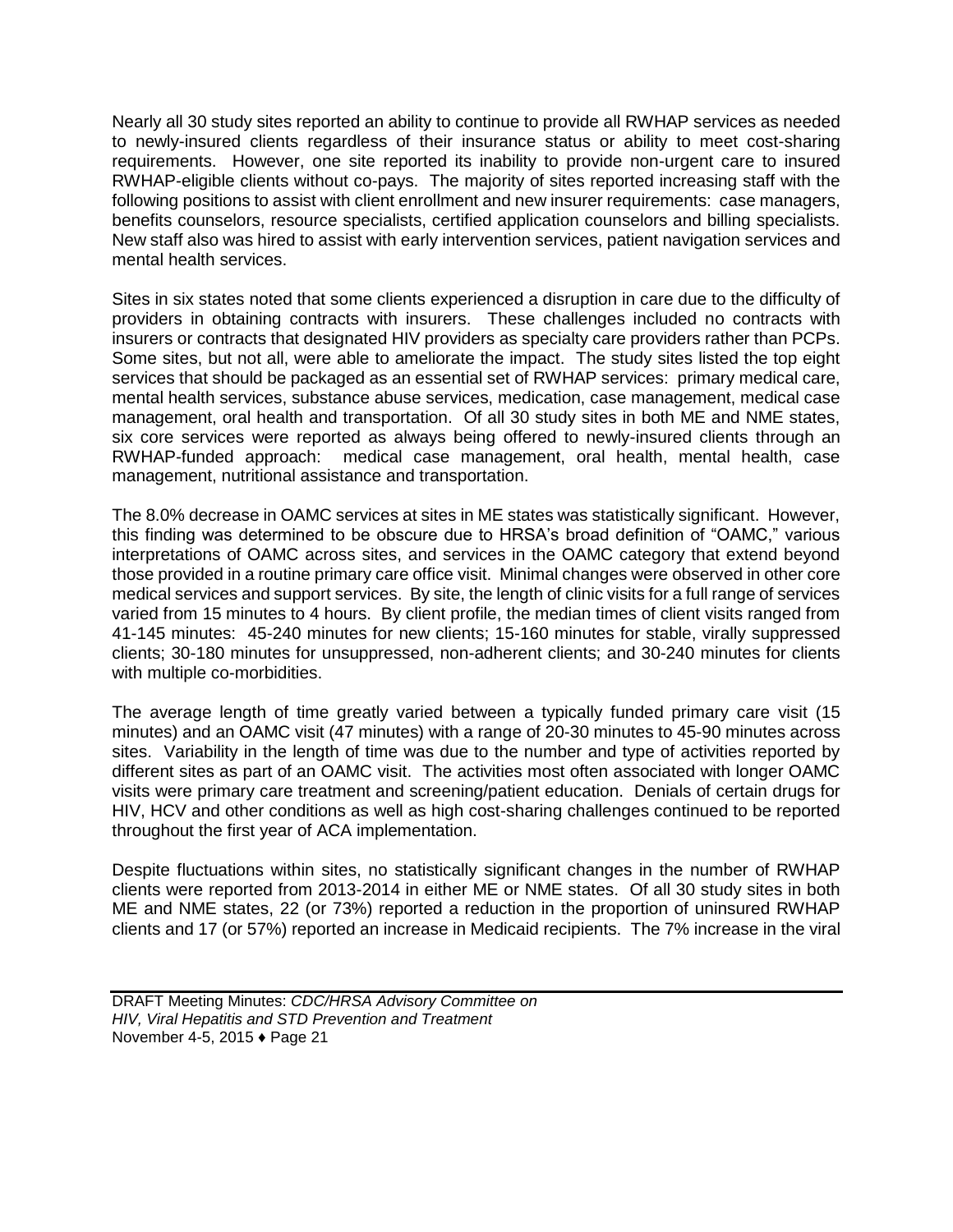suppression rate at sites in ME states was statistically significant (from 67% in 2013 to 71% in 2014). The 4% increase in the viral suppression rate at sites in NME states was not statistically significant (from 62% in 2013 to 64% in 2014).

Abt Associates reached several conclusions based on the study findings. RWHAP funding continues to be critical to ensure the care necessary to fill gaps in essential services for clients. The divergence of experience between ME and NME states likely will continue in the immediate future. RWHAP sites are successfully adapting to ACA, but a number of challenges persist.

RWHAP clients at some sites experienced fragmentation of care due to the lack of provider contracts with new insurers. Several sites have added additional insurance enrollment and billing staff. Fewer clients received OAMC services in ME states than in NME states after ACA implementation, but the reduction cannot be statistically distinguished from an overall downward trend in all states.

Abt Associates applied the study findings to provide HRSA with three key recommendations to further assist RWHAP providers in adapting to ACA implementation.

- $\bullet$ The broad OAMC visit should be broken down into more specific categories.
	- o Category 1: Include services that HRSA expects to be covered by insurers (e.g., diagnostic testing, preventive care and screening, examinations by practitioners, medical history intake, diagnosis and treatment).
	- o Category 2: Include intensive OAMC activities, such as prescribing and managing of ART, education and counseling on health issues, care management of chronic HIVrelated conditions, and referral/provision of specialty care (e.g., behavioral health and support needs).
	- o Category 3: Include support for cost-sharing.
- Strategies should be implemented to provide training and TA to RWHAP grantees and providers to help maximize RWHAP services.
	- o Flexible health insurance assistance and ADAP across services and medications
	- $\circ$  Appropriate reallocation of funds for services that currently are covered by insurance
	- o Improved health insurance literacy for both providers and clients
	- o Establishment of contracts with MCOs and Health Marketplace insurers, including billing by different levels of severity to account for longer site visits; contracting with MCOs and Health Marketplace insurers; designating RWHAP providers as PCPs; and obtaining authorizations for medications, services and testing
- Recording and reporting of RWHAP services should be better categorized.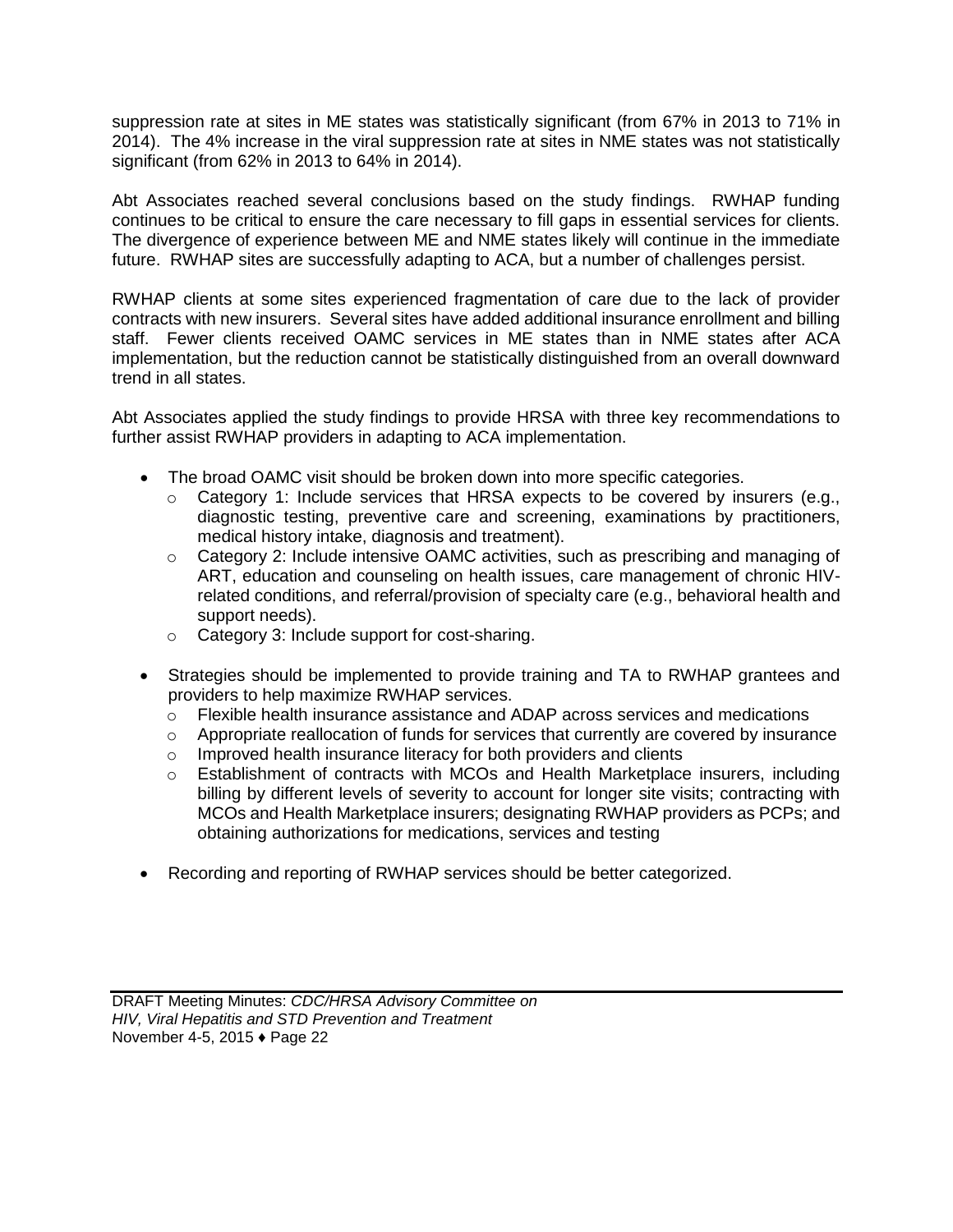## **Preliminary Analysis of HAB's 2014 Ryan White Services Report Data**

#### **Antigone Dempsey, MEd**

Director, HAB Division of Policy and Data Health Resources and Services Administration

#### **Pamela Klein, PhD, MSPH**

Health Scientist, HAB Division of Policy and Data Health Resources and Services Administration

#### **John Milberg, MPH**

Health Scientist, HAB Division of Policy and Data Health Resources and Services Administration

**Advice Requested from CHAC by HAB:**

- 1. What are CHAC's recommended next steps or additional analytic issues that HAB should consider?
- 2. What additional questions need to be answered to address the main goal of the analysis?
- What is the impact of the analysis on the landscape of HIV care provision?

Ms. Dempsey, Dr. Klein and Mr. Milberg presented HAB's preliminary analysis of 2014 RSR data. The overarching goal of the analysis was to determine the impact of ACA on RWHAP and identify variations across the country, particularly those between ME and NME states. The analysis compared 2012-2013 RSR data pre-ACA implementation (*i.e.*, the baseline) and 2014 RSR data post-ACA implementation.

The key outcomes of interest of the analysis were demographic characteristics of RWHAP clients, service utilization and clinical outcomes, including retention in care and viral load suppression. The population of interest included in the analysis was HIV-positive RWHAP clients only. Data on family members, non-HIV-positive clients, ADAP, and clients who received services in multiple states (clients who received services in multiple states comprised <2% of the RWHAP population) were excluded from the analysis.

Several case definitions were established for purposes of the analysis. "ME" states were defined as those that expanded Medicaid coverage by December 31, 2014. "NME" states were defined as those that did not expand Medicaid coverage by December 31, 2014. The Kaiser Family Foundation served as the data source for these definitions. "Healthcare coverage" was defined as Medicare; Medicaid or other public health sources; Medicare and Medicaid or other public health sources; private healthcare coverage; and no insurance or uninsured. Other public health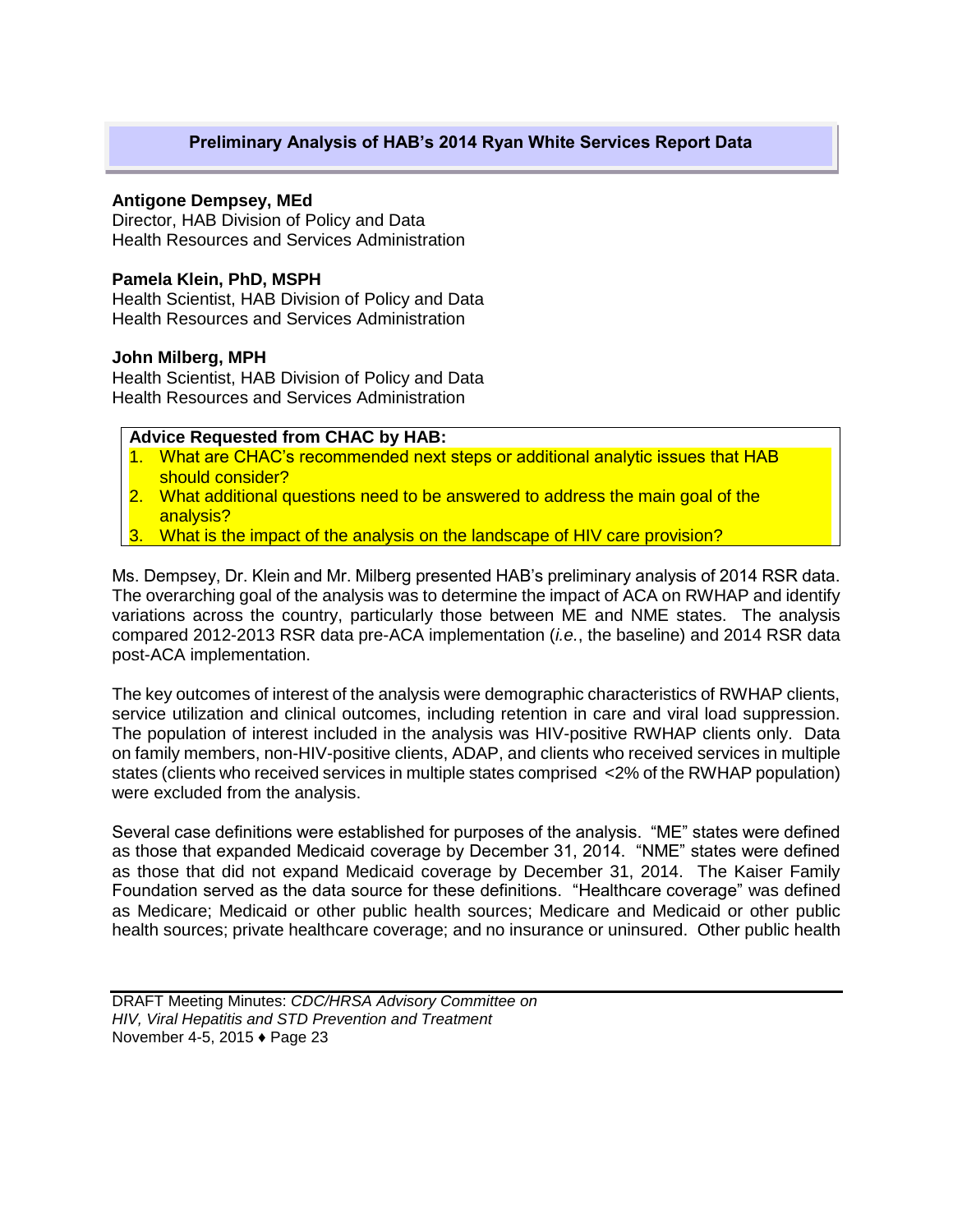sources included Veteran's Administration, Indian Health Service, Tricare, CHIP, or other military coverage.

The results of HAB's preliminary analysis of 2014 RSR data are highlighted as follows. RHWAP served 492,240 HIV-positive clients in 2014. This population accounted for 96% of all 512,214 clients living with or affected by HIV who were served by RWHAP in 2014. ME states accounted for 55% of clients and NME states accounted for 45% of clients who received RWHAP services in 2014. No differences in gender and age distributions of RWHAP clients were observed between ME and NME states, but variations by race/ethnicity were reported. African Americans accounted for 39% of RWHAP clients in ME states and 56% of RWHAP clients in NME states. Hispanics accounted for 29% of RWHAP clients in ME states and 15% of RWHAP clients in NME states.

Healthcare coverage among HIV-positive RWHAP clients did not significantly change over time: from 27.9% in 2012 to 25.4% in 2014 among uninsured clients and from 33.3% in 2012 to 33% in 2014 among clients covered by Medicaid/other public health sources. However, greater differences were observed by expansion status. In ME states, healthcare coverage decreased from 22.2% in 2012 to 16.7% in 2014 among uninsured RWHAP clients and increased from 39.3% in 2012 to 42.7% in 2014 among RWHAP clients covered by Medicaid/other public health sources. In NME states, healthcare coverage increased from 35.2% in 2012 to 36.6% in 2014 among uninsured RWHAP clients and decreased from 25.6% in 2012 to 21.1% in 2014 among RWHAP clients covered by Medicaid/other public health sources.

By state, the absolute percent change in RWHAP clients covered by Medicaid/other public health sources greatly varied from 2013-2014 and ranged from a decrease of ~20% in Nebraska to a 25% increase in Oregon. ME states accounted for 15 of all 16 states with at least a 5% increase in Medicaid coverage of RWHAP clients. In terms of the absolute percent change in uninsured RWHAP clients from 2013-2014, most states reported a decrease. ME states accounted for 6 of all 7 states with at least a 15% decrease in uninsured RHWAP clients.

By demographic subgroup in ME states, the absolute percent changes in RWHAP clients covered by Medicaid/other public health sources from 2012-2014 were higher or slightly higher than average increases in clients who were 19-34 years of age, male, white and African American. No significant change was observed in Hispanic RWHAP clients in ME states. By demographic subgroup in NME states, the absolute percent decrease of 10% in Hispanic RWHAP clients covered by Medicaid/other public health sources from 2012-2014 was statistically significant. No significant changes were observed in other demographic subgroups in NME states.

By insurance status in ME states, the absolute percent change in uninsured RWHAP clients decreased in all demographic subgroups from 2012-2014. The largest decline in uninsured clients 19-34 years of age was particularly notable. HAB has specifically targeted this population due to its extremely low healthcare coverage rate. By insurance status in NME states, the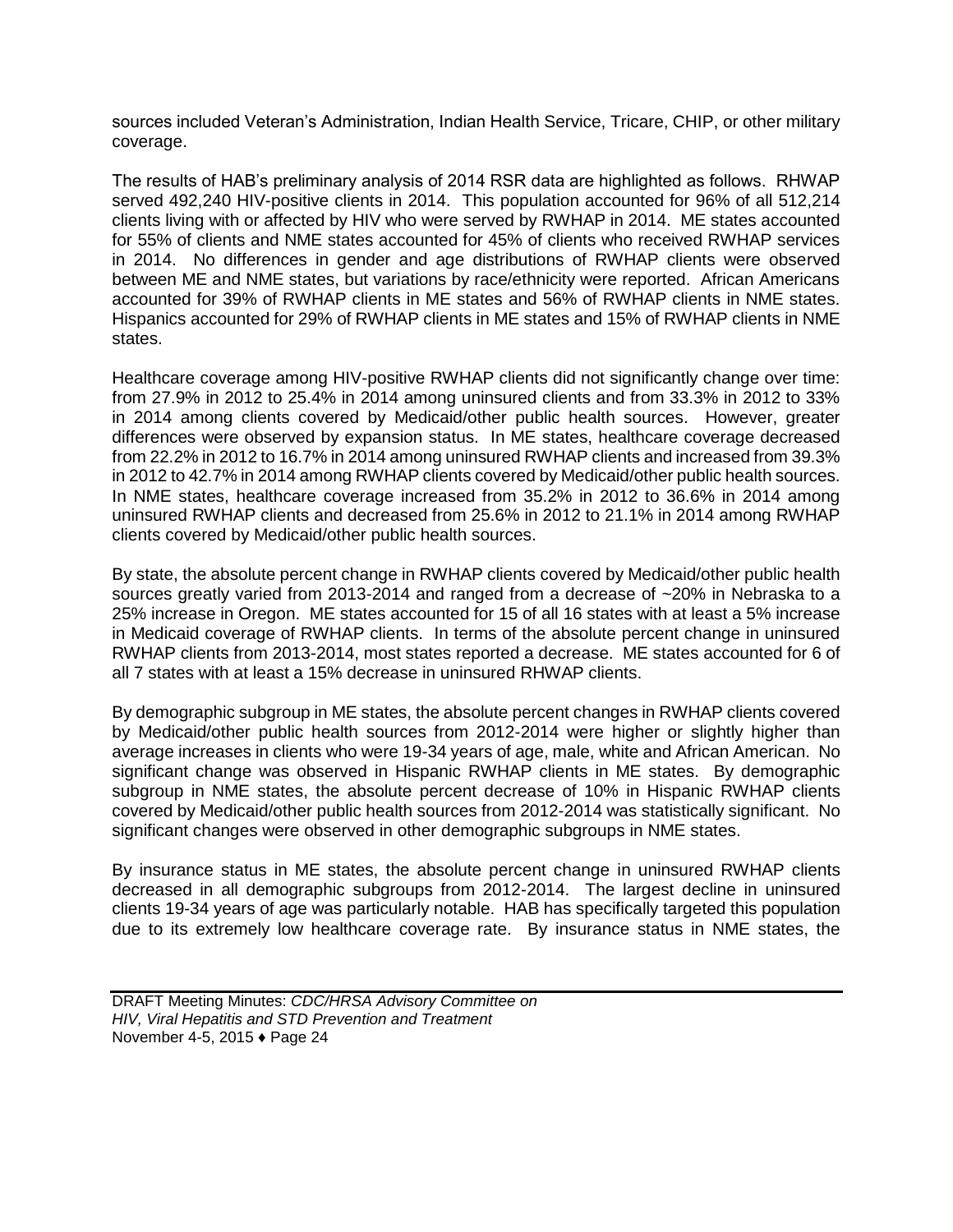absolute percent change in uninsured RWHAP clients was minimal across all demographic subgroups from 2012-2014. However, the absolute percent increase of 5% in uninsured Hispanic RWHAP clients was the exception to this finding.

No significant differences were observed in the percent of RWHAP clients (~60%) with >1 OAMC visits in both ME and NME states from 2012-2014. NME states had a higher percent of RWHAP clients with >1 case management, substance abuse or mental health visits than ME states from 2012-2014, but these differences were not significant. Retention in HIV care rates were relatively stable: 82.1% in 2012, 81% in 2013, and 80.4% in 2014. No differences in retention in HIV care rates of RWHAP clients were observed between ME and NME states. "Retention in HIV care" was defined as RWHAP clients who had at least 2 medical visit dates at least 90 days apart in the measurement year with at least one visit prior to September 1.

Viral load suppression rates in RWHAP clients increased by 3% each year: 75% in 2012, 78.6% in 2013, and 81.4% in 2014. The increases were slightly higher in ME states (from 76.5% in 2012 to 82.5% in 2014) than in NME states (from 73.2% in 2012 to 80.2% in 2014). Higher levels of uninsured clients were associated with lower viral suppression rates in ME states. RWHAP clients who were uninsured or covered by Medicaid/other public health sources accounted for the lowest viral suppression rates. "Viral suppression" was defined as the most recent HIV RNA level of <200 copies/mL in the calendar year. The rate was calculated among clients with available visit dates and viral load values who received RWHAP-funded HIV medical care.

HAB reached several conclusions based on the results of its preliminary analysis of the 2014 RSR data. In ME states, the percentage of RWHAP clients covered by Medicaid/other public health sources decreased by 4% and the percentage of uninsured clients decreased by 5%. Variations in healthcare coverage were observed across states could be due to a number of factors: the timing of Medicaid expansion, public and political support for ACA, marketing and promotion of QHPs and Medicaid, the availability of assistance to enroll in healthcare coverage, and the capacity of ADAP programs to purchase insurance.

In ME states, RWHAP clients 19-34 years of age accounted for the largest increase in coverage by Medicaid/other public health sources and the largest decrease in uninsured clients. Hispanic RWHAP clients accounted for minimal or no changes in Medicaid/other public health coverage or uninsured status. Minimal changes were observed in the percent of clients who received OAMC, case management, substance abuse treatment and mental health services as well as the volume of these services received over time. No changes were observed in retention in HIV care rates by expansion status or over time. Viral load suppression rates increased by 3% each year in both ME and NME states. Higher viral load suppression rates were observed in ME states than in NME states, but these data were not adjusted for confounders.

HAB's next steps will be to build on its preliminary analysis of the 2014 RSR data by adjusting for client-level and state-level confounders, examining trends in specific states, and including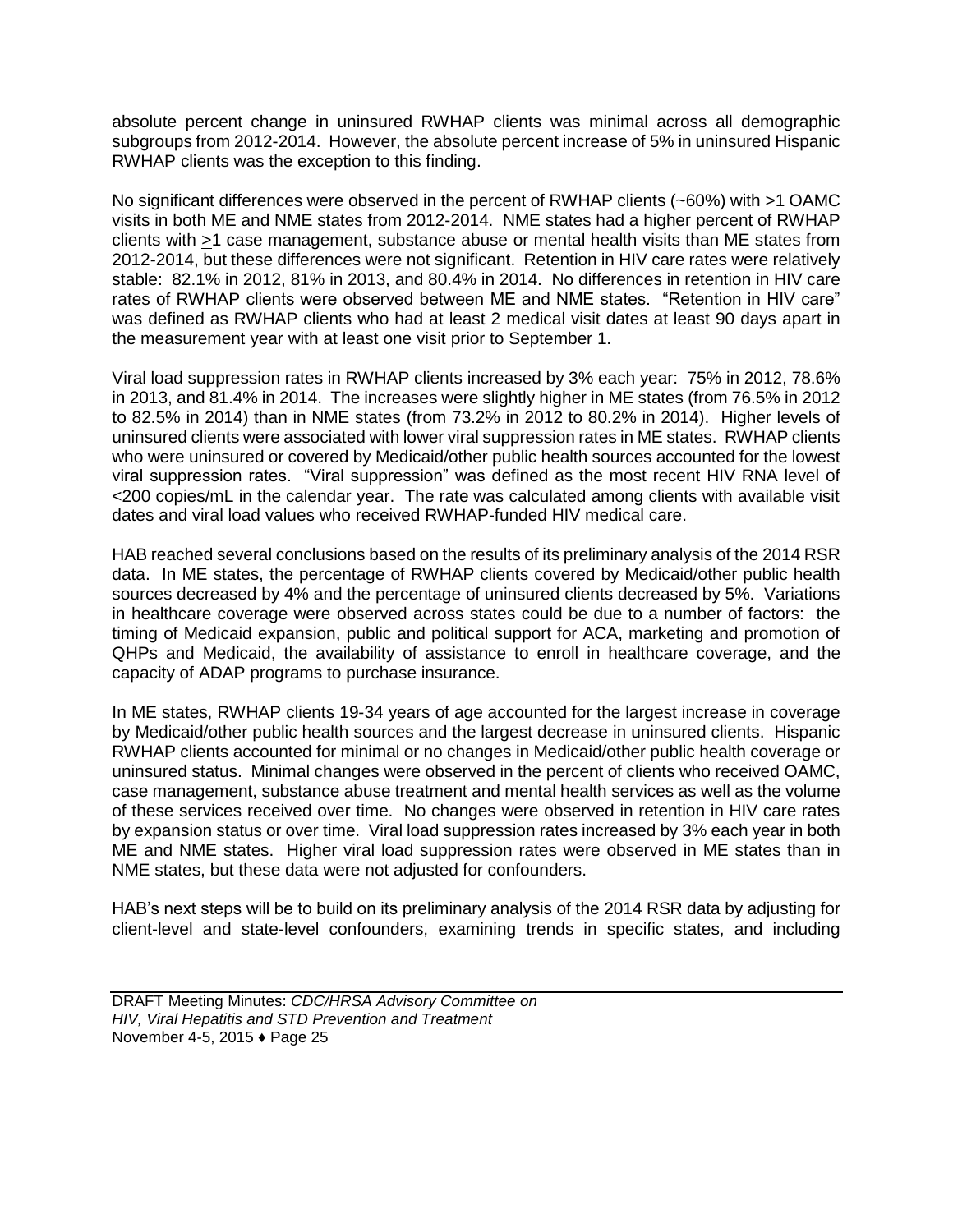additional years of data to perform robust time trend analyses. HAB's advanced analyses of the RSR data will produce more valid estimates, strengthen the confidence of the findings, and generate a better description of the impact of ACA on RWHAP clients in 2014, including healthcare coverage, service utilization and clinical outcomes. If sample sizes of the RSR data are sufficient, HAB also intends to conduct state-level analyses to identify specific state-level trends in the impact of ACA on RWHAP.

#### **Implications of the Affordable Care Act on STD Programs**

**William Smith** 

Executive Director National Coalition of STD Directors

Mr. Smith described the implications of ACA on STD programs. The traditional role of STD programs has been to provide testing of and treatment for syphilis, gonorrhea and chlamydia. However, the role of STD clinics has greatly expanded over time to include reproductive health issues (PAP smears and emergency contraception) and other infectious diseases (hepatitis screening and vaccination as well as HIV counseling and testing). In terms of their critical role in HIV prevention, STD programs account for ~20% of new HIV diagnoses and provide leadership in the implementation of PrEP and post-exposure prophylaxis.

STD programs are encountering significant barriers to delivering services in an evolving healthcare system. Because data collected from STD programs over the past few years primarily focused on budget cuts and other programmatic issues, a rigorous systematic review should be conducted to determine the impact of ACA on STD programs. The major challenges to STD programs post-ACA implementation are outlined below.

NCSD and NACCHO have collaborated in conducting several studies to document the most significant challenges to STD programs. First, appropriations of federal dollars have been severely cut due to inflation and sequestration. The purchasing power of federal dollars has decreased by ~33% from the STD budget. State and local contributions to STD programs have declined or are entirely non-existent. States that do not allocate any funding to their STD programs are particularly problematic because clinics receive 100% of their funding from state/ local sources. The severe budget cuts have caused numerous clinics to close or restrict their hours and services. Recent data show that 43% of clinics have reduced their hours, 40% of clinics have decreased screening, and 7% of clinics continue to experience closures.

Second, STD programs consistently need to clarify the myth that ACA has made safety net services obsolete, including those delivered in STD clinics. Third, disease burdens are continuing to increase. Fourth, "STD clinics" have not been clearly or consistently defined to date, but efforts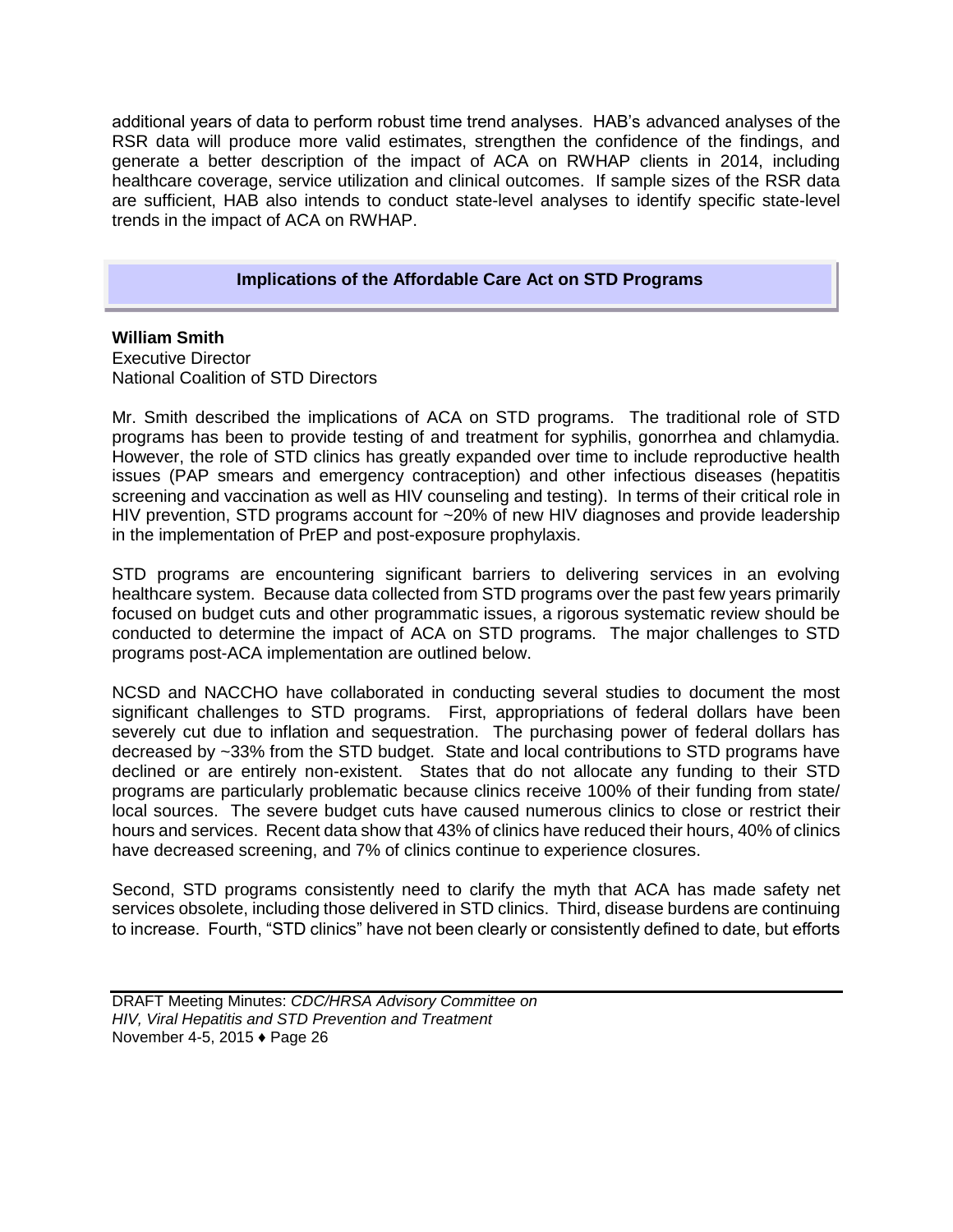are underway to fill this data gap. For example, CDC will convene an expert consultation on quality STD clinical services to better understand the different levels of service delivered by clinics. Moreover, Dr. Beth Meyerson is leading a study at Indiana University regarding the taxonomy of STD clinics.

STD programs have institutionalized several key principles at state, local and clinic service delivery levels as ACA has evolved over time. Engagement with and adaptation to evolving healthcare delivery and payer systems are essential. A more diverse group of payers and revenue streams is critical to supporting STD services at the clinic level. An assessment of the percentage of uninsured/under-insured patients who access services in STD clinics is an important effort. For example, recent modeling studies estimate that 4.7 million patients will still be eligible for safety net services in STD programs in 2023.

STD services are not "free" and should only be provided to patients at "no cost" when absolutely necessary to meet the public health goal of preventing the transmission of infectious diseases. On January 1, 2014, for example, the Denver Metro Health Clinic announced its new reduced fee schedule for clinic visits based on the services provided, income, family size and other factors. Medicaid, other insurance sources and ACA insurance options are listed as acceptable forms of payment. However, the announcement emphasized that uninsured patients or those with an inability to pay would still receive necessary STD services.

High-quality and comprehensive sexual health care is a key focus area due to the shift from a fee-for-service to a value-based model for reimbursement of STD services. Efforts are underway to develop and implement a master billing system for STD clinical services to train providers in delivering comprehensive care. Public health departments across the country and their local partners must ensure the availability of sexual health service delivery. The focus on substantive differences between sexual health services and other primary care/public health services, particularly in the context of confidentiality, must be maintained. For example, a recent study reported that 50% of patients who access STD clinics demand confidentiality.

NCSD/NACCHO studies also have described important impacts on STD programs. Trends in the closure of STD clinics have been relatively stable, but the number of service delivery sites across the country has decreased. Significant funding challenges still exist, but several innovative models have been implemented to adopt new business practices to operate STD clinics.

The Florida Department of Health in Broward County provides STD clinical services through a contract with the Ft. Lauderdale AIDS Healthcare Foundation. The Denver Metro Health Clinic has created and sustained Sexual Health Centers of Excellence that provide full STD screening, HIV testing, family planning services and sexual health services. The clinic leveraged the existing infrastructure and expertise of Denver Health to provide billing and reimbursement, patient care monitoring and information technology systems.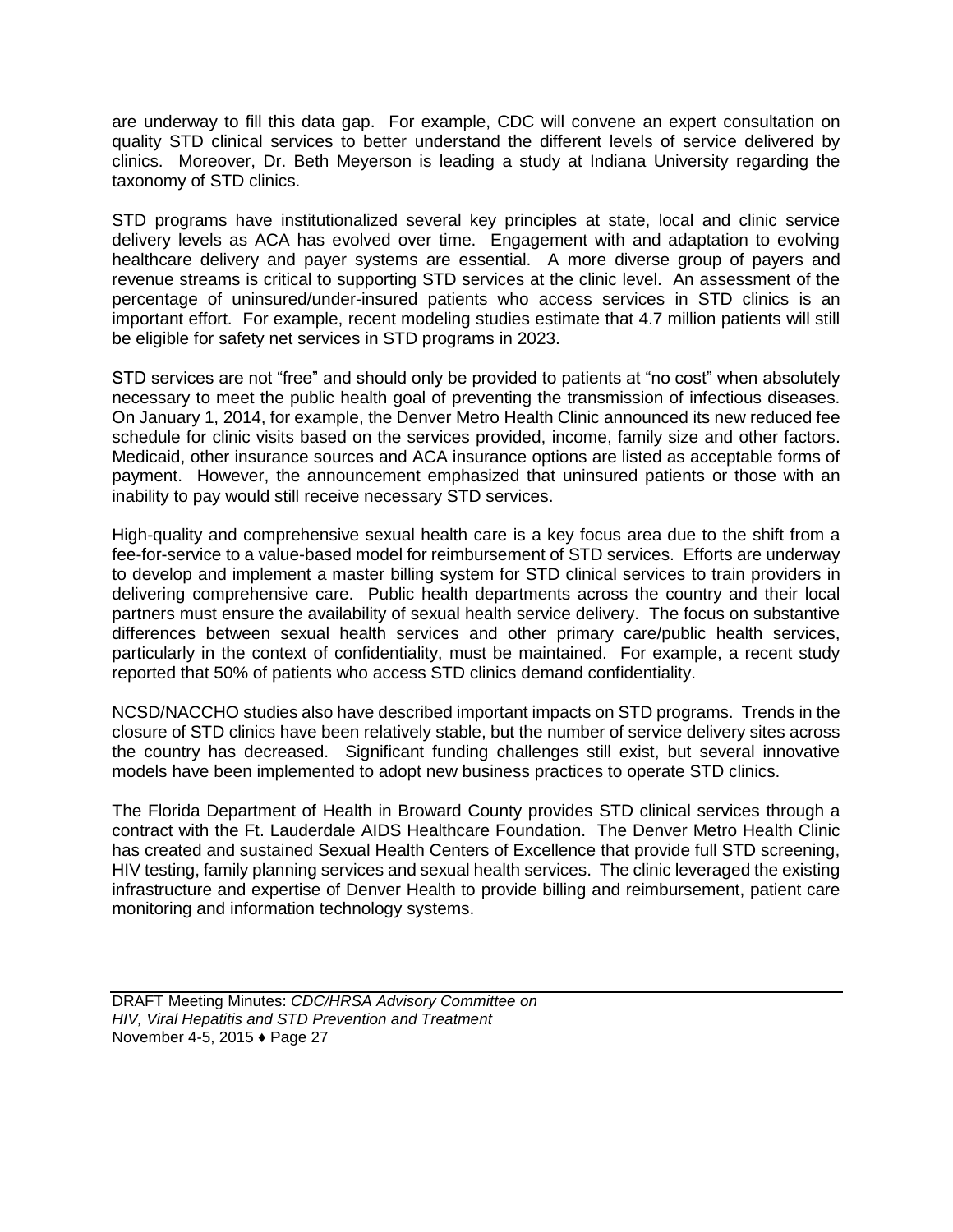STD clinics in the New York City Department of Health and Mental Hygiene are making long-term reinvestments in the sexual health safety net. New York City STD clinics have redesigned their programs with the following features:

- Self-pay honor system with a sliding fee scale of \$0-\$50 based on income and family size for patients >19 years of age.
- Billing of services to Medicaid and private insurers for patients >19 years of age.
- Provision of services to uninsured patients or those without an ability to pay.
- Renovation of the Chelsea STD Clinic and other facilities.
- Policy development through a March 2013 Executive Order signed by the governor that allows for billing.

Other models that have been implemented to promote the adoption of new business practices include the consolidation of services in a single public health delivery site, including STD, family planning and immunization services. STD/sexual health services have been integrated into primary care to improve service delivery and strengthen the role of health departments and training centers in empowering a new array of providers.

NCSD is interested in obtaining feedback from CHAC on the future needs of STD programs in an evolving healthcare system.

- Additional discretionary program funding is needed from federal, state and local jurisdictions. Most notably, approval of the Senate proposal of a \$30 million cut to the CDC/DSTDP budget would devastate the delivery of STD clinical services across the country.
- Greater coordination of and an overall increase in federal investments are needed in two key areas: (1) billing and reimbursement for public health and STD clinics beyond feefor-service models and (2) HIT and other information systems that have the ability to benefit public health.
- Continued access to the HRSA-funded 340B Drug Pricing Program, including payment for expedited or patient-delivered partner therapy for STDs, is needed for public health and STD programs.
- Ongoing partnerships with public health laboratories are needed, including support for continued laboratory capacity to develop and perform tests.
- Close collaboration with industry partners is needed to support better STD diagnostics and treatment. Improved diagnostics should address the collection and types of specimens and include rapid syphilis and HCV point-of-care tests that are waived by the Clinical Laboratory Improvement Amendments.
- Strong support for workforce development is needed in STD programs and clinics, including training of clinicians to provide treatment and care in accordance with CDC's *STD Treatment Guidelines*, training of DIS staff, and training of front office staff to bill insurers for reimbursement of STD services.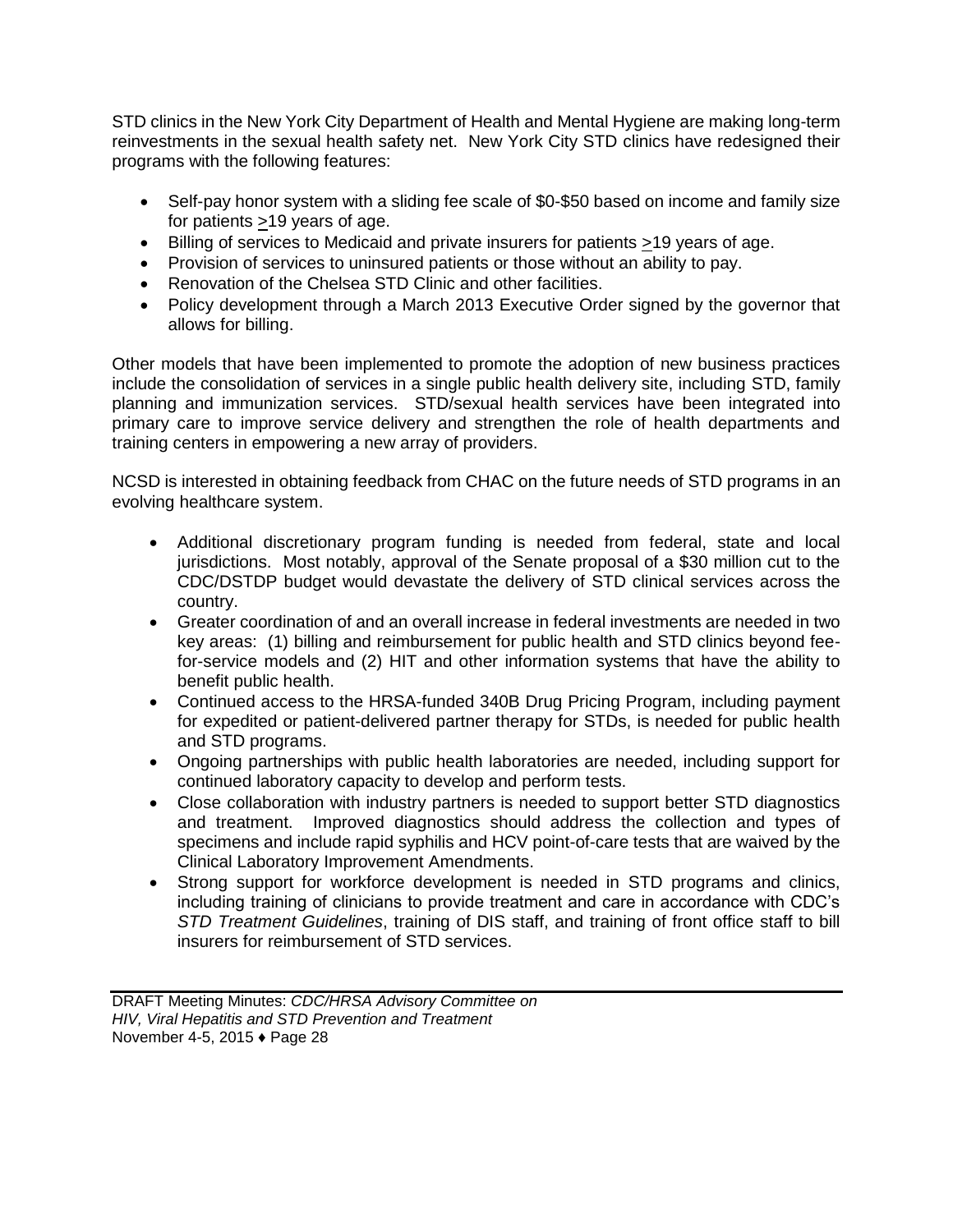Overall, the sexual health safety net must be preserved to continue to provide STD services to uninsured persons and address unique sexual health issues that are substantively different than primary care or other public health issues. Moreover, the critical role of STD clinics in conducting research to advance the field must be retained. In some cases, the healthcare delivery system is unable or unwilling to conduct STD prevention activities.

#### *CHAC DISCUSSION: HRSA'S ACA ASSESSMENTS*

CHAC made several comments and suggestions for HRSA to consider in refining the ACA assessments.

- HAB should continue its close collaboration with the CHAC Data Workgroup to conduct additional analyses of the RSR data. Several potential outcomes should be incorporated into the design of future analyses.
	- o Include ADAP data.
	- $\circ$  Include additional years of post-ACA implementation data to determine changes in the overall number of RWHAP clients and identify differences between ME and NME states over a longer period of time. In the NME state of Texas, for example, eligible RWHAP clients increasingly are enrolling in Health Marketplaces.
	- o Better understand the role of QHPs in RWHAP.
	- $\circ$  Strengthen the focus on substance abuse issues. For example, substance abuse disorders might impact the length of time or frequency of clinical visits or influence a client's incomplete response to HIV therapy.
	- $\circ$  Identify specific criteria to help NME states achieve a similar level of performance and progress as ME states in providing OAMC services to RWHAP clients.
	- o Produce additional findings on engaging and retaining demographic subgroups, particularly Hispanics, in HIV care.
	- $\circ$  Compile and broadly disseminate data from ME states that have successfully increased their retention in care and viral load suppression rates.
- HAB should conduct a series of TA calls to assist RWHAP grantees in more extensively engaging MCOs in a comprehensive system of care, particularly in the context of sharing data across multiple systems to better serve the needs of clients.
- HAB should encourage its RWHAP grantees in other states and local jurisdictions to review and replicate the California model. Effective health insurance assistance strategies will soon be implemented in the state to reach and enroll undocumented immigrants, particularly Hispanics, in healthcare systems. Moreover, a key topic of discussion during the 2015 National Immigrant Integration Conference that will be held in New York City on December 13-15, 2015 will be potential approaches to provide healthcare coverage to all New Yorkers, including persons without permanent U.S. citizenship and undocumented immigrants. Federally Qualified Health Centers are expected to play a critical role in this effort.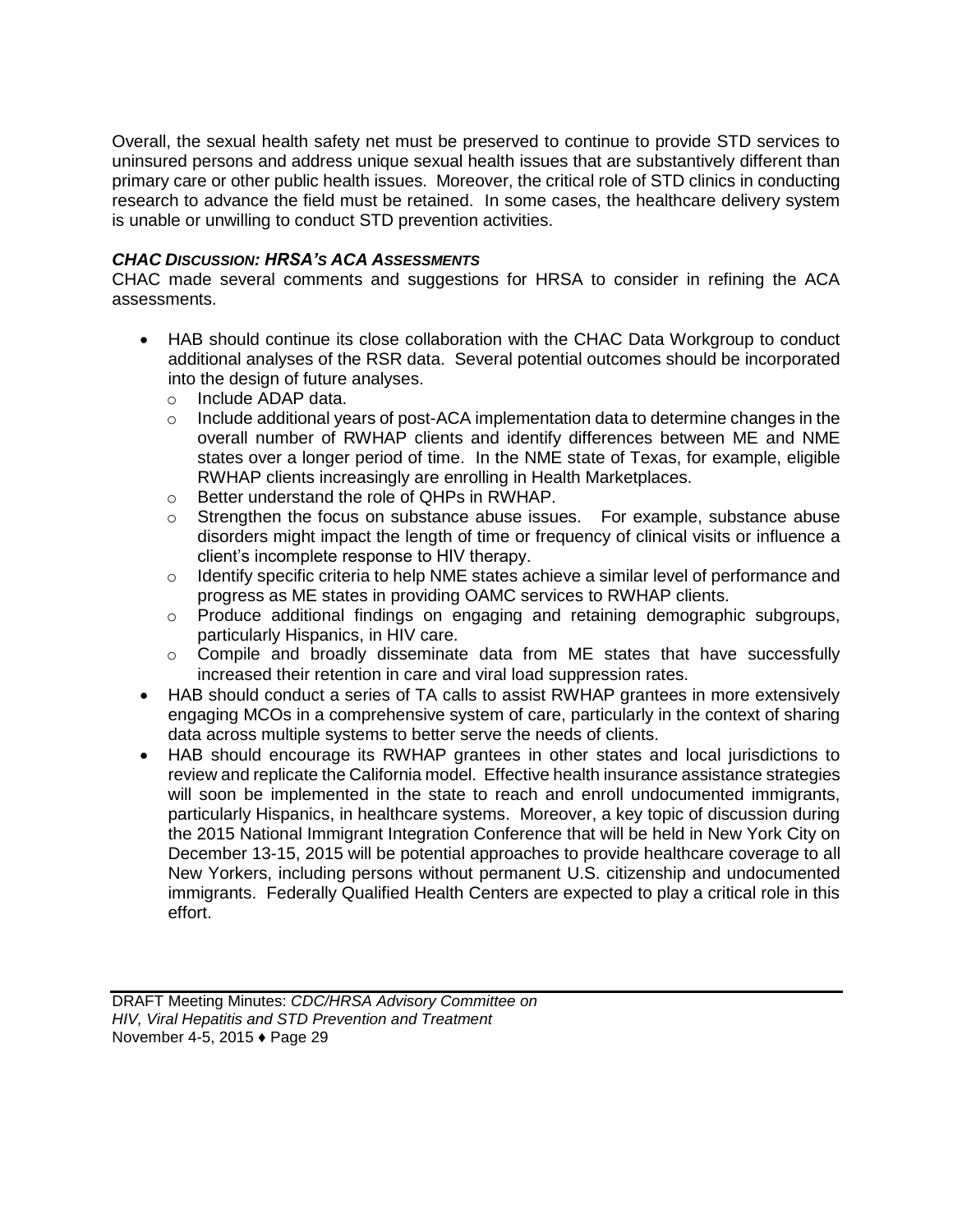#### **Public Comment Session**

#### **Emily McCloskey**

Senior Manager, Policy and Legislative Affairs National Alliance of State and Territorial AIDS Directors (NASTAD)

Ms. McCloskey provided the following comments for CHAC's consideration. NASTAD represents public health officials who administer state and territorial HIV and viral hepatitis prevention and care programs nationwide. An FY2016 Senate appropriations bill proposes to eliminate or decrease several important funding streams: the Secretary's Minority AIDS Initiative Fund (SMAIF), RWHAP SPNS funding, SAMHSA Minority AIDS Initiative (MAI) funding and DSTDP funding. These cuts would hinder activities by state health departments and community partners to create culturally competent care and fill healthcare gaps for populations that are most disproportionately impacted by the HIV epidemic.

These federal funding sources provide and enhance direct health services to PLWH and other vulnerable populations. Because recent data estimate that 1 in 16 African American men and 1 in 32 African American women will be diagnosed with HIV during their lifetime, CHAC's efforts to urge the President to support these funding sources would be vital.

State health departments administer programs funded by both SMAIF and SPNS. For example, the Care and Prevention in the United States Demonstration Project funded eight jurisdictions that aimed to reduce HIV-related morbidity and mortality by building the capacity of nongovernmental organizations and health departments.

HRSA awarded a CoAg to NASTAD to identify, collect and disseminate best practices and effective models of HIV clinical care and treatment across the HIV Care Continuum. The key outcome of the CoAg is to increase the capacity, quality and effectiveness of healthcare providers to screen, diagnose, link and retain BMSM in HIV clinical care. The HRSA CoAg and partial resources by SMAIF supported the establishment of the Center for Engaging Black MSM Across the Care Continuum.

Of all SPNS grantees, 28% are state or local health departments. These grantees create innovative models of HIV care to rapidly respond to new and evolving medical needs of RWHAP clients. For example, the Systems Linkages and Access to Care Initiative is a multi-state demonstration project and evaluation of innovative models of linkage to and retention in HIV care. The initiative funds seven states to design, implement and evaluate new strategies to intervene at different components of the public health system. These projects are targeted to high-risk populations and HIV-positive persons who are unaware of their status. The projects also are designed to improve health outcomes along the HIV Care Continuum.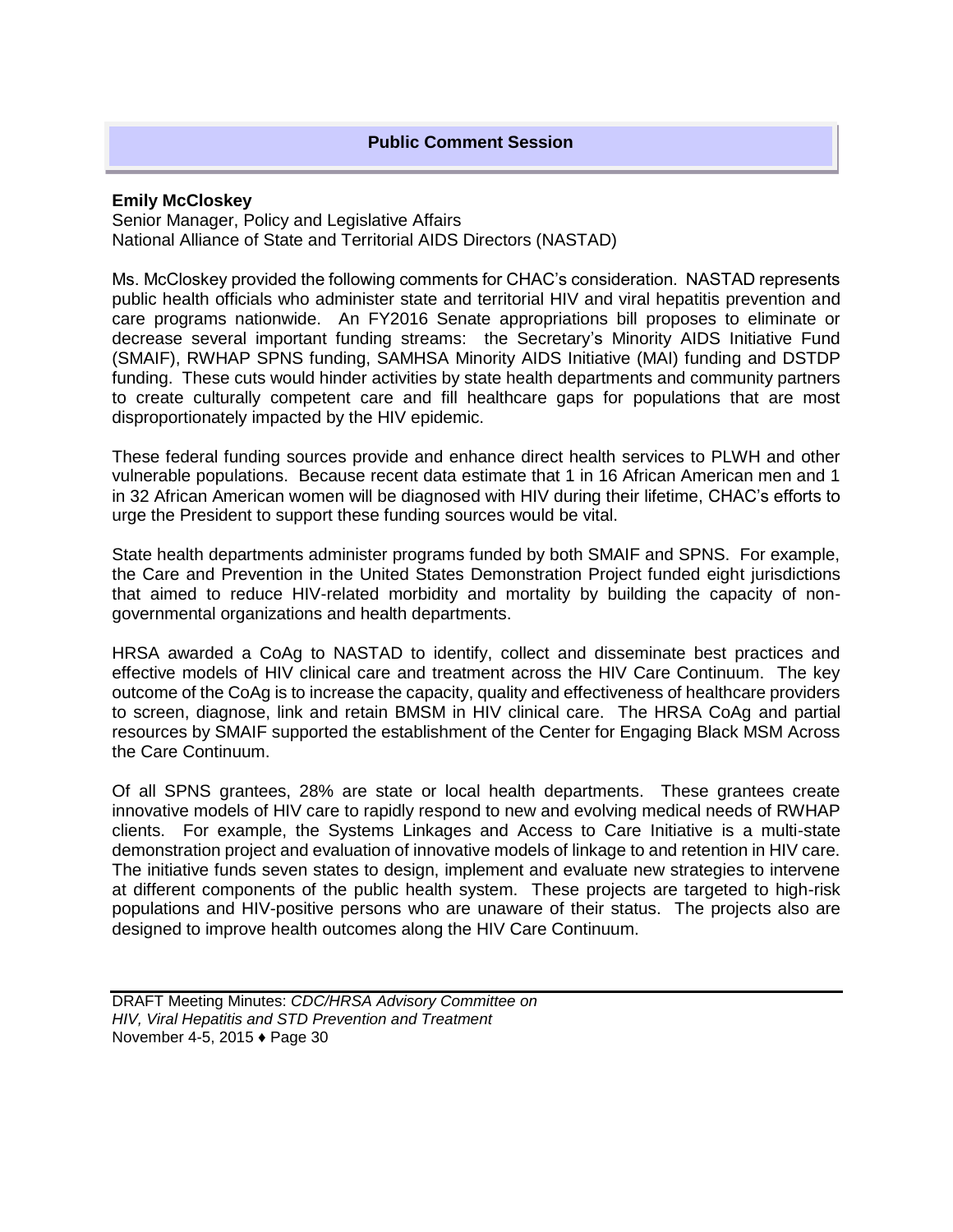The proposed cuts to the DSTDP budget will have a significant impact on the HIV epidemic. Gay men and other MSM continue to comprise a disproportionate share of persons with STDs. MSM account for 75% of syphilis cases in the United States. Men also accounted for the 10% increase in syphilis cases. Cases of HIV/syphilis co-infection are continuing to increase as well. State and local health departments need resources to integrate HIV/STD prevention programs that particularly target populations at the highest risk for syphilis and other STDs.

NASTAD is aware of current budget constraints and the need to streamline funding, but the importance of devoting funds to address structural inequities among persons of color should not be overlooked. NASTAD is now asking CHAC to inform the Administration of its support of the continued need for these federal funding sources. NASTAD looks forward to its ongoing collaboration with CHAC to implement effective HIV care and prevention programs, including those supported by SMAIF, SAMHSA MAI funding, SPNS funding and DSTDP funding, to prevent disease and deliver lifesaving care to all Americans.

## **Tracy Matthews**

Deputy Director, HAB Division of Policy and Data Health Resources and Services Administration

Ms. Matthews informed CHAC of two unidentified questions from the public that were placed in the chat box regarding the inadequate number of HIV specialists to care for PLWH. To build the next generation of the HIV care workforce, what steps can be taken to encourage medical students or new professionals entering the medical care field to pursue a specialty in HIV care? What strategies can be implemented to motivate existing care providers to pursue a specialty in HIV care?

Dr. Virginia Caine, a CHAC member, noted the significant decline in the number of African American men who are entering medical school. By gender, women now account for a larger percentage of medical school graduates than men. Her position was that disparities by race/ ethnicity and gender in the overall medical care field must be addressed before efforts can be made to build the next generation of HIV care specialists.

Dr. Cheever added that HAB re-competed the CoAg for regional AETCs in 2015 and placed strong emphasis on the development of a pipeline of HIV care providers. HAB traditionally discouraged AETCs from outreaching to medical students and residents, but the current CoAg encourages these types of collaborations to strengthen the HIV clinical workforce.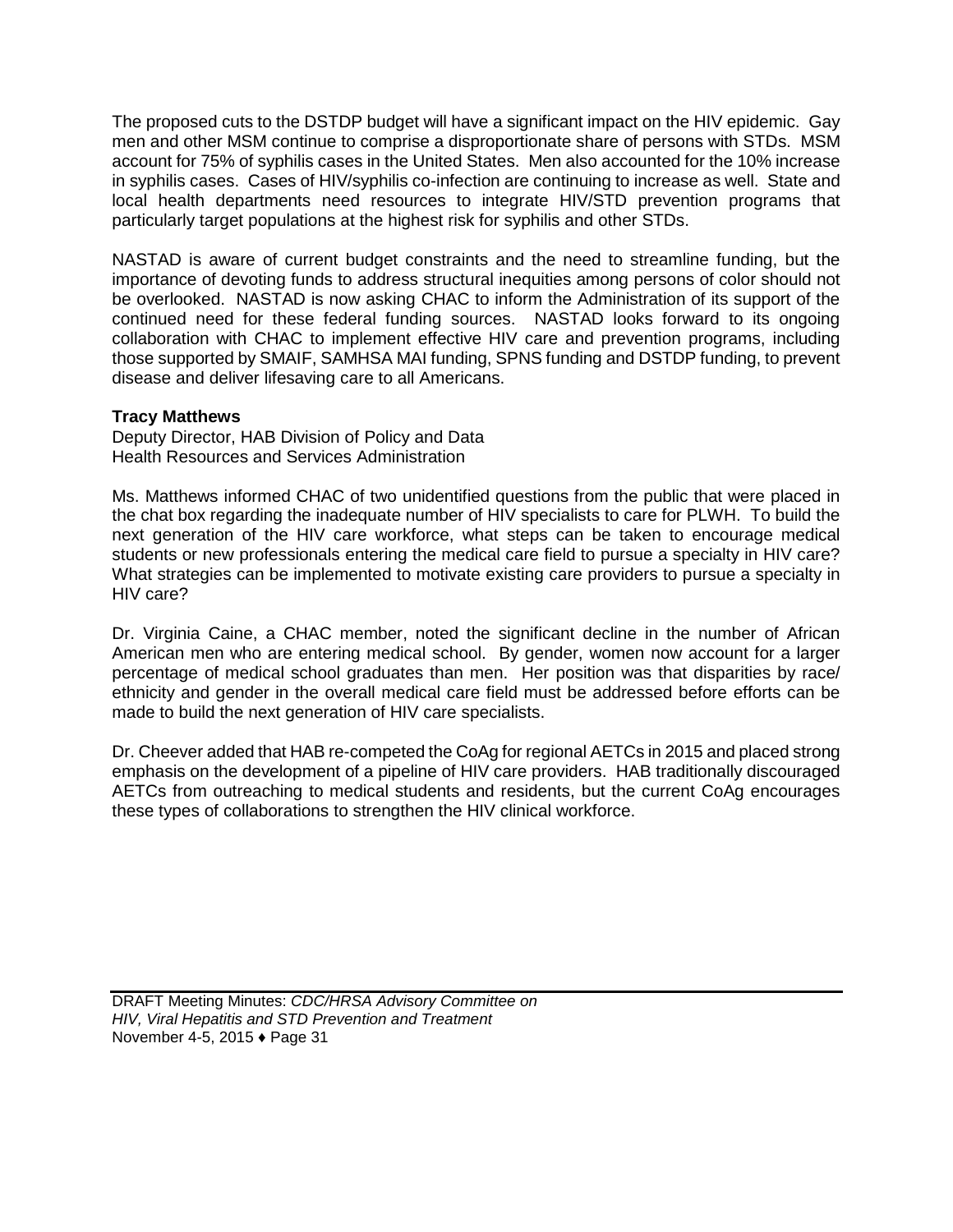## **Preparation for the CHAC Business Session**

**Dawn Fukuda, ScM, CHAC Co-Chair** 

Director, Office of HIV/AIDS

Massachusetts Department of Public Health

Ms. Fukuda summarized CHAC's comments and suggestions in response to the overviews, updates and panel presentation on day 1 that might warrant formal action during the Business Session on the following day.

| <b>Topic</b>                                                      | <b>Outcome/Next Steps</b>                                                                                                                                                                                                                                                                                                                                                                                                                             |
|-------------------------------------------------------------------|-------------------------------------------------------------------------------------------------------------------------------------------------------------------------------------------------------------------------------------------------------------------------------------------------------------------------------------------------------------------------------------------------------------------------------------------------------|
| <b>HRSA</b> youth studies<br>(including young MSM and young BMSM) | Agenda item: HRSA/HAB will present findings from<br>these studies during the May 2016 meeting. CHAC<br>will determine whether a formal resolution is needed<br>on this topic after the presentation                                                                                                                                                                                                                                                   |
| <b>HBV/HCV</b> elimination                                        | Agenda item: CDC/DVH will present findings from<br>the IOM feasibility study on achieving HBV and HCV<br>elimination goals in the United States during the May<br>2016 meeting. CHAC will determine whether a formal<br>resolution is needed on this topic after the<br>presentation.                                                                                                                                                                 |
| Development of an acuity framework                                | <b>Discussion topic:</b> CHAC will discuss approaches to<br>develop an acuity framework to improve RWHAP<br>service delivery to clients. Issues that will be covered<br>in the discussion include the length of service<br>encounters, health insurance in ME and NME states,<br>and the need for tailored strategies for RWHAP<br>clients. CHAC will determine whether a formal<br>resolution is needed on this topic after the discussion.          |
| Replication of successful models                                  | <b>Discussion topic:</b> CHAC will discuss existing<br>models that have successfully responded to HIV, viral<br>hepatitis and STDs in rural areas and medically<br>underserved communities. The discussion will<br>highlight emerging co-management models, Project<br>ECHO and tele-medicine initiatives as potential<br>models for replication. CHAC will determine whether<br>a formal resolution is needed on this topic after the<br>discussion. |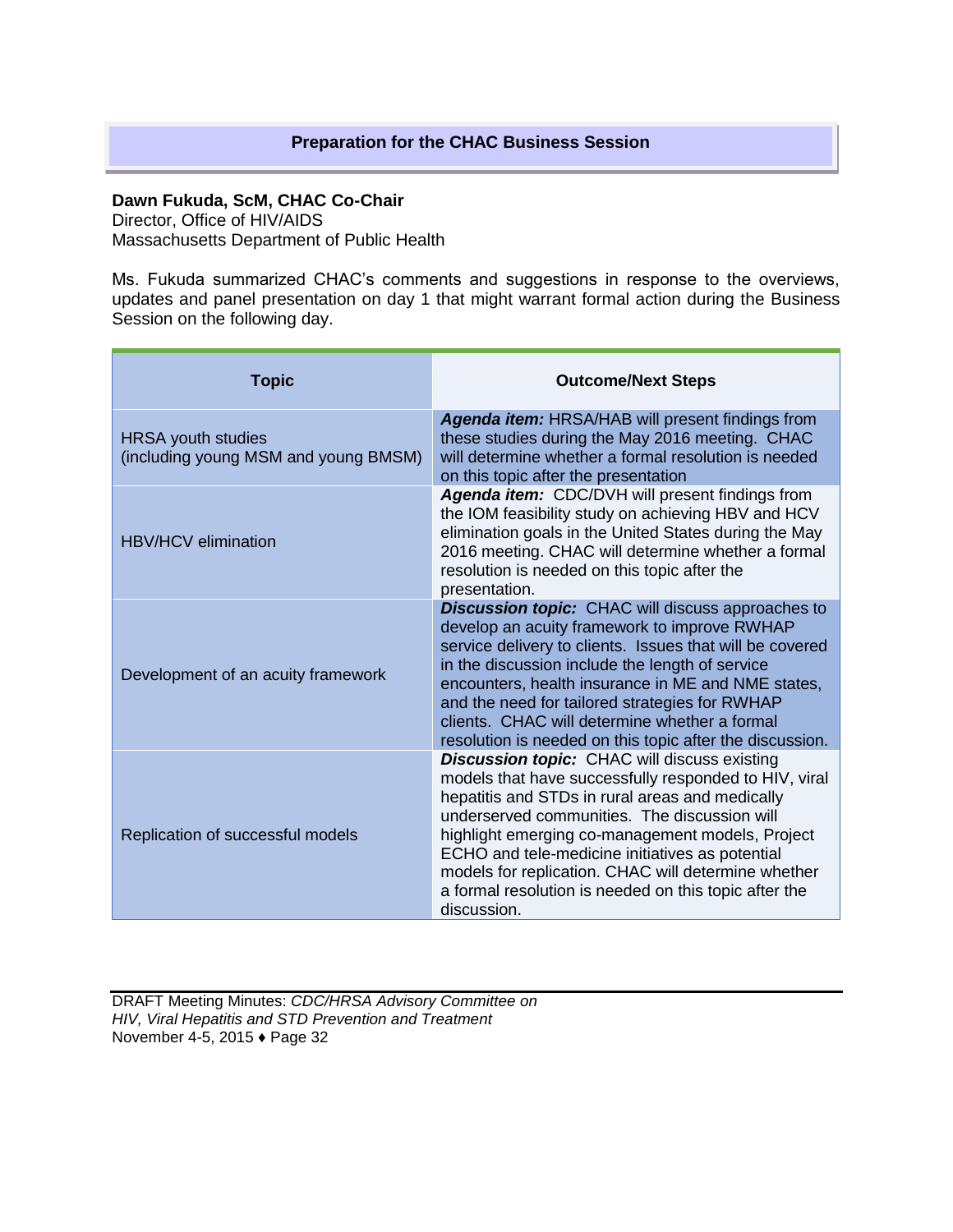| <b>Topic</b>                            | <b>Outcome/Next Steps</b>                                                                                                                                                                                                                                                                                                                                                                                                                                                                                                                                                                                                                                                                                                                                    |
|-----------------------------------------|--------------------------------------------------------------------------------------------------------------------------------------------------------------------------------------------------------------------------------------------------------------------------------------------------------------------------------------------------------------------------------------------------------------------------------------------------------------------------------------------------------------------------------------------------------------------------------------------------------------------------------------------------------------------------------------------------------------------------------------------------------------|
| Additional analyses of RSR data         | Recurring agenda item: The Data Workgroup will<br>provide CHAC with regular updates on its<br>collaborative efforts with HAB staff to conduct<br>additional analysis of RSR data. The workgroup and<br>HAB will consider CHAC's suggestions on the design<br>of future analyses, such as including ADAP data.<br>CHAC will determine whether a formal resolution is<br>needed on this topic after the workgroup completes<br>this task.                                                                                                                                                                                                                                                                                                                      |
| Sexual health safety net                | Discussion topic: CHAC will discuss the need to<br>preserve the sexual health safety net to continue<br>providing key public health services in an ACA<br>environment. CHAC will determine whether a formal<br>resolution is needed on this topic after the discussion.                                                                                                                                                                                                                                                                                                                                                                                                                                                                                      |
| Workforce capacity                      | <b>Discussion topic:</b> CHAC will discuss the need to<br>encourage PCPs to develop expertise to treat HCV<br>patients. The discussion will focus on CMS<br>restrictions that prohibit PCPs from obtaining<br>reimbursement for treatment of HCV patients.<br>Opportunities to diagnose HCV cases are being<br>missed due to the requirement for PCPs to have<br>specialized HCV training and expertise. CHAC will<br>determine whether a formal resolution is needed on<br>this topic after the discussion.                                                                                                                                                                                                                                                 |
| Sustainability of public health funding | Draft resolution: Peter Byrd and Dawn Fukuda will<br>serve as champions of a draft resolution regarding the<br>importance of sustaining public health funding for<br>HIV, viral hepatitis and STD programs in an ACA<br>environment. The draft resolution will highlight<br>essential public health initiatives that are vulnerable in<br>FY2016 due to a Senate proposal for the elimination<br>of or severe cuts to their federal funding streams:<br>SMAIF, SAMHSA MAI funding, SPNS funding and<br>DSTDP funding. The impact of the loss of public<br>health funding on high-risk and underserved<br>populations will be emphasized. The draft resolution<br>will be presented to CHAC on the following day for<br>review, discussion and a formal vote. |

With no further discussion or business brought before CHAC, Ms. Fukuda recessed the meeting at 4:02 p.m. EST on November 4, 2015.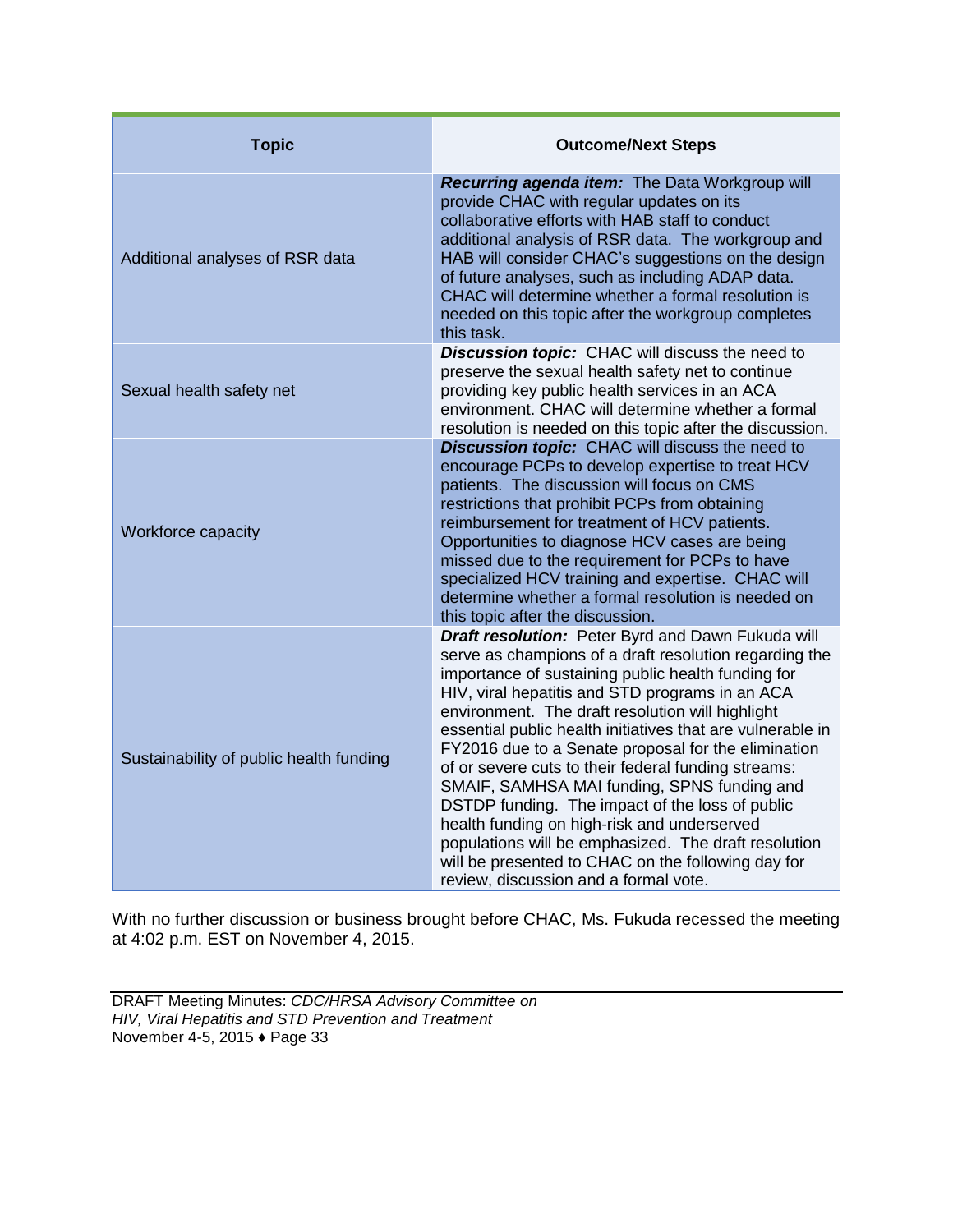#### **Laura Cheever, MD, ScM**

Associate Administrator and Chief Medical Officer, HIV/AIDS Bureau Health Resources and Services Administration CHAC Designated Federal Officer, HRSA

Dr. Cheever conducted a roll call to determine the CHAC voting members, *ex-officio* members and liaison representatives who were in attendance. She announced that CHAC meetings are open to the public and all comments made during the proceedings are a matter of public record.

Dr. Cheever reminded the CHAC voting members of their responsibility to disclose any potential individual and/or institutional conflicts of interest for the public record and recuse themselves from voting or participating in these matters. None of the CHAC voting members publicly disclosed any individual or institutional conflicts of interest for the record that were new or different than those declared on day 1 of the meeting.

Dr. Cheever confirmed that the 20 voting members and *ex-officio* members (or their alternates) in attendance constituted a quorum for CHAC to conduct its business on November 5, 2015. She reconvened the proceedings at 10:00 a.m. EST and welcomed the participants to day 2 of the meeting.

Dr. Cheever reminded the participants of the outgoing HRSA-appointed CHAC members who are attending their last meeting due to the expiration of their terms. Dr. Kathleen Clanon brought to bear a wealth of experience, innovative perspectives, and excellent leadership in the field of HIV care and treatment in her previous role as a CHAC member and her current position as the Co-Chair. Dr. Steven Johnson provided a valuable public health perspective on HIV care in the field. Dr. Britt Rios-Ellis contributed outstanding expertise and insights on the unique cultural aspects of HIV care for Hispanic populations. The participants joined Dr. Cheever in thanking the three outgoing members for their service to CHAC.

## **Dawn Fukuda, ScM, CHAC Co-Chair**

Director, Office of HIV/AIDS Massachusetts Department of Public Health

Ms. Fukuda also welcomed the participants to day 2 of the CHAC meeting. She summarized the updates, overviews and panel presentation that were made on day 1. She announced that the majority of day 2 would be devoted to CHAC workgroup reports and the Business Session.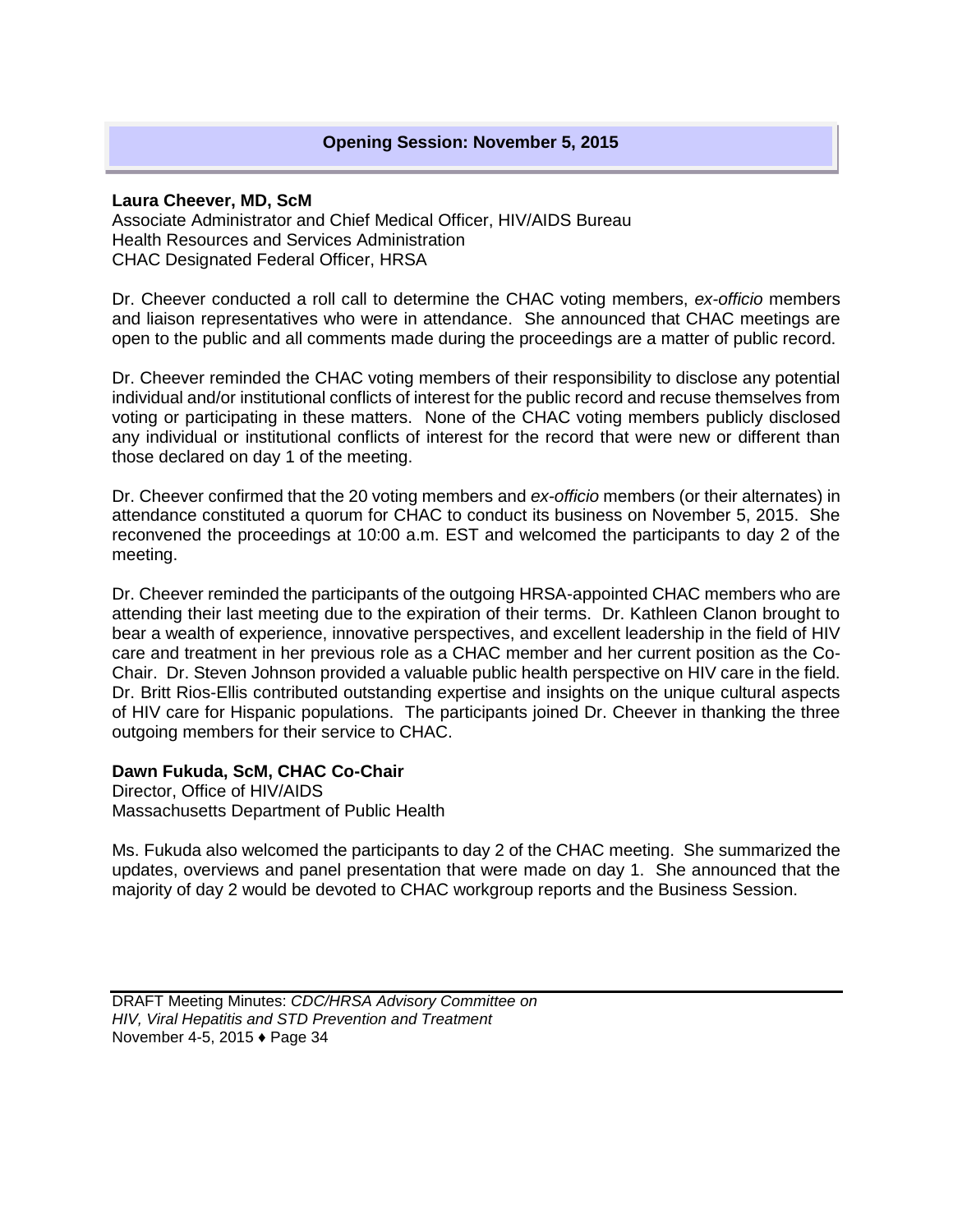Several members were pleased that the presentations have allowed CHAC to strengthen its advisory role to HHS, CDC and HRSA, particularly in the areas of the 2020 NHAS, HIV care in an ACA environment and data utilization. The members noted that these important and high-quality presentations would assist CHAC in developing relevant policy statements.

## **Overview of RWHAP's Critical Role in Improving Outcomes**

#### **Heather Bradley, PhD**

Behavioral and Clinical Surveillance Branch, Division of HIV/AIDS Prevention Centers for Disease Control and Prevention

#### **John Weiser, MD, MPH**

Behavioral and Clinical Surveillance Branch, Division of HIV/AIDS Prevention Centers for Disease Control and Prevention

#### **Heather Hauck, MSW, LICSW**

Director, Division of State HIV/AIDS Programs, HIV/AIDS Bureau Health Resources and Services Administration

#### **Advice Requested from CHAC by CDC/HRSA:**

- 1. What is CHAC's input regarding the findings of the two RWHAP impact studies?
- 2. What are CHAC's recommendations on policy decisions to inform RWHAP's role under ACA?

Dr. Bradley, Dr. Weiser and Ms. Hauck reported findings of two new studies that CDC and HRSA jointly conducted and published to document the critical role of RWHAP in improving outcomes. Both studies were based on MMP data. MMP is a surveillance system that utilizes a crosssectional, complex sample survey.

MMP produces nationally representative estimates of behavioral and clinical characteristics of HIV-infected adults in clinical care in the United States and characteristics of healthcare facilities that provide HIV care. CDC changed the MMP sampling method in 2015 to include all HIVinfected persons in the United States. The study design included data collection from facility and patient interviews, medical record abstraction, surveys and other sources.

Study 1 by Weiser, *et al.*, "Service Delivery and Patient Outcomes in Ryan White HIV/AIDS Program-Funded and Non-Funded Healthcare Facilities in the United States," was published in 2015 in *JAMA Internal Medicine*. Data were collected from probability samples of 8,038 patients and 934 facilities. The 2009-2011 MMP datasets showed that 34% of facilities received RWHAP funding and 73% of patients received care at RWHAP-funded facilities.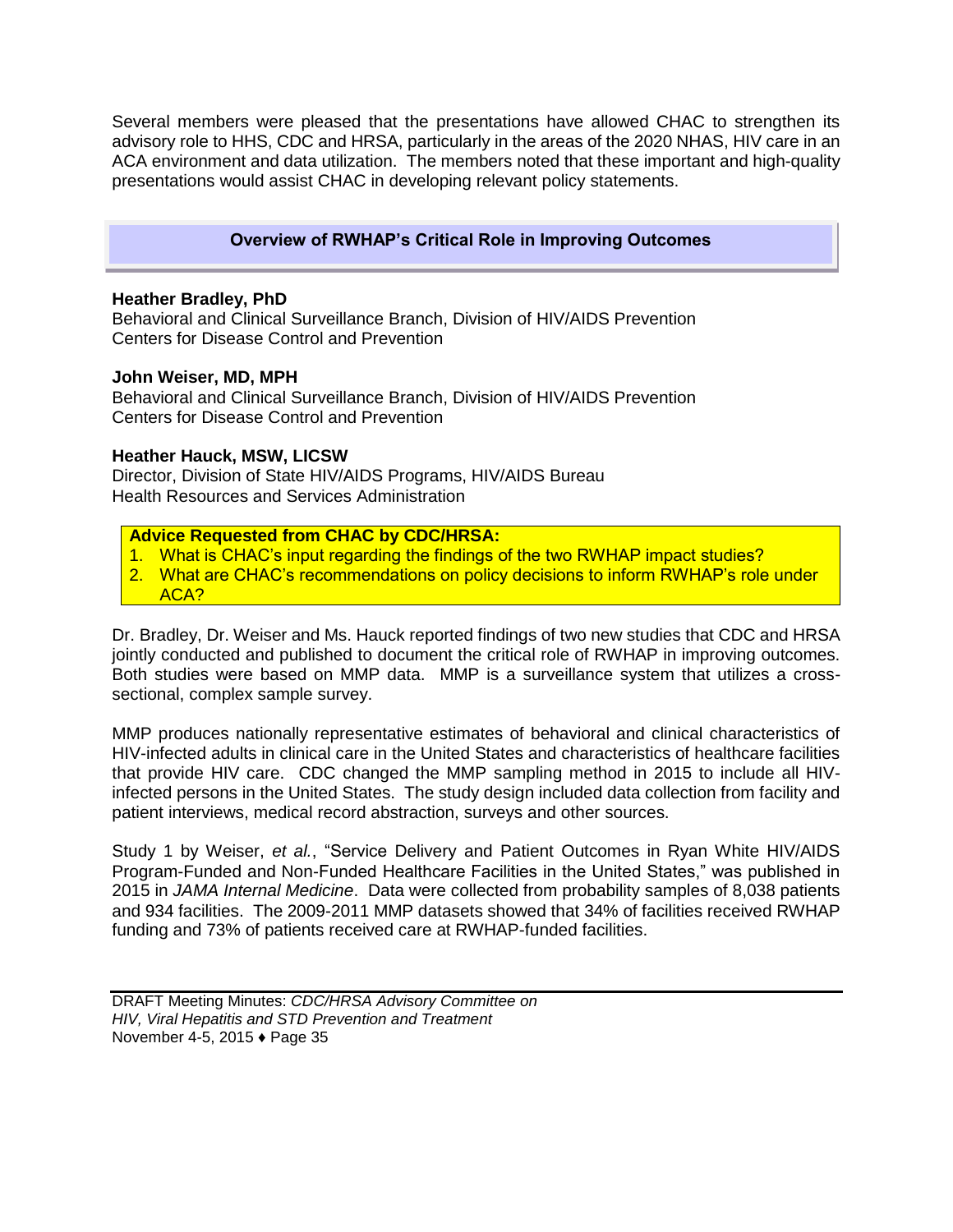Patient characteristics associated with poor health outcomes were more prevalent in RWHAPfunded facilities than in non-RWHA-funded facilities. The higher percentages of these patient characteristics in RWHAP-funded facilities were all statistically significant.

| <b>Patient Characteristic</b>      | <b>RWHAP-Funded Facility</b> | <b>Non-RWHAP-Funded</b><br><b>Facility</b> |
|------------------------------------|------------------------------|--------------------------------------------|
| 18-29 years of age                 | 9%                           | 5%                                         |
| Female                             | 30%                          | 20%                                        |
| African American                   | 48%                          | 26%                                        |
| Hispanic                           | 23%                          | 13%                                        |
| Less than a high school education  | 26%                          | 11%                                        |
| No health insurance                | 25%                          | 6%                                         |
| Homelessness during the past year  | 10%                          | 5%                                         |
| Incarceration during the past year | 7%                           | 3%                                         |

RWHAP-funded facilities were much more likely to provide each RWHAP-funded service assessed for the study. The higher percentages of these services provided by RWHAP-funded facilities were all statistically significant.

| <b>Service</b>                   | <b>RWHAP-Funded Facility</b> | <b>Non-RWHAP-Funded</b><br><b>Facility</b> |
|----------------------------------|------------------------------|--------------------------------------------|
| Mental health services           | 64%                          | 18%                                        |
| Substance abuse treatment        | 34%                          | 12%                                        |
| Dental care                      | 49%                          | 9%                                         |
| Case management                  | 76%                          | 15%                                        |
| Adherence counseling             | 82%                          | 30%                                        |
| Interpreter services             | 59%                          | 29%                                        |
| <b>Transportation assistance</b> | 53%                          | 11%                                        |
| Nutritionist/dietician           | 60%                          | 22%                                        |
| Risk reduction counseling        | 71%                          | 22%                                        |

The medical record review found no statistically significant differences between the percentage of patients who were prescribed ART in RWHAP-funded facilities versus non-RWHAP-funded facilities (90% vs 91%). Patients at RWHAP-non-funded facilities were significantly more likely to be virally suppressed (viral load undetectable or <200 copies/mL, 79% vs 74%). However, patients living at or below the Federal Poverty Level who received care in RWHAP-funded facilities were 9% more likely to be virally suppressed than those at non-RWHAP-funded facilities. The primary conclusion of Study 1 was that low-income patients who received care at RWHAPfunded facilities were more likely to be virally suppressed.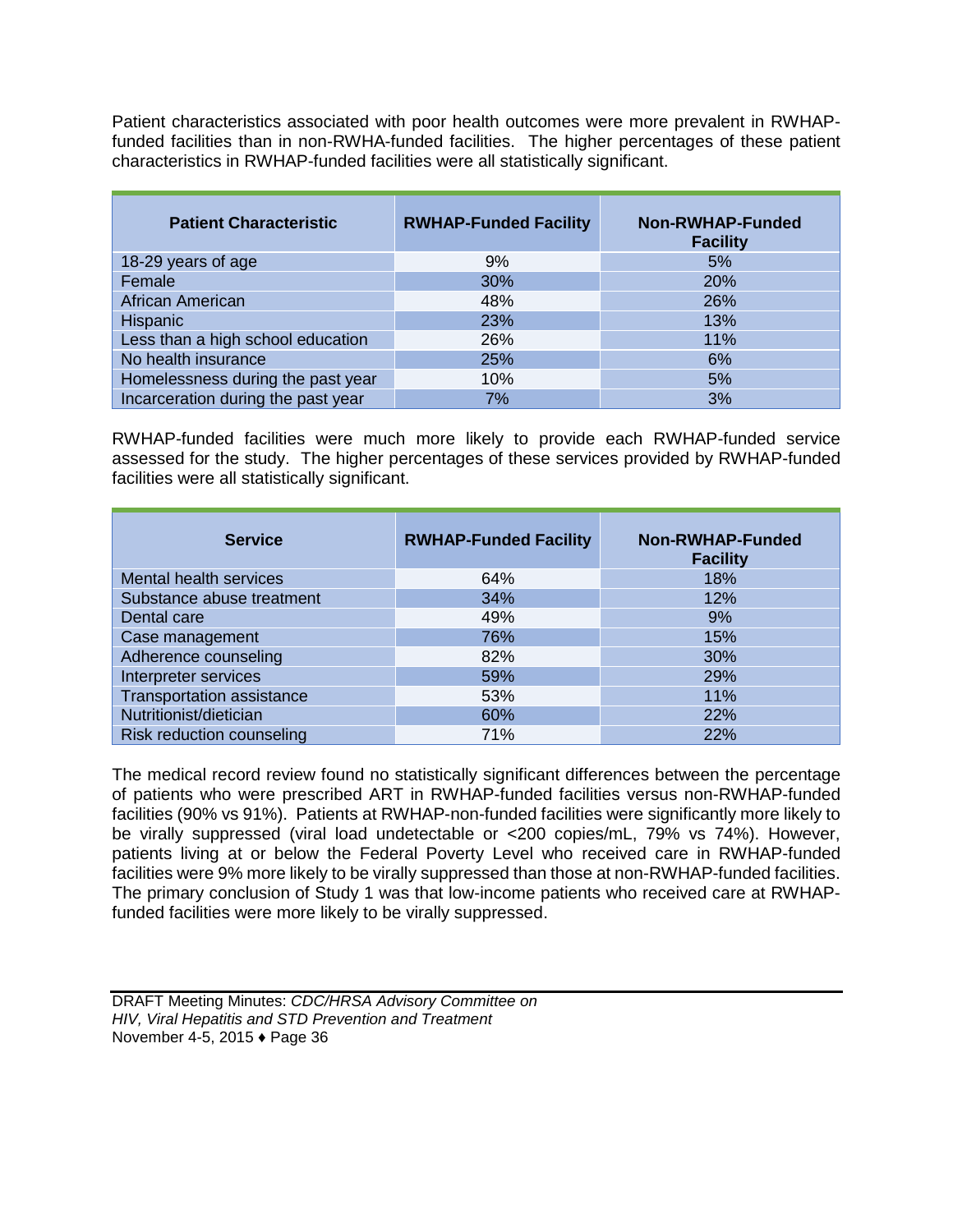Study 2 by Bradley, *et al.*, "Impact of Ryan White HIV/AIDS Program Assistance on HIV Treatment Outcomes," was published in 2015 in *Clinical Infectious Diseases*. The 2009-2012 MMP datasets showed that 41% of patients received RWHAP assistance; 25% received RWHAP assistance as a supplement to another healthcare payer type; and 15% solely relied on RWHAP assistance for HIV care.

Patient medical records were abstracted to analyze two patient outcomes by healthcare payer type. In terms of the logistic regression model for outcome 1, ART prescription in the past year, patients who received RWHAP assistance only were used as a reference group and were adjusted for the following confounders: age, race, time since HIV diagnosis and HIV disease stage. In terms of the logistic regression model for outcome 2, an undetectable viral load/viral load suppression of <200 copies/mL, patients who received RWHAP assistance only also were used as a reference group and were adjusted for the following confounders: age, race, place of birth, poverty, education, homelessness and HIV disease stage.

| <b>ART PRESCRIPTION</b>       |                           |  |
|-------------------------------|---------------------------|--|
| <b>Healthcare Payer Type</b>  | <b>Prescribed ART</b>     |  |
| <b>RWHAP assistance only</b>  | 94%                       |  |
| Private insurance             | 89%                       |  |
| Medicaid                      | 89%                       |  |
| Medicare                      | 93%                       |  |
| Medicaid plus Medicare        | 94%                       |  |
| <b>VIRAL SUPPRESSION</b>      |                           |  |
| <b>Healthcare Payer Type</b>  | <b>Virally Suppressed</b> |  |
| RWHAP assistance only         | 77%                       |  |
| Private insurance             | 79%                       |  |
| Medicaid                      | 66%                       |  |
| Medicare                      | 78%                       |  |
| <b>Medicaid plus Medicare</b> | 76%                       |  |

Percentages of the two patient outcomes by healthcare payer type changed after adjusting for specific patient characteristics (e.g., poverty and education level). Patients who received RWHAP assistance only were more likely to be virally suppressed than those with other healthcare payer

DRAFT Meeting Minutes: *CDC/HRSA Advisory Committee on HIV, Viral Hepatitis and STD Prevention and Treatment* November 4-5, 2015 ♦ Page 37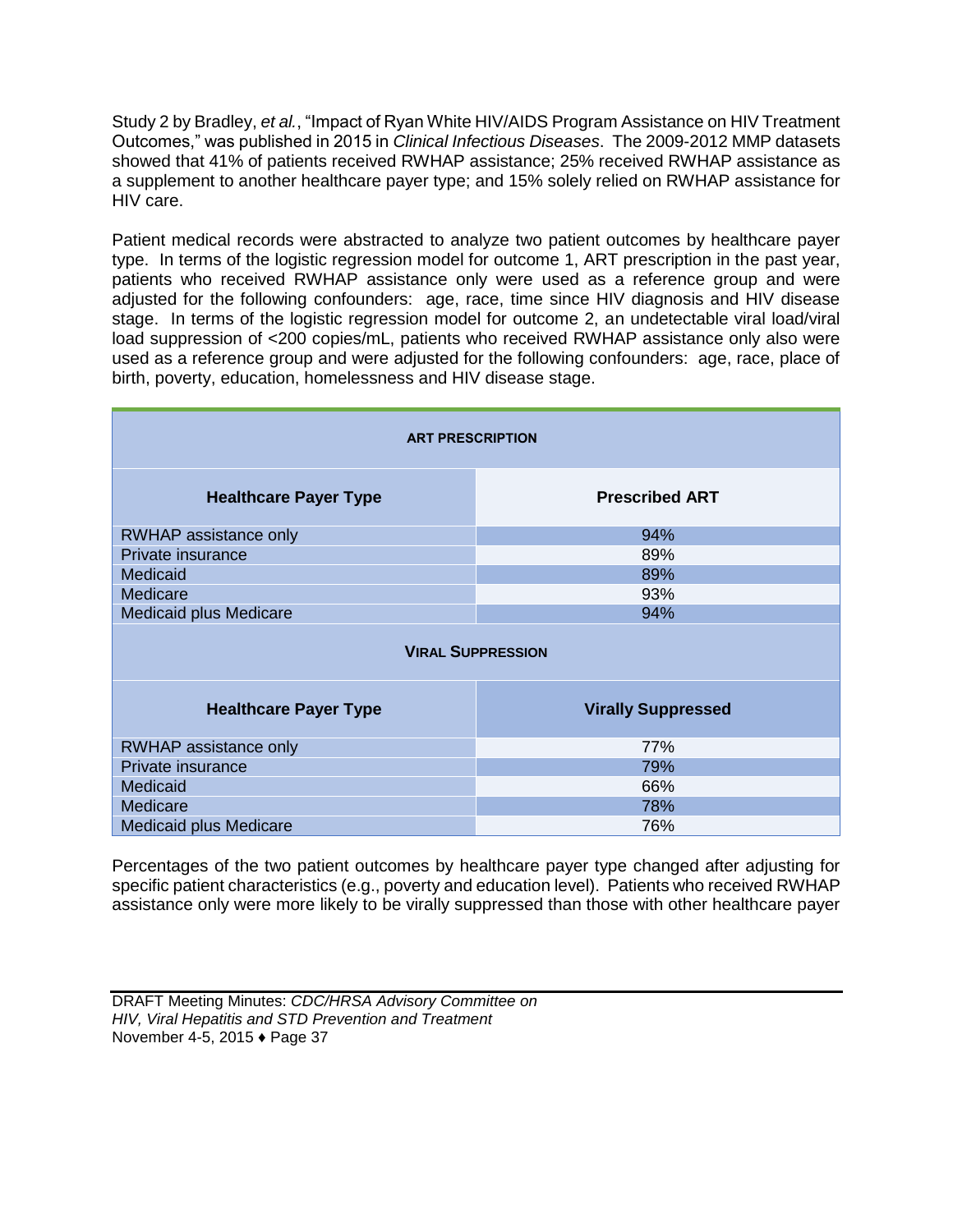types: 5% more likely than patients with private insurance, 4% more likely than dual-eligible patients, and 12% more likely than patients with Medicaid coverage.

Patients with RWHAP assistance plus private insurance (81%) or Medicaid (75%) were significantly more likely to be virally suppressed than those with only private insurance (76%) or Medicaid (71%). The primary conclusion of Study 2 was that uninsured and under-insured patients who received RWHAP assistance only were 4%-7% more likely to be prescribed ART and virally suppressed than those with all other healthcare payer types.

Dr. Weiser informed CHAC that CDC collects extensive data on the prevalence of risk behaviors, co-morbidities and program performance based on quality indicators. In future analyses of MMP data, he confirmed that CDC intends to evaluate these and other factors to determine their relationship to receipt of patient care and clinical outcomes at RWHAP-funded and non-RWHAPfunded facilities.

#### *CHAC DISCUSSION: FINDINGS OF THE RWHAP IMPACT STUDIES*

CHAC requested additional details on the following topics during the question/answer session with the CDC and HRSA panel of speakers.

- The ability of the studies to determine potential differences in HIV patient treatment and care without RWHAP-funded facilities.
- The rationale for statistically significant differences in the percentage of patients who were virally suppressed by healthcare payer type after adjusting for patient characteristics.
- Additional analyses of patients both in and out of HIV care that potentially could be performed with CDC's revised MMP sampling methodology (e.g., the impact of RWHAP assistance on better continuity of care or provision of clinical care in accordance with guidelines).
- The potential value of identifying specific RWHAP services have a more appreciable impact on HIV patients than others.
- The timeline for CDC and HRSA to expand the studies in the future (potentially as early as June 2016) with updated MMP data and additional years of post-ACA implementation data.
- Key behavioral and sociodemographic factors (e.g., young persons, racial/ethnic minorities, low education level, low-income level, homelessness and incarceration) that warrant stronger emphasis to further improve clinical care outcomes of HIV patients.
- The rationale for differences in viral load suppression rates of RWHAP patients by data source: 80.4% based on HRSA's RSR data versus 74% based on CDC's MMP data.

CHAC made comments and suggestions in two key areas for CDC and HRSA to consider in refining the RWHAP impact studies. In terms of future research, the MMP data should be used to compare RWHAP-specific and national viral load suppression rates. The new study should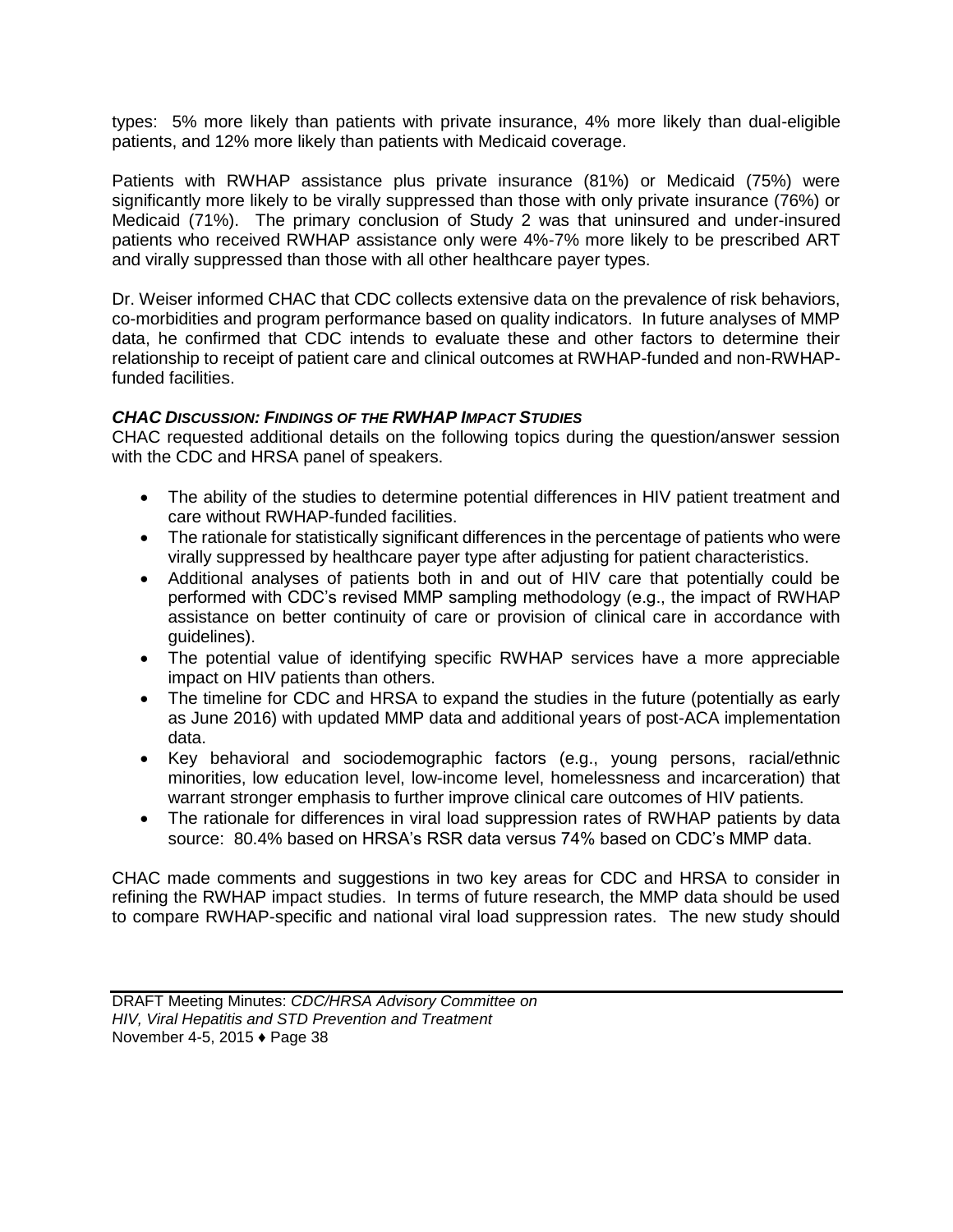include an economic analysis to demonstrate to Congress and the American public the tremendous cost-savings that RWHAP services have generated over time.

In terms of dissemination, the findings of the two RWHAP impact studies should be repackaged for a lay audience and widely distributed beyond peer-reviewed journals. Dissemination of these results to a much larger audience will be particularly important in an ACA environment to quantitatively document the essential role of RWHAP in improving HIV treatment and clinical outcomes of patients and preventing further transmission of infection.

## **Update by the CHAC Pre-Exposure Prophylaxis Workgroup**

**Kathleen Clanon, MD, CHAC Co-Chair**  Medical Director Alameda County Health Care Services Agency

Dr. Clanon covered the following topics in her update to CHAC on the workgroup's recent activities. The workgroup was charged with drafting CHAC's recommendations to CDC and HRSA on supporting wider use and availability of PrEP. The workgroup fulfilled its charge by drafting a letter to Dr. Thomas Frieden, Director of CDC, and Mr. James Macrae, Acting Administrator of HRSA.

The content of the draft letter includes a background on the population of PLWH in the United States; the recommendation in the 2020 NHAS to ensure full access to comprehensive PrEP services over the next five years; and CHAC's guidance to CDC and HRSA to overcome barriers to making PrEP services more accessible. The four recommendations in the draft letter address the following areas:

- 1. Provision of PrEP education by state/local STD programs and STD clinics in accordance with CDC guidelines.
- 2. CDC's amendment of the *2015 STD Treatment Guidelines* to include information on PrEP.
- 3. Resources to HRSA to modify electronic health record systems to routinely collect data on sexual orientation, sexual behavior and gender identity as part of the standard demographic record.
- 4. CDC's collaborations with state partners to leverage funding for PrEP from multiple sources and eliminate cost barriers to accessing PrEP.

Dr. Clanon noted that the draft letter was distributed in advance of the meeting for CHAC's review, comment and formal vote. CHAC proposed three revisions for the workgroup to consider in finalizing the draft letter.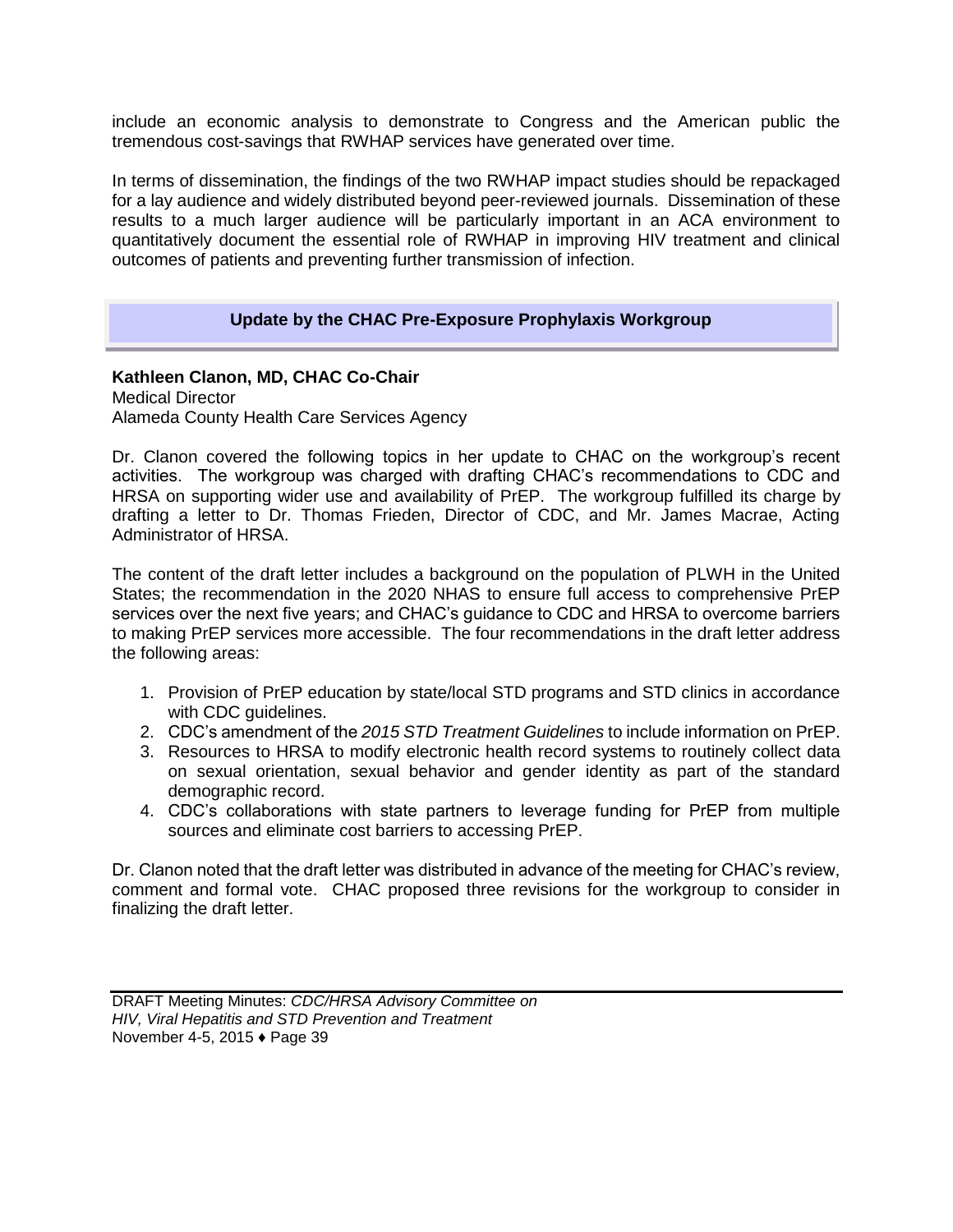- Recommendation 1: Clarify "explore readiness" to offer PrEP.
- Recommendation 1b: Change the language to "Larger STD clinics."
- New recommendation: Address the need for the availability of PrEP for young persons <18 years of age who are at high risk for HIV.

#### **Update by the CHAC Data Workgroup**

#### **Jennifer Kates, PhD**

Vice President & Director, Global Health and HIV Policy Kaiser Family Foundation CHAC Member & Workgroup Chair

Dr. Kates covered the following topics in her update to CHAC on the workgroup's recent activities. For the benefit of new members, she explained that CHAC unanimously approved the formation of the workgroup during the December 2012 meeting. The workgroup's formal charge is to "collaborate with CDC and HRSA on assessing emerging data that should directly inform the implementation of ACA, particularly its relationship to prevention interventions and the delivery of care in clinics receiving RWHAP funds and in Community Health Centers."

The workgroup convened its most recent teleconference meeting on September 3, 2015 with participation by a number of CDC/HRSA leadership and staff. Since that time, CDC and HRSA have made tremendous efforts to conduct studies and perform data analyses in response to the workgroup's requests. The workgroup is pleased to report that CDC and HRSA utilized their nationally representative data to produce high-quality, rigorous and groundbreaking quantitative research to better determine the impact of ACA on PLWH and RWHAP. The current meeting and future agenda items reflect the responsiveness of CDC and HRSA to the workgroup.

| <b>Request by the Data Workgroup</b>                                                                                                                                                                              | <b>Agency Response</b>                |
|-------------------------------------------------------------------------------------------------------------------------------------------------------------------------------------------------------------------|---------------------------------------|
| Overview of findings from two newly published<br>studies that CDC and HRSA jointly conducted<br>on the relationship between HIV treatment<br>outcomes and RWHAP support.                                          | Completed; November 2015 presentation |
| Overview of findings from HRSA's analyses of<br>2014 RSR client-level data that specifically<br>focused on the impact of ACA on RWHAP<br>clients and services, including variations<br>between ME and NME states. | Completed; November 2015 presentation |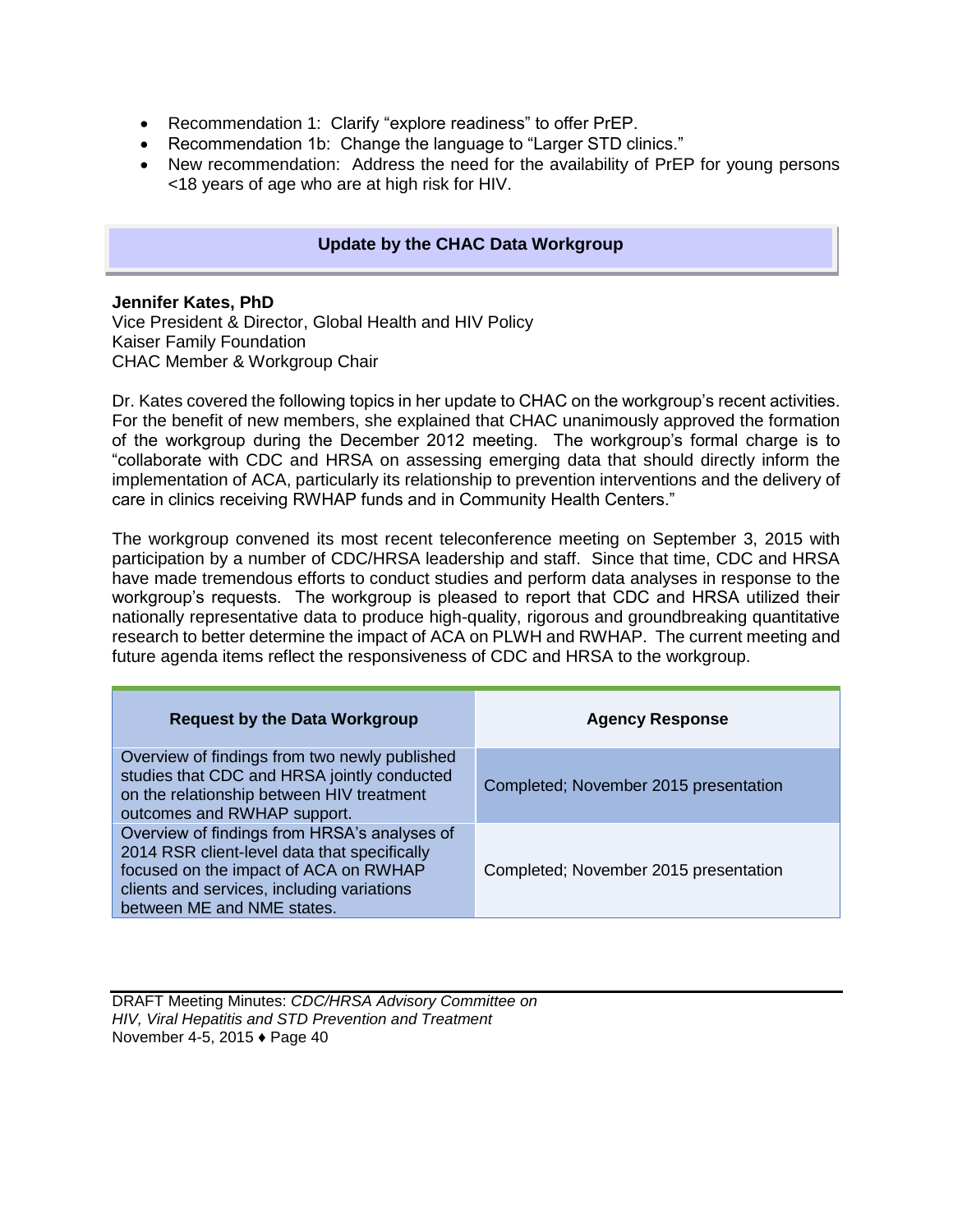| <b>Request by the Data Workgroup</b>                                                                                                                                                                                                      | <b>Agency Response</b>                                                                                     |
|-------------------------------------------------------------------------------------------------------------------------------------------------------------------------------------------------------------------------------------------|------------------------------------------------------------------------------------------------------------|
| Interagency agreement between CDC and<br>HRSA on the development of a set of grantee<br>indicators that directly track with the 2020<br>NHAS indicators.                                                                                  | Ongoing                                                                                                    |
| Preview of CDC's upcoming release of the<br><b>National HIV Prevention Progress Report, 2015</b><br>and the State HIV Prevention Progress Report,<br>2010-2013 on December 6, 2015 and the<br>alignment of these data with the 2020 NHAS. | Completed; November 2015 preview. Pending;<br>full update in the May 2016 CDC/NCHHSTP<br>Director's Report |
| Overview of HRSA's World AIDS Day reports<br>and activities.                                                                                                                                                                              | Completed; November 2015 HRSA/HAB<br>Associate Administrator's Report                                      |
| Overview of findings from CDC's pilot project to<br>incorporate HIV-positive persons who are not in<br>care into the MMP dataset.                                                                                                         | Pending; May 2016 presentation                                                                             |

Dr. Kates concluded her update by asking CHAC to provide input on additional data-related topics that should be placed on the May 2016 agenda.

## **Update by the CHAC Hepatitis C Virus Workgroup**

#### **Kathleen Clanon, MD, CHAC Co-Chair**

Medical Director Alameda County Health Care Services Agency

Dr. Clanon presented the report in the absence of Dr. Sanjeev Arora, the HCV Workgroup Chair. The workgroup drafted, finalized and sent CHAC's May 21, 2015 letter to the CDC Director and Acting HRSA Administrator recommending the development of HCV treatment and care guidelines endorsed by the federal government. The letter emphasized the critical need for federally-endorsed guidelines to ensure that all patients, regardless of their geographic location or insurance type, receive the necessary treatment and care to manage and cure their HCV infections. CDC and HRSA leadership responded to the letter in November 2015 and informed the CHAC Co-Chairs that resources are not available at this time to develop federally-endorsed HCV treatment and care guidelines.

The workgroup is now soliciting advice from CHAC on appropriate next steps to address the incomplete response by CDC and HRSA leadership. For example, CHAC could send a follow-up letter to CDC and HRSA leadership or issue a formal position statement to describe problems in the field related to the lack of federally-endorsed HCV treatment and care guidelines.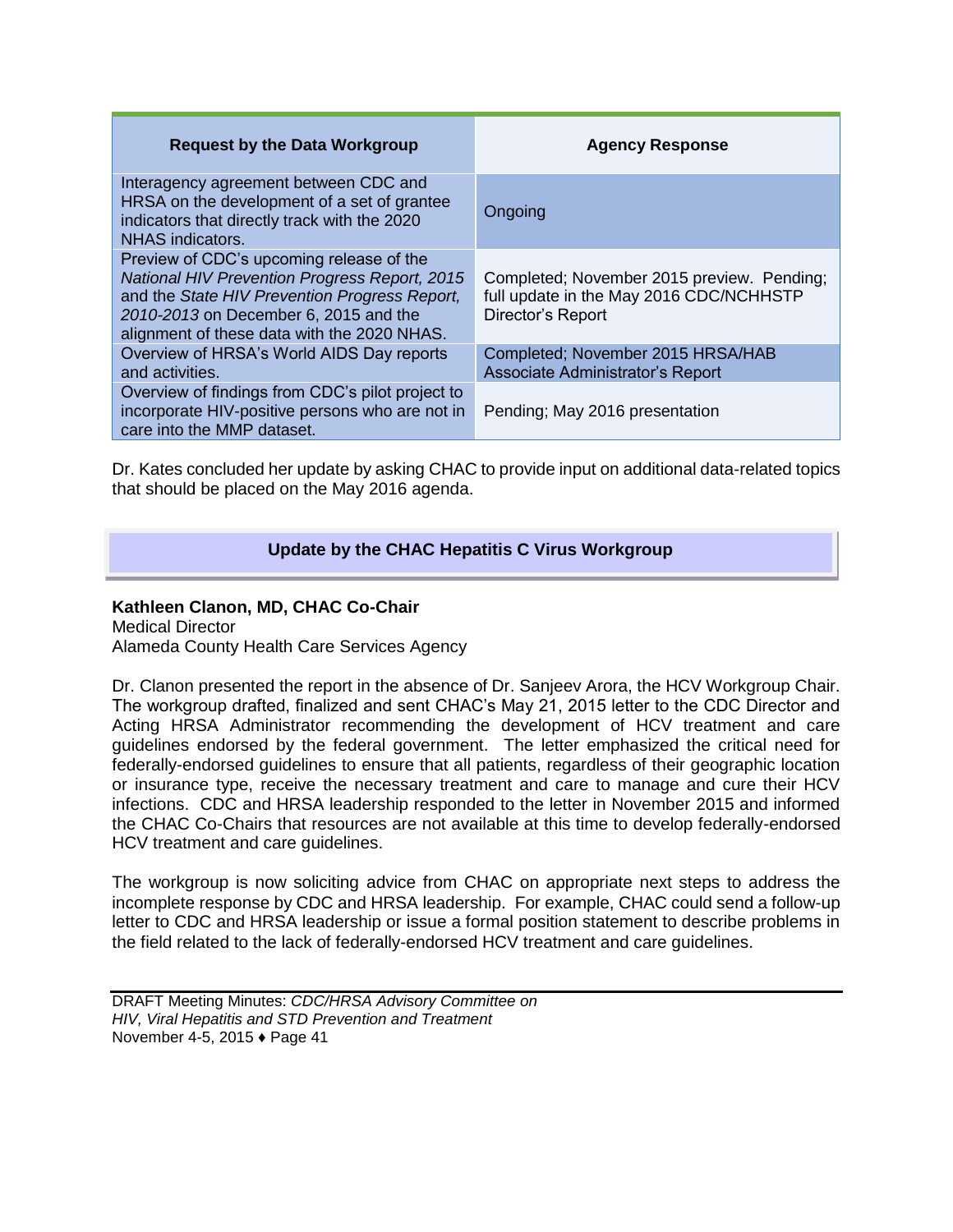CHAC made two suggestions for the workgroup to consider. First, the workgroup should consult with Dr. Mildred Williamson, the liaison representative to the Presidential Advisory Council on HIV/AIDS (PACHA), to explore CHAC's potential next steps in submitting guidance at a higher level than CDC and HRSA leadership. Second, the workgroup should conduct an economic analysis of the national burden of HCV-infected persons who do not receive care, treatment and a cure due to payers that deny treatment or do not comply with existing guidelines.

Dr. Mermin informed CHAC that CDC recently initiated communications with the National Institutes of Health (NIH) regarding experience with HIV treatment guidelines in collaboration with other USPHS agencies. NIH advised CDC that a considerable level of staff and financial resources would be needed to appropriately develop, implement and manage HCV treatment guidelines at the federal level.

Dr. Clanon confirmed that she would inform the workgroup of the comments and suggestions by CHAC and Dr. Mermin. The workgroup will report its next steps to CHAC during the May 2016 meeting. Dr. Williamson confirmed that she would attend the workgroup's teleconference meetings to provide PACHA's perspective as needed.

## **CHAC Business Session**

# **Dawn Fukuda, ScM, CHAC Co-Chair**

Director, Office of HIV/AIDS Massachusetts Department of Public Health

Ms. Fukuda opened the business session and called for CHAC's review, discussion and/or formal action on several topics.

## **TOPIC 1: DRAFT CHAC MEETING MINUTES**

CHAC voting members properly placed motions on the floor for CHAC to approve two sets of meeting minutes.

- Mr. Guillermo Chacon moved and Dr. Jennifer Kates seconded CHAC's approval of the May 2015 meeting minutes.
- Dr. Jennifer Kates moved and Ms. Debra Hauser seconded CHAC's approval of the July 2015 meeting minutes.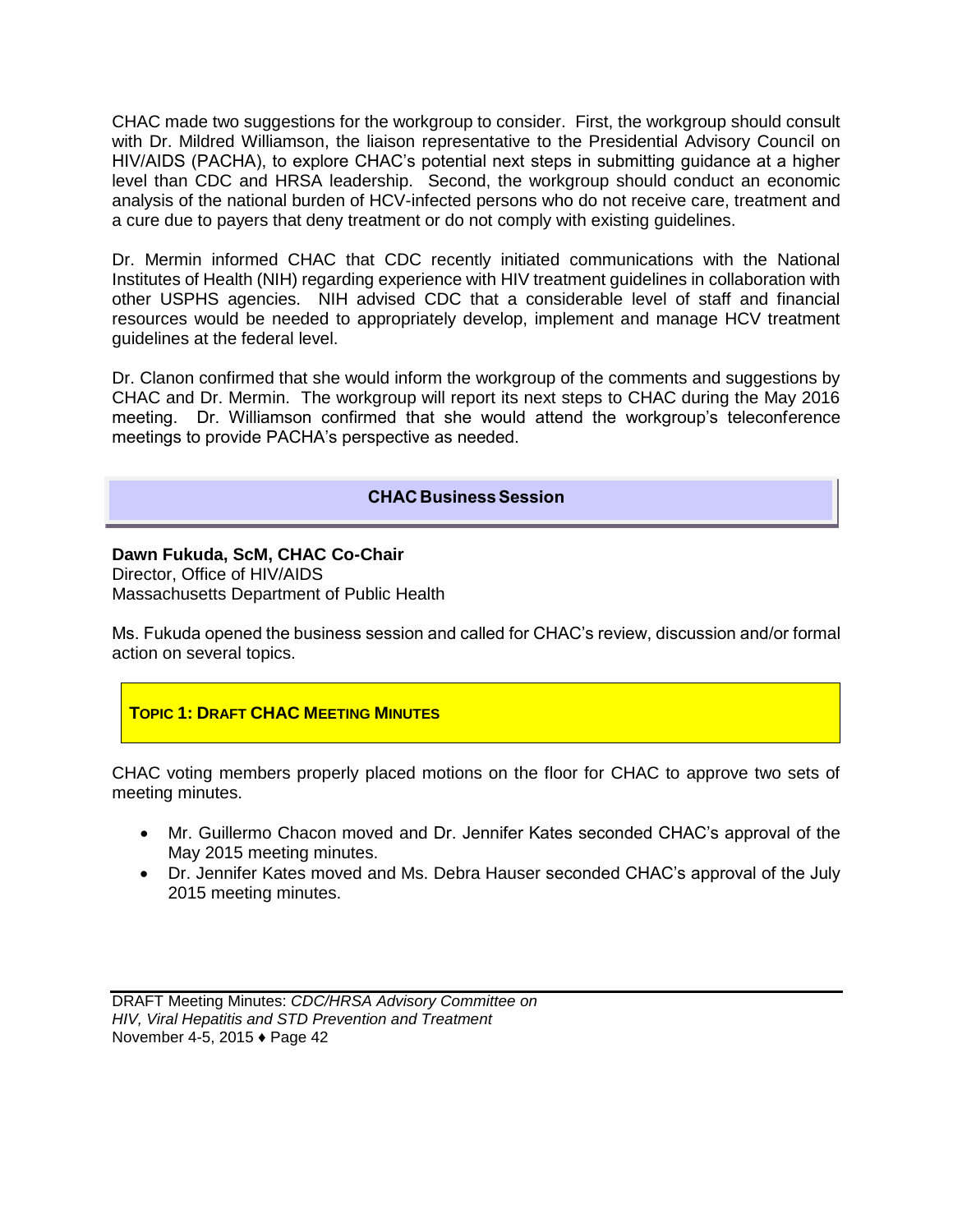**CHAC unanimously adopted the Draft May 20-21, 2015 and the Draft July 28, 2015 Meeting Minutes with no changes or further discussion.** 

#### **TOPIC 2: PREP RECOMMENDATIONS**

Ms. Hauser proposed a new recommendation for the PrEP Workgroup to consider including in the draft letter to CDC and HRSA leadership: "CHAC recommends that CDC and HRSA provide guidance to help STD clinics assess risks for HIV among clients <18 years of age and offer assistance as appropriate or as indicated to obtain PrEP."

Dr. Agins noted that the new recommendation to address the availability of PrEP for young persons <18 years of age should include general guidance for states to review their existing policies on whether PrEP is defined as "treatment" or a "preventive intervention." State policy on the role of PrEP will determine whether young persons <18 years of age will need written parental consent to obtain ART.

Dr. Clanon entertained a motion for CHAC to formally approve the PrEP Workgroup's draft letter to CDC and HRSA leadership.

| Co-Chair's Call for a vote | Motion properly made by Mr. Peter Byrd for the PrEP<br>Workgroup to finalize the letter with the revisions proposed<br>by CHAC<br>Motion seconded by Ms. Debra Hauser                                     |
|----------------------------|-----------------------------------------------------------------------------------------------------------------------------------------------------------------------------------------------------------|
| Outcome of vote            | Motion unanimously passed by 12 CHAC voting<br>members                                                                                                                                                    |
| Next steps                 | Dr. Clanon will include CHAC's revisions to finalize and send<br>the letter to the CDC Director and Acting HRSA<br>Administrator. HRSA staff will provide Dr. Clanon with minor<br>editorial corrections. |

#### **TOPIC 3: SUSTAINABILITY OF FEDERAL FUNDING**

Ms. Fukuda presented the draft resolution that she and Mr. Byrd developed to address CHAC's concerns related to sustaining federal funding streams to support innovative HIV, STD and viral hepatitis prevention and care programs in the context of continued ACA implementation.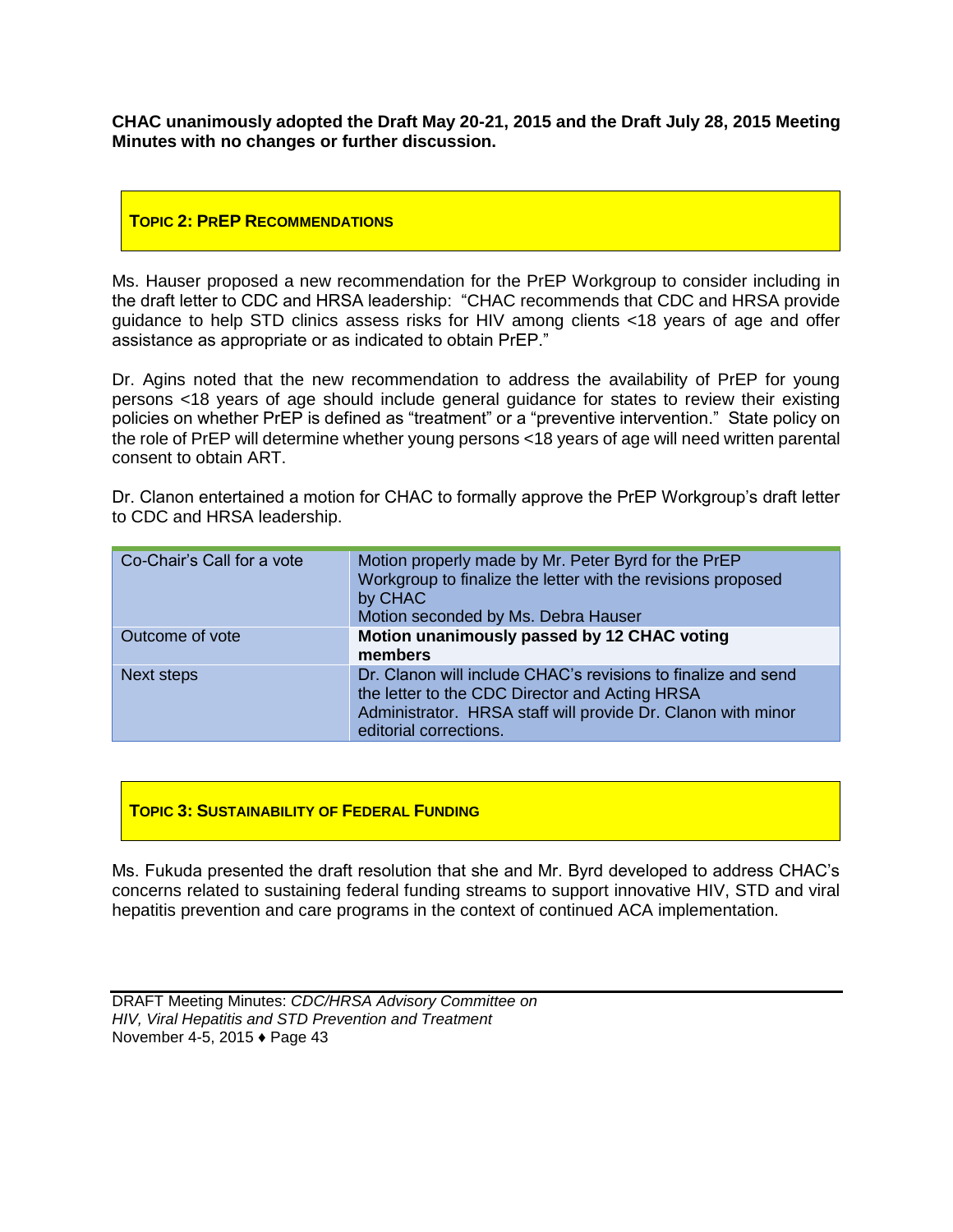CHAC recommends that the HHS Secretary preserve dedicated federal funding streams from CDC and HRSA to support critical public health programs for vulnerable populations impacted by HIV, STDs and viral hepatitis. The Patient Protection and Affordable Care Act (ACA) has vastly increased access to public and private health insurance coverage, including for persons living with and at risk for HIV, STDs and viral hepatitis. Despite increased access to healthcare services following the passage of ACA, the full impact of these massive changes in the healthcare landscape are still not understood. Health professional shortage areas, medically underserved area designations, and wide variations of the integration of HIV, STD and viral hepatitis services into primary care create gaps for marginalized populations.

Data from the HRSA Ryan White HIV/AIDS Program (RWHAP) continues to demonstrate high rates of engagement and retention in care and viral suppression for HIV-positive program participants. An added value of RWHAP services on health outcomes also is documented in HIV-positive individuals with public or private health insurance coverage. CDC-supported STD clinics and other models to deliver publicly funded sexual health services in clinical settings continue to diagnose the majority of STDs in the United States. These programs are uniquely qualified to provide accessible and responsive services to vulnerable populations, promptly and effectively treat new infections, and link individuals to prevention and partner services.

Healthcare reforms that are a component of ACA have been unevenly implemented across the country and are still evolving, notably the universal expansion of Medicaid for persons under 100% of the FPL. HIV, STDs and viral hepatitis continue to disproportionately impact racial/ethnic minority populations, gay/bisexual men and other men who have sex with men, LGBTQ youth, inmates and reentry populations, and persons who use injection drugs. Federally-supported initiatives through the Secretary's Minority HIV/AIDS Program, HRSA Special Projects of National Significance, and the CDC Division of STD Prevention support the design and development of innovative approaches to prevent these communicable infections, reduce health disparities, and improve health outcomes at both individual and population levels.

Lessons from these initiatives have informed and continue to shape HIV, STD and viral hepatitis prevention programs. If these dedicated investments are prematurely abandoned, substantial ground in past achievements to advance health promotion and disease prevention relative to these communicable infections is at risk of being lost and might never be fully or sufficiently reimbursed through health insurance.

CHAC has determined that substantive data exist to establish the importance of sustained federal support for HIV, STD and viral hepatitis prevention programs in the context of continued implementation of ACA. CHAC strongly recommends that these funding streams receive continued support and rigorous evaluation.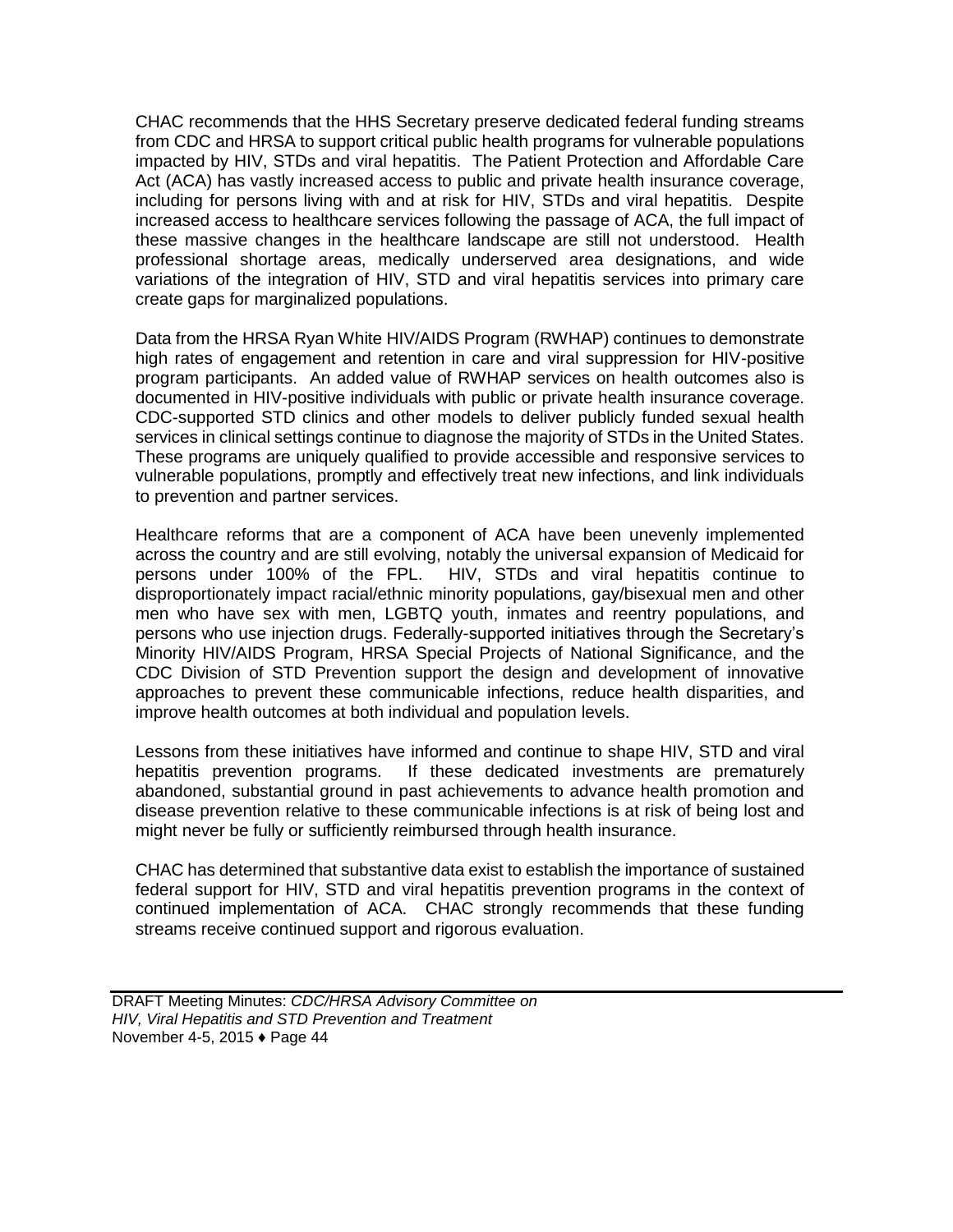CHAC proposed several revisions that should be considered in finalizing the draft resolution.

- Include stronger language regarding the need to "increase" rather than "sustain" the federal funding streams.
- Include new language to strengthen the impact of the resolution and present a more powerful case for continued support of the federal funding streams: "Opportunities are available at this time to stop the progress of HIV and HCV epidemics over the next 20 years."
- Include new language to clearly describe existing gaps in ACA coverage, define the added value of RWHAP, and provide a strong rationale for the critical need to increase or sustain the federal funding streams.
- Include new language to acknowledge the importance of building synergies between health insurance coverage and the delivery of public health services at the local level: "ACA coverage is insufficient because populations affected by HIV, viral hepatitis and STDs that are served by the federal funding streams require a different level of investment."
- Include new language to recommend applying cost-savings from ACA implementation to the federal funding streams to help reverse the HIV and HCV epidemics, but acknowledge the challenges in integrating the funding sources to advance models of care.
- Include new language to recommend strategies to retain case management or other support services as a critical component of the healthcare system and identify specific services with the most significant impact as PLWH shift to other healthcare coverage types.

Ms. Fukuda noted that the CHAC members proposed extensive revisions to the draft resolution to sustain federal funding streams to support innovative HIV, STD and viral hepatitis prevention and care programs. Instead of calling for a formal vote, she described the next steps in this effort.

Ms. Fukuda and Mr. Byrd will include CHAC's suggestions and any additional comments that are submitted to them after the meeting [\(Dawn.Fukuda@state.ma.us;](mailto:Dawn.Fukuda@state.ma.us) [Peterbyrd51@gmail.com\)](mailto:Peterbyrd51@gmail.com) to refine the draft resolution. The revised draft resolution will be circulated to CHAC for further review and comment. An interim teleconference meeting will be held before the May 2016 in-person meeting for CHAC to discuss and take a formal vote on the revised draft resolution and resolve any other outstanding business items.

## **TOPIC 4: AGENDA ITEMS**

Ms. Fukuda moderated CHAC's discussion, review and summary of new agenda items that were raised over the course of the meeting.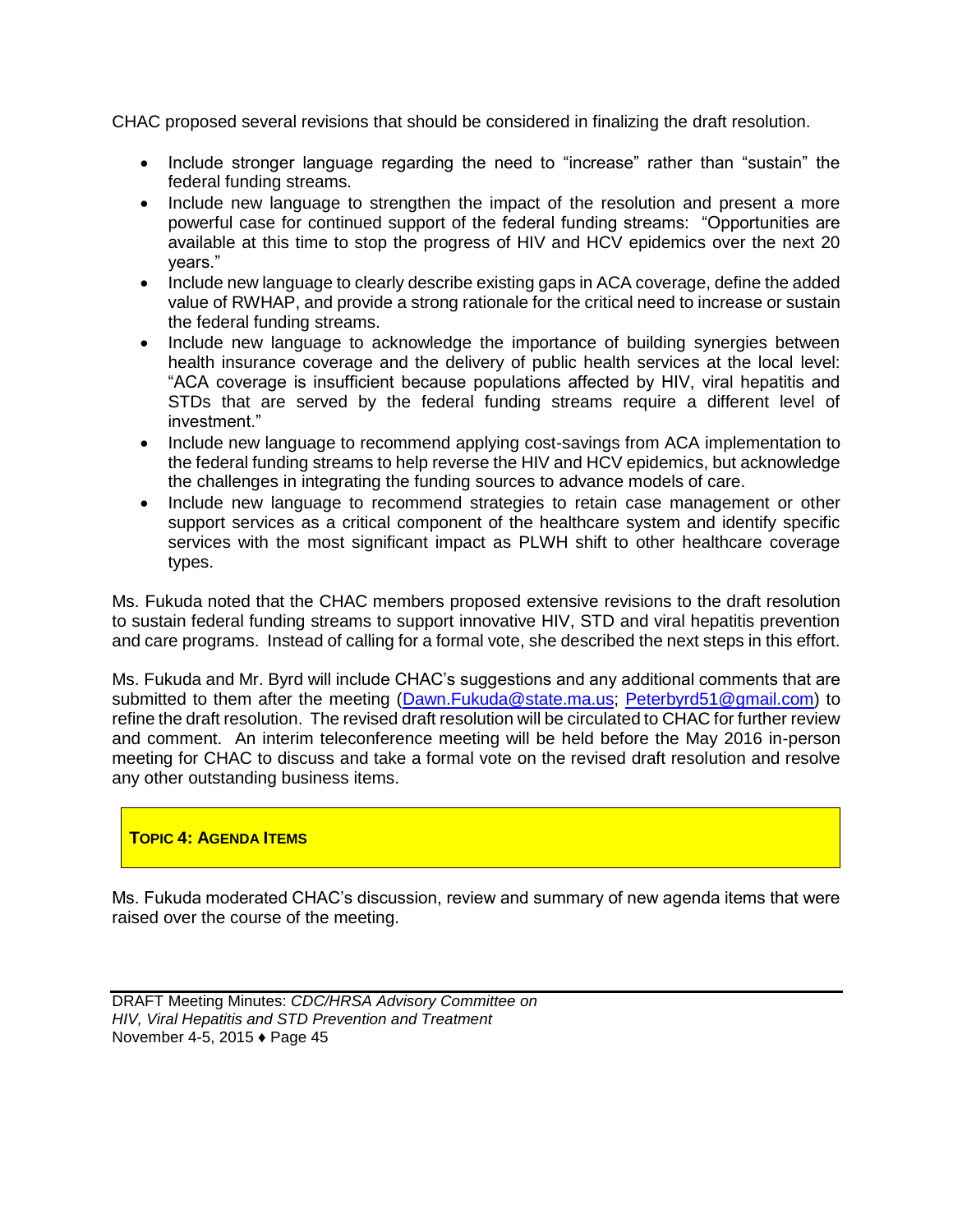| <b>NEW AGENDA ITEMS</b> |                                                                                                                                                                                                                                                                                                                                                                                                                                                                                                                                                                                                                                                                                                                                                     |
|-------------------------|-----------------------------------------------------------------------------------------------------------------------------------------------------------------------------------------------------------------------------------------------------------------------------------------------------------------------------------------------------------------------------------------------------------------------------------------------------------------------------------------------------------------------------------------------------------------------------------------------------------------------------------------------------------------------------------------------------------------------------------------------------|
| <b>Presenter(s)</b>     | <b>Topic</b>                                                                                                                                                                                                                                                                                                                                                                                                                                                                                                                                                                                                                                                                                                                                        |
| <b>CDC/DVH</b>          | Overview of the IOM feasibility study on achieving HBV and HCV<br>elimination goals in the United States                                                                                                                                                                                                                                                                                                                                                                                                                                                                                                                                                                                                                                            |
| <b>HRSA/HAB</b>         | Overview of HRSA's new studies on youth, including young MSM and<br>young BMSM                                                                                                                                                                                                                                                                                                                                                                                                                                                                                                                                                                                                                                                                      |
| <b>CDC/DHAP</b>         | Overview of CDC's pilot project of the newly revised MMP sampling<br>method to capture all HIV-infected persons in the United States,<br>including those not in care                                                                                                                                                                                                                                                                                                                                                                                                                                                                                                                                                                                |
| <b>SAMHSA</b>           | Overview of substance use/mental health issues; access to and<br>availability of SAMHSA's substance use disorder/mental health<br>services and treatment; and integration of SAMHSA's services into<br>CDC/HRSA prevention and treatment programs                                                                                                                                                                                                                                                                                                                                                                                                                                                                                                   |
| <b>CHAC Membership</b>  | Discussions to determine whether specific topics warrant formal<br>resolutions by CHAC:<br>Approaches to develop an acuity framework to improve RWHAP<br>service delivery to clients<br>Existing models that have successfully addressed HIV, viral<br>hepatitis and STDs in rural areas and medically underserved<br>communities<br>Collaborative efforts by HAB and the CHAC Data Workgroup on<br>additional analysis of RSR data and post-ACA implementation data<br>Preservation of the sexual health safety net to continue providing<br>key public health services in an ACA environment<br>Improvement of workforce capacity by encouraging PCPs to<br>develop expertise to treat HCV patients to obtain reimbursement for<br>these services |

## **Closing Session**

The next CHAC meeting will be CDC-focused and convened as an in-person meeting in Atlanta on May 11-12 or May 18-19, 2015. CDC and HRSA will circulate a Doodle poll to the CHAC members to identify the best date.

Ms. Fukuda thanked the CHAC members, federal agency officials and other staff who continue to contribute their time and expertise to ensure the success and productivity of meetings. She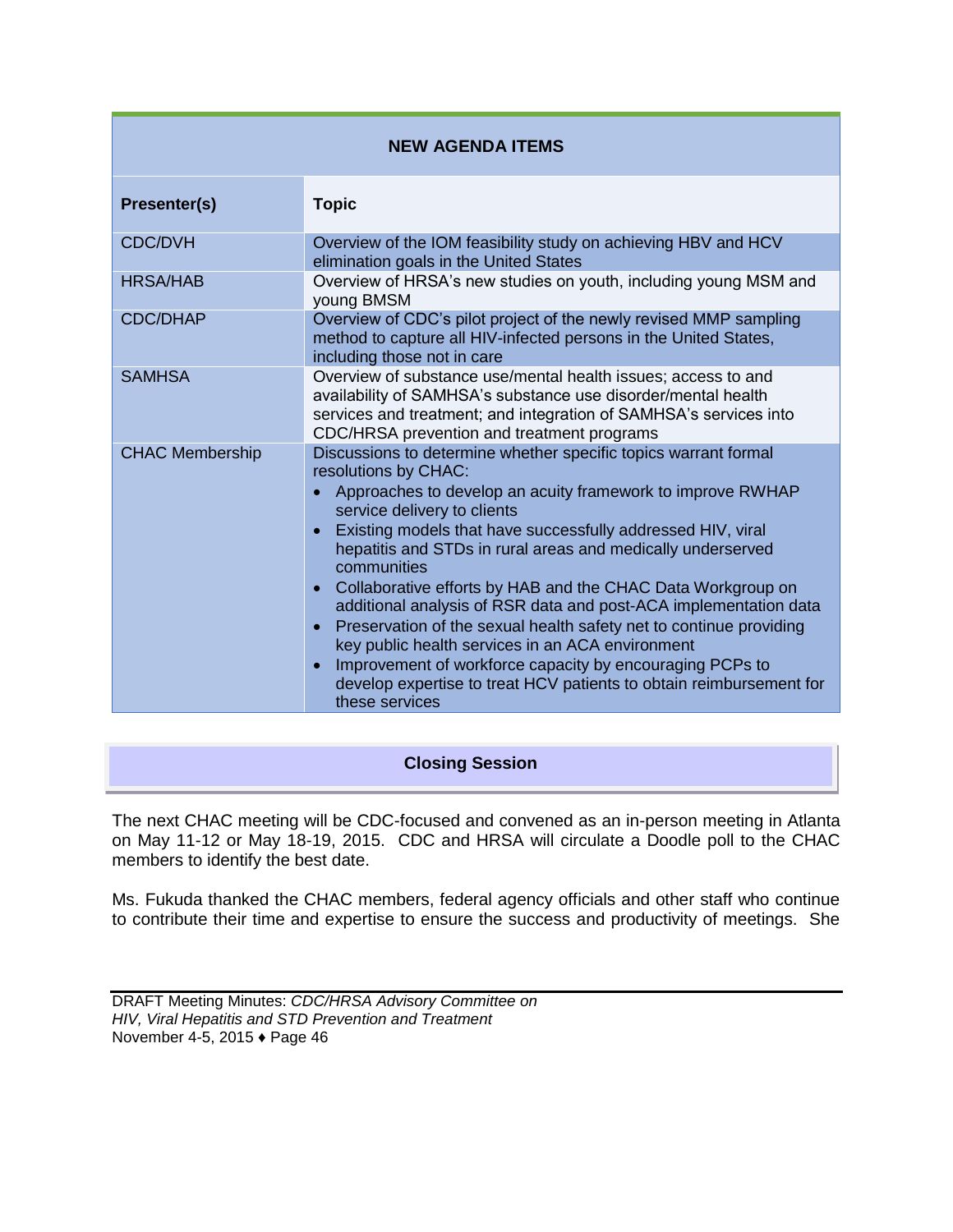also thanked the members of the public for taking time from their busy schedules to provide CHAC with important feedback from the field.

With no further discussion or business brought before CHAC, Ms. Fukuda adjourned the meeting at 11:44 a.m. EST on November 5, 2015.

\_\_\_\_\_\_\_\_\_\_\_\_\_\_\_\_\_\_\_ \_\_\_\_\_\_\_\_\_\_\_\_\_\_\_\_\_\_\_\_\_\_\_\_\_\_\_\_\_\_\_\_\_\_\_

\_\_\_\_\_\_\_\_\_\_\_\_\_\_\_\_\_\_\_ \_\_\_\_\_\_\_\_\_\_\_\_\_\_\_\_\_\_\_\_\_\_\_\_\_\_\_\_\_\_\_\_\_\_\_

 I hereby certify that to the best of my knowledge, the foregoing Minutes of the proceedings are accurate and complete.

Date **Date Clanon, MD, Co-Chair Clanon**, MD, Co-Chair CDC/HRSA Advisory Committee on HIV, Viral Hepatitis and STD Prevention and **Treatment** 

Date Date Dawn Fukuda, ScM, Co-Chair CDC/HRSA Advisory Committee on HIV, Viral Hepatitis and STD Prevention and **Treatment**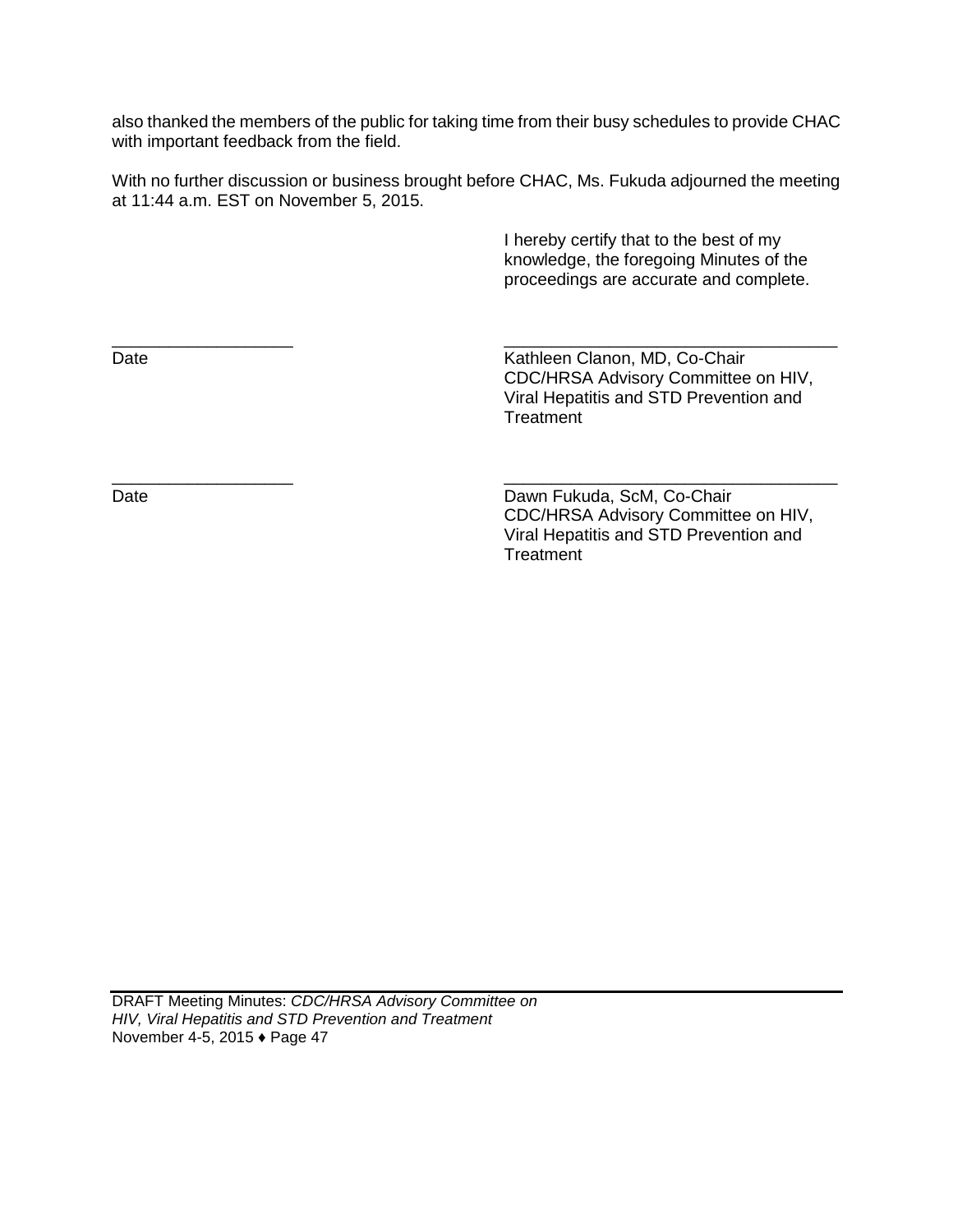



## **Attachment 1: Participants' Directory**

## **CHAC Members Present**

Dr. Kathleen Clanon, Co-Chair Ms. Dawn Fukuda, Co-Chair Dr. Bruce Agins Mr. Peter Byrd Dr. Virginia Caine Mr. Guillermo Chacon Ms. Angelique Croasdale Ms. Debra Hauser Dr. Marjorie Hill Dr. Steven Johnson Dr. Jennifer Kates Ms. Amy Leonard

## **CHAC Members Absent**

Dr. Sanjeev Arora Dr. Carlos del Rio Mr. Michael Kaplan Dr. Britt Rios-Ellis

## **CHAC** *Ex-Officio* **Members Present**

Dr. Pradip Akolkar U.S. Food and Drug Administration

Ms. Sonya Bowen (Alternate for Dr. Stephen Cha) Centers for Medicare and Medicaid **Services** 

Dr. Melinda Campopiano Substance Abuse and Mental Health Services Administration

Dr. Paul Gaist Office of AIDS Research National Institutes of Health

Dr. Iris Mabry-Hernandez Agency for Healthcare Research and **Quality** 

Ms. Lisa Neel Indian Health Service

Ms. Caroline Talev (Alternate for Ms. Kaye Hayes) Office of HIV/AIDS and Infectious Disease Policy, U.S. Department of Health and Human Services

Mr. Brandon Wilson (Alternate for Dr. Stephen Cha) Center for Medicare & Medicaid Innovation, Centers for Medicare and Medicaid **Services**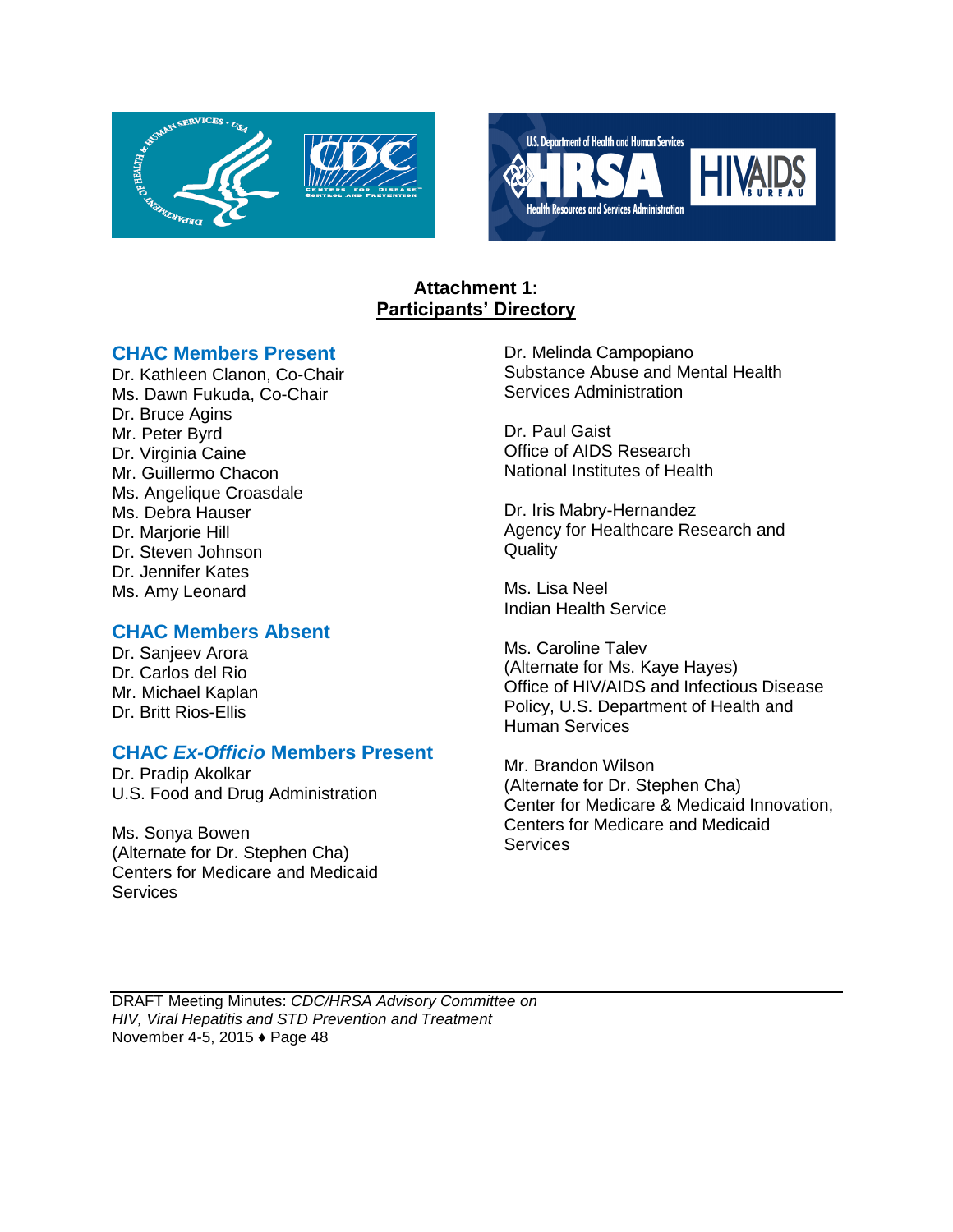## **CHAC** *Ex-Officio* **Members Absent**

Dr. Stephen Cha Centers for Medicare and Medicaid **Services** 

Ms. Kaye Hayes Office of HIV/AIDS and Infectious Disease Policy, U.S. Department of Health and Human Services

## **CHAC Liaison Representative**

Dr. Mildred Williamson Presidential Advisory Council on HIV/AIDS

## **CHAC Designated Federal Officials**

Dr. Laura Cheever HRSA/HAB Associate Administrator

Dr. Jonathan Mermin CDC/NCHHSTP Director

## **Federal Agency Representatives**

Ms. Chrissy Abrams-Woodland Ms. Holly Berilla Dr. Stuart Berman Ms. Stephanie Bogan Dr. Gail Bolan Dr. Heather Bradley Dr. Tarsha Cavanaugh Ms. Stacy Cohen Ms. Gary Cook Ms. Antigone Dempsey Dr. Patricia Dietz Dr. Rupali Doshi Ms. Teresa Durden Mr. John Eaton Mr. Michael Evanson Ms. Shelley Gordon Ms. Amy Griffin Ms. Heather Hauck Ms. Kerry Hill Ms. Andrea Jackson

Ms. Carrie Jeffries Ms. Jan Joyce Ms. Theresa Jumento Ms. Niki Keiser Ms. Amelia Khalil Dr. Pamela Klein Ms. Michelle Li Mr. James Macrae Ms. Marlene Matosky Mr. John Milberg Mr. Robert Mills Mr. Paul Monsoger Ms. Sera Morgan Ms. Tia Morton Ms. Susan Robilotto Dr. Letitia Robinson Ms. Ruth Roman Ms. Gold Rosen Ms. Helen Rovito Ms. Mae Rupert Ms. Amy Schachner Ms. Margie Scott-Cseh Ms. Nicole Smith Ms. Tanchica Terry Mr. Jesse Ungard Ms. Abigail Viall Ms. Candace Webb Dr. John Weiser Ms. Kelley Weld Dr. Stephanie Zaza

## **Members of the Public**

Ms. Stephanie Arnold Pang National Coalition of STD Directors

Mr. Aaron Austin American Academy of HIV Medicine

Ms. Ilana Cohen The AIDS Institute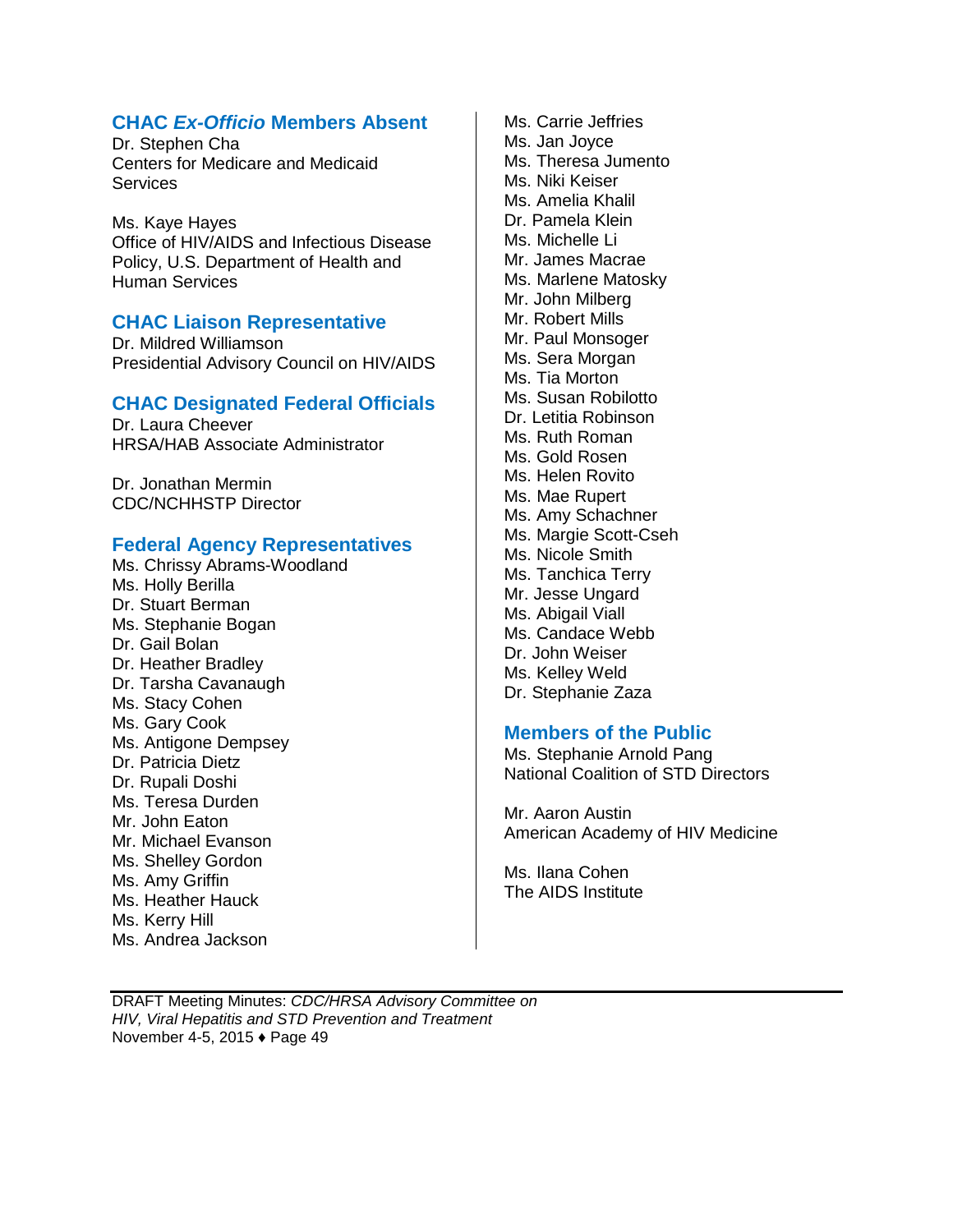Mr. Michael Costa Abt Associates

Mr. Nathan Danskey HIV Medicine Association

Ms. Lindsey Dawson Kaiser Family Foundation

Ms. Ann Lefert National Alliance of State and Territorial AIDS Directors

Ms. Cheri Levenson Washington State Department of Health

Mr. Joseph Lunievicz Acria

Ms. Emily McCloskey National Alliance of State and Territorial AIDS Directors

Ms. Amber McCracken American Academy of HIV Medicine

Ms. Kimberly Miller HIV Medicine Association Ms. Judy Nielsen Montana Department of Public Health and Human Services

Mr. Carl Schmidt The AIDS Institute

Mr. William Smith National Coalition of STD Directors

Ms. Lisa Stand The AIDS Institute

Ms. Cathalene Teahan Georgia AIDS Coalition

Dr. Ivy Turnbull AIDS Alliance

Ms. Ana Maria Visoui Urban Coalition for HIV/AIDS Prevention

Ms. Andrea Weddle HIV Medicine Association

Ms. Calicia White Ebony House, Inc.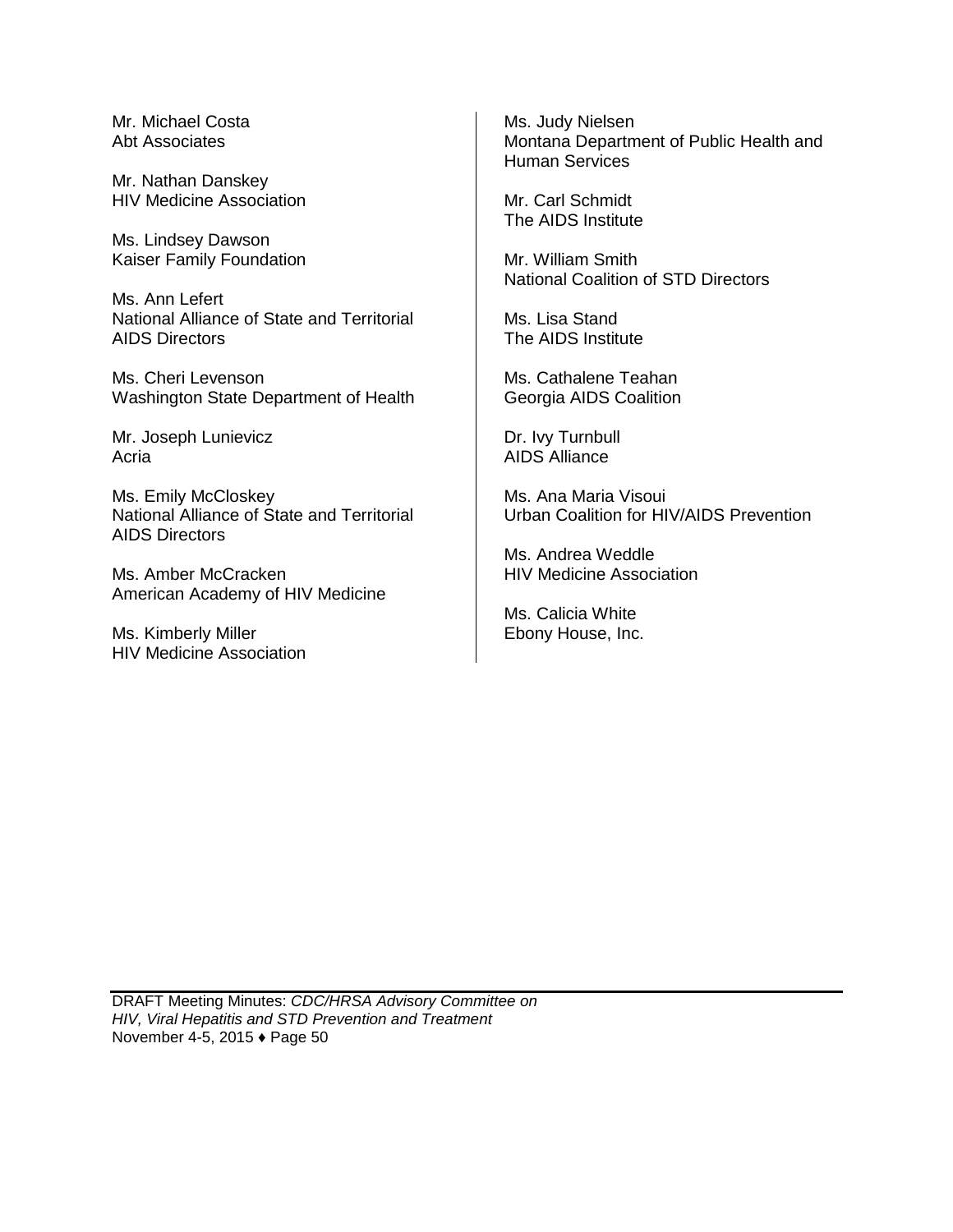



## **Attachment 2: Glossary of Acronyms**

| <b>ACA</b>      | <b>Affordable Care Act</b>                                                                     |
|-----------------|------------------------------------------------------------------------------------------------|
| <b>ADAP</b>     | AIDS Drug Assistance Program                                                                   |
| <b>AETCs</b>    | <b>AIDS Education and Training Centers</b>                                                     |
| <b>ART</b>      | <b>Antiretroviral Therapy</b>                                                                  |
| <b>BMSM</b>     | <b>Black Men Who Have Sex With Men</b>                                                         |
| <b>CARE Act</b> | Comprehensive AIDS Resources Emergency Act                                                     |
| <b>CDC</b>      | <b>Centers for Disease Control and Prevention</b>                                              |
| <b>CHAC</b>     | CDC/HRSA Advisory Committee on HIV, Viral Hepatitis and<br><b>STD Prevention and Treatment</b> |
| <b>CMS</b>      | <b>Centers for Medicare &amp; Medicaid Services</b>                                            |
| <b>CMS</b>      | Centers for Medicare and Medicaid Services                                                     |
| CoAg            | <b>Cooperative Agreement</b>                                                                   |
| <b>DASH</b>     | Division of Adolescent and School Health                                                       |
| <b>DHAP</b>     | Division of HIV/AIDS Prevention                                                                |
| <b>DISs</b>     | <b>Disease Intervention Specialists</b>                                                        |
| <b>DSTDP</b>    | <b>Division of STD Prevention</b>                                                              |
| <b>DTBE</b>     | <b>Division of Tuberculosis Elimination</b>                                                    |
| <b>DVH</b>      | <b>Division of Viral Hepatitis</b>                                                             |
| <b>EOC</b>      | <b>Emergency Operations Center</b>                                                             |
| <b>FOAs</b>     | <b>Funding Opportunity Announcements</b>                                                       |
| <b>FPL</b>      | <b>Federal Poverty Level</b>                                                                   |
| <b>HAB</b>      | <b>HIV/AIDS Bureau</b>                                                                         |
| <b>HBV</b>      | <b>Hepatitis B Virus</b>                                                                       |
| <b>HCV</b>      | <b>Hepatitis C Virus</b>                                                                       |
| <b>HHS</b>      | U.S. Department of Health and Human Services                                                   |
| <b>HIT</b>      | <b>Health Information Technology</b>                                                           |
| <b>HRSA</b>     | <b>Health Resources and Services Administration</b>                                            |
| ID              | <b>Infectious Disease</b>                                                                      |
| IDU             | <b>Injection Drug Use</b>                                                                      |